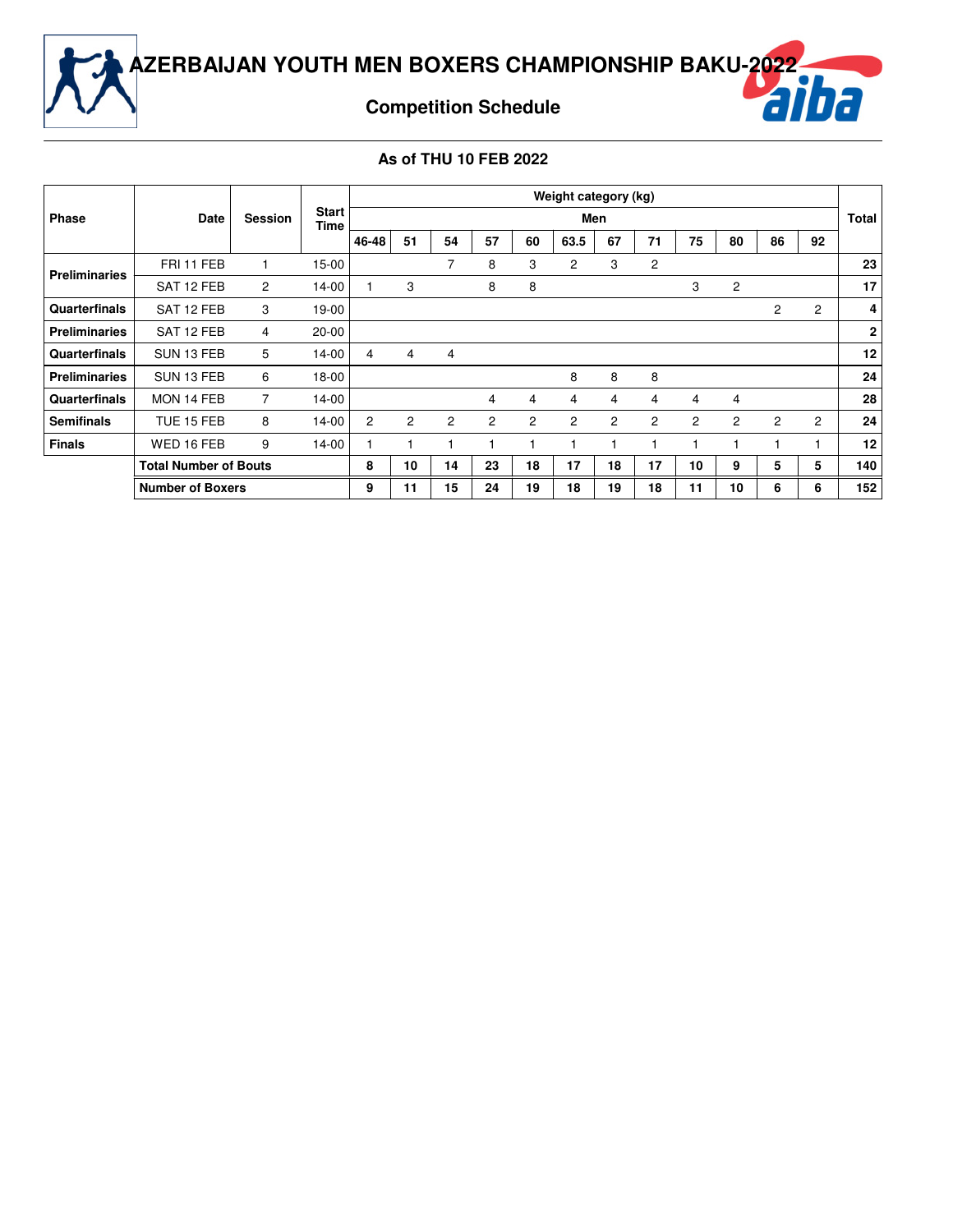

## **Competition Schedule**



#### **As of THU 10 FEB 2022**

|                      |                              |                |                      |        | Weight category (kg) |                |
|----------------------|------------------------------|----------------|----------------------|--------|----------------------|----------------|
| <b>Phase</b>         | <b>Date</b>                  | <b>Session</b> | <b>Start</b><br>Time |        | Men                  | Total          |
|                      |                              |                |                      | $92 +$ |                      |                |
| <b>Preliminaries</b> | FRI 11 FEB                   | 1              | $15-00$              |        |                      | $\mathbf{2}$   |
|                      | SAT 12 FEB                   | 2              | 14-00                |        |                      | 8              |
| <b>Quarterfinals</b> | SAT 12 FEB                   | 3              | 19-00                |        |                      |                |
| <b>Preliminaries</b> | SAT 12 FEB                   | 4              | 20-00                | 2      |                      |                |
| Quarterfinals        | SUN 13 FEB                   | 5              | 14-00                |        |                      |                |
| <b>Preliminaries</b> | SUN 13 FEB                   | 6              | 18-00                |        |                      |                |
| Quarterfinals        | MON 14 FEB                   | 7              | 14-00                | 4      |                      | 4              |
| <b>Semifinals</b>    | TUE 15 FEB                   | 8              | 14-00                | 2      |                      | $\overline{2}$ |
| <b>Finals</b>        | WED 16 FEB                   | 9              | 14-00                | 1      |                      |                |
|                      | <b>Total Number of Bouts</b> |                |                      | 9      |                      | 23             |
|                      | <b>Number of Boxers</b>      |                |                      | 10     |                      | 24             |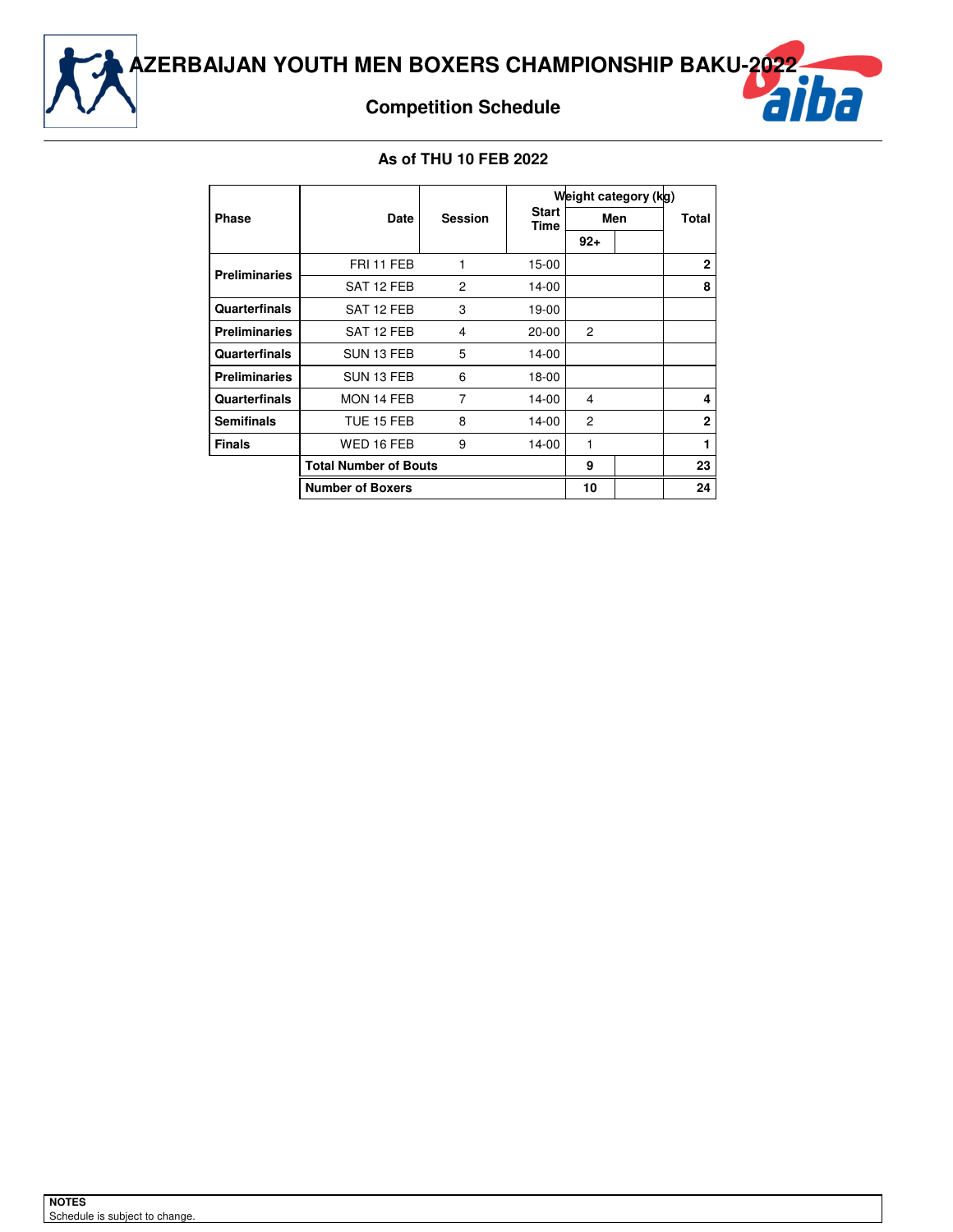

**Session Results**

## ha

**Session 1**

|                |              | Order Bout Weight Category |              | Corner                    | Name                                                             | Seed                                                                         | Team<br>Code                 | Winner                                                                                                           | Result     | <b>Decision</b>                           |
|----------------|--------------|----------------------------|--------------|---------------------------|------------------------------------------------------------------|------------------------------------------------------------------------------|------------------------------|------------------------------------------------------------------------------------------------------------------|------------|-------------------------------------------|
| 1              | 1            | Bantamweight (54kg)        |              | <b>RED</b><br><b>BLUE</b> | <b>BABAYEV KAMIL</b><br><b>GANJALIYEV ISA</b>                    |                                                                              | <b>TEHSL</b><br><b>GBL K</b> | <b>RED</b>                                                                                                       | <b>WP</b>  | 5:0                                       |
|                |              |                            | Referee: AZE |                           | ABIYEV JEYHUN                                                    | Judge 1: AZE<br>Judge 2: AZE<br>Judge 3: AZE<br>Judge 4: AZE<br>Judge 5: AZE |                              | <b>ASADOV ELKHAN</b><br>MIRHUSEYNOV NAZIM<br><b>HAJIYEV FIKRET</b><br>RAKHMANOV FARKHAD<br><b>ABIYEV GALIB</b>   |            | 30:27<br>30:26<br>30:26<br>30:25<br>30:25 |
| $\overline{2}$ |              | 2 Bantamweight (54kg)      | Referee: AZE | RED<br><b>BLUE</b>        | KHALIL AGARZA<br><b>SULEYMANOV MAHIR</b><br>SALIMOVA MESMEKHANIM | Judge 1: AZE<br>Judge 2: AZE                                                 | <b>GARPA</b><br>UGM11        | <b>BLUE</b><br>NAGDIYEV ANAR<br><b>GULIYEV ELKHAN</b>                                                            | <b>WP</b>  | 4:1<br>28:29<br>28:29                     |
|                |              |                            |              |                           |                                                                  | Judge 3: AZE<br>Judge 4: AZE<br>Judge 5: AZE                                 |                              | ALIYEV MAMMADJAFAR<br><b>GASIMZADAH ILGAR</b><br><b>KRYLOV STANISLAV</b>                                         |            | 27:30<br>27:30<br>30:27                   |
| 3              | 3            | Bantamweight (54kg)        |              | <b>RED</b><br><b>BLUE</b> | <b>GULIYEV EMIL</b><br><b>NAJAFOV HUSEYN</b>                     |                                                                              | UGM13<br><b>SIYAZ</b>        | <b>RED</b>                                                                                                       | <b>ABD</b> | R <sub>3</sub>                            |
|                |              |                            | Referee:     | <b>AZE</b>                | <b>HAJIYEV FIKRET</b>                                            | Judge 1: AZE<br>Judge 2: AZE<br>Judge 3: AZE<br>Judge 4: AZE<br>Judge 5: AZE |                              | SAMADOV SARRAF<br>ABIYEV JEYHUN<br>RAKHMANOV FARKHAD<br><b>ABIYEV GALIB</b><br>SALIMOVA MESMEKHANIM              |            | 20:17<br>19:18<br>19:19<br>20:17<br>20:18 |
| 4              | 4            | Bantamweight (54kg)        |              | <b>RED</b>                | YUSIFOV ELVIN                                                    |                                                                              | <b>SHMKR</b>                 |                                                                                                                  |            |                                           |
|                |              |                            |              | <b>BLUE</b>               | <b>ALIYEV IBRAHIM</b>                                            |                                                                              | <b>ROIL</b>                  | <b>BLUE</b>                                                                                                      | <b>WP</b>  | 5:0                                       |
|                |              |                            | Referee: AZE |                           | <b>GULIYEV ELKHAN</b>                                            | Judge 1: AZE<br>Judge 2: AZE<br>Judge 3: AZE<br>Judge 4: AZE<br>Judge 5: AZE |                              | NAGDIYEV ANAR<br>MIRHUSEYNOV NAZIM<br><b>ASADOV ELKHAN</b><br>SAMADOV SARRAF<br>ALIYEV MAMMADJAFAR               |            | 26:30<br>26:30<br>26:30<br>26:30<br>26:30 |
| 5              |              | 5 Bantamweight (54kg)      |              | <b>RED</b>                | MAKHAMMADOV RAVAN                                                |                                                                              | <b>SHBRN</b>                 | <b>RED</b>                                                                                                       | <b>WO</b>  |                                           |
|                |              |                            | Referee:     | <b>BLUE</b>               | <b>SALMANOV ELGUN</b>                                            | Judge 1:<br>Judge 2:                                                         | <b>NAXMR</b>                 |                                                                                                                  |            |                                           |
|                |              |                            |              |                           |                                                                  |                                                                              |                              |                                                                                                                  |            |                                           |
| 6              | 6            | Bantamweight (54kg)        |              | <b>RED</b><br><b>BLUE</b> | MARDANZADAH ELMAN<br><b>ASADOV RAHIM</b>                         |                                                                              | <b>SUM</b><br><b>AGCBD</b>   | <b>RED</b>                                                                                                       | <b>ABD</b> | R <sub>2</sub>                            |
|                |              |                            | Referee: AZE |                           | <b>ASADOV ELKHAN</b>                                             | Judge 1: AZE<br>Judge 2: AZE<br>Judge 3: AZE<br>Judge 4: AZE<br>Judge 5: AZE |                              | <b>GULIYEV ELKHAN</b><br>RAKHMANOV FARKHAD<br><b>ABIYEV GALIB</b><br>SALIMOVA MESMEKHANIM<br><b>ALIYEV YASAF</b> |            | 10:6<br>10:6<br>10:6<br>10:7<br>10:6      |
| $\overline{7}$ | $\mathbf{7}$ | Bantamweight (54kg)        |              | RED<br><b>BLUE</b>        | JABRAYILOV ELVIN<br><b>MAMMADOV MATIN</b>                        |                                                                              | KLBJR<br><b>DIN</b>          | <b>BLUE</b>                                                                                                      | <b>WO</b>  |                                           |
|                |              |                            | Referee:     |                           |                                                                  | Judge 1:<br>Judge 2:                                                         |                              |                                                                                                                  |            |                                           |
| 8              |              | 8 Featherweight (57kg)     |              | <b>RED</b>                | <b>MALIKOV NADIR</b>                                             |                                                                              | <b>TEHSL</b>                 | <b>RED</b>                                                                                                       | <b>RSC</b> | R <sub>2</sub> 2:19                       |
|                |              |                            |              | <b>BLUE</b>               | <b>GARDASHOV POLAD</b>                                           |                                                                              | <b>IMISL</b>                 |                                                                                                                  |            |                                           |
|                |              |                            | Referee: AZE |                           | RAKHMANOV FARKHAD                                                | Judge 1: AZE<br>Judge 2: AZE<br>Judge 3: AZE<br>Judge 4: AZE<br>Judge 5: AZE |                              | ABIYEV JEYHUN<br><b>ASADOV ELKHAN</b><br><b>KRYLOV STANISLAV</b><br><b>ALIYEV YASAF</b><br>YAGNALIYEV RAMIZ      |            | 10:8<br>10:9<br>10:9<br>10:8<br>10:9      |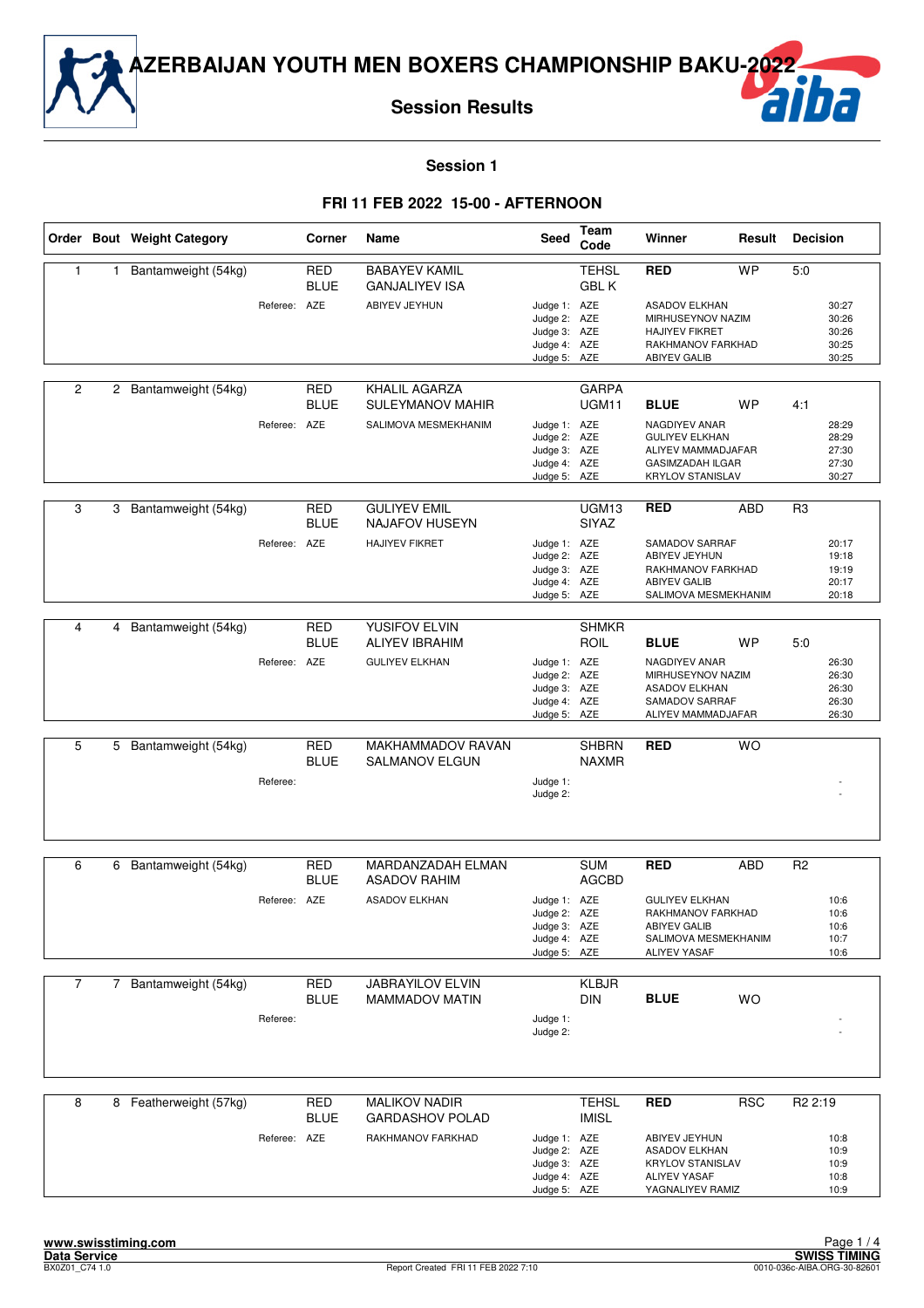

**Session Results**

## ha

**Session 1**

|    |    | Order Bout Weight Category |              | Corner                    | Name                                                                   | Seed                                                                         | Team<br>Code                 | Winner                                                                                                                            | Result    | <b>Decision</b>                                             |
|----|----|----------------------------|--------------|---------------------------|------------------------------------------------------------------------|------------------------------------------------------------------------------|------------------------------|-----------------------------------------------------------------------------------------------------------------------------------|-----------|-------------------------------------------------------------|
| 9  | 9  | Featherweight (57kg)       | Referee: AZE | <b>RED</b><br><b>BLUE</b> | <b>JABBAROV MIRJALAL</b><br>ABUZERLI NAZIM<br>NAGDIYEV ANAR            | Judge 1: AZE<br>Judge 2: AZE<br>Judge 3: AZE<br>Judge 4: AZE<br>Judge 5: AZE | SRHDC<br><b>NAXMR</b>        | <b>BLUE</b><br><b>ABIYEV GALIB</b><br>MIRHUSEYNOV NAZIM<br><b>GASIMZADAH ILGAR</b><br><b>HAJIYEV FIKRET</b><br>SAMADOV SARRAF     | <b>WP</b> | 5:0<br>25:30<br>26:30<br>27:30<br>26:30<br>26:30            |
| 10 |    | 10 Featherweight (57kg)    | Referee: AZE | <b>RED</b><br>BLUE        | <b>AKHUNDOV RAMID</b><br>YUSIFOV IBRAHIM<br><b>ABIYEV GALIB</b>        | Judge 1: AZE<br>Judge 2: AZE<br>Judge 3: AZE<br>Judge 4: AZE<br>Judge 5: AZE | <b>SPRTK</b><br><b>SUM</b>   | <b>BLUE</b><br>RAKHMANOV FARKHAD<br><b>ASADOV ELKHAN</b><br>ALIYEV MAMMADJAFAR<br>SALIMOVA MESMEKHANIM<br><b>KRYLOV STANISLAV</b> | <b>WP</b> | 5:0<br>24:30<br>24:30<br>24:30<br>23:30<br>22:30            |
| 11 | 11 | Featherweight (57kg)       | Referee: AZE | RED<br><b>BLUE</b>        | MUSAYEV ABDULLA<br><b>DAMIROV ILKIN</b><br>SAMADOV SARRAF              | Judge 1: AZE<br>Judge 2: AZE<br>Judge 3: AZE<br>Judge 4: AZE<br>Judge 5: AZE | <b>NEFTC</b><br><b>SIYAZ</b> | <b>BLUE</b><br>MIRHUSEYNOV NAZIM<br>ABIYEV JEYHUN<br><b>GULIYEV ELKHAN</b><br><b>GASIMZADAH ILGAR</b><br><b>HAJIYEV FIKRET</b>    | <b>WP</b> | 4:1<br>29:28<br>28:29<br>27:30<br>27:30<br>27:30            |
| 12 | 12 | Featherweight (57kg)       | Referee: AZE | <b>RED</b><br><b>BLUE</b> | MAMMADOV JEYKHAN<br><b>AGAYEV ALI</b><br>MIRHUSEYNOV NAZIM             | Judge 1: AZE<br>Judge 2: AZE<br>Judge 3: AZE<br>Judge 4: AZE<br>Judge 5: AZE | <b>GUSAR</b><br>UGM7         | <b>BLUE</b><br>SALIMOVA MESMEKHANIM<br>NAGDIYEV ANAR<br><b>ABIYEV GALIB</b><br><b>KRYLOV STANISLAV</b><br>ALIYEV MAMMADJAFAR      | WP        | 3:2<br>28:29<br>28:29<br>29:28<br>29:28<br>28:29            |
| 13 | 13 | Featherweight (57kg)       | Referee: AZE | <b>RED</b><br><b>BLUE</b> | SULEYMANOV SOHMAR<br><b>GANIZADAH RUFAT</b><br><b>GASIMZADAH ILGAR</b> | Judge 1: AZE<br>Judge 2: AZE<br>Judge 3: AZE<br>Judge 4: AZE<br>Judge 5: AZE | <b>KLBJR</b><br><b>KUR</b>   | <b>BLUE</b><br>SAMADOV SARRAF<br>RAKHMANOV FARKHAD<br><b>ASADOV ELKHAN</b><br>MIRHUSEYNOV NAZIM<br><b>GULIYEV ELKHAN</b>          | ABD       | R1 3:00                                                     |
| 14 |    | 14 Featherweight (57kg)    | Referee: AZE | RED<br><b>BLUE</b>        | <b>TAPDIGOV ULVI</b><br>MIRZAYEV ULVI<br><b>KRYLOV STANISLAV</b>       | Judge 1: AZE<br>Judge 2: AZE<br>Judge 3: AZE<br>Judge 4: AZE<br>Judge 5: AZE | <b>SBRBD</b><br><b>FHN</b>   | <b>BLUE</b><br><b>ALIYEV YASAF</b><br>HAJIYEV FIKRET<br><b>ABIYEV GALIB</b><br>ABIYEV JEYHUN<br>ALIYEV MAMMADJAFAR                | ABD       | R <sub>2</sub> 1:49<br>10:8<br>9:10<br>8:10<br>8:10<br>8:10 |
| 15 |    | 15 Featherweight (57kg)    | Referee:     | RED<br><b>BLUE</b>        | <b>GURBANLI NIHAT</b><br>MAMMADZADAH NIHAT                             | Judge 1:<br>Judge 2:                                                         | <b>NEFTC</b><br><b>ASTRA</b> | <b>RED</b>                                                                                                                        | <b>WO</b> |                                                             |
| 16 |    | 16 Lightweight (60kg)      | Referee:     | <b>RED</b><br><b>BLUE</b> | <b>BABAYEV AGIL</b><br>MAMMADOV ROVLAN                                 | Judge 1:<br>Judge 2:                                                         | <b>SLYAN</b><br>SBL K        | <b>BLUE</b>                                                                                                                       | <b>WO</b> |                                                             |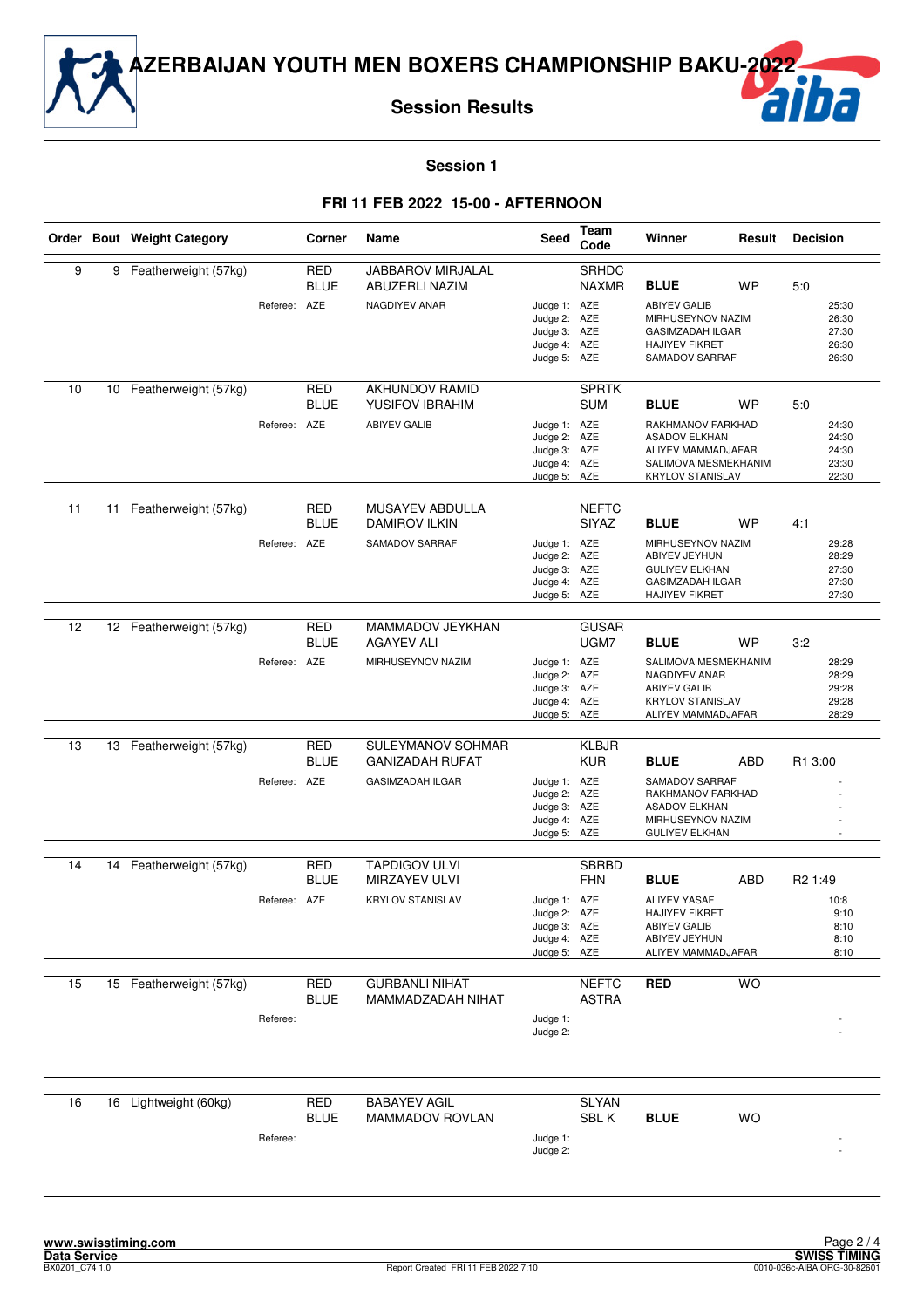

**Session Results**

## ha

**Session 1**

|    |    | Order Bout Weight Category   | Corner                    | Name                                                 | Seed                                                                         | Team<br>Code                 | Winner                                                                                                           | Result     | <b>Decision</b>                           |
|----|----|------------------------------|---------------------------|------------------------------------------------------|------------------------------------------------------------------------------|------------------------------|------------------------------------------------------------------------------------------------------------------|------------|-------------------------------------------|
| 17 | 17 | Lightweight (60kg)           | <b>RED</b><br><b>BLUE</b> | <b>ALASGARLI TALAT</b><br>KHAJIYEV OSMAN             |                                                                              | <b>MOIK</b><br><b>GOMRK</b>  | <b>RED</b>                                                                                                       | <b>WP</b>  | 5:0                                       |
|    |    | Referee: AZE                 |                           | <b>HAJIYEV FIKRET</b>                                | Judge 1: AZE<br>Judge 2: AZE<br>Judge 3: AZE<br>Judge 4: AZE<br>Judge 5: AZE |                              | <b>GASIMZADAH ILGAR</b><br>RAKHMANOV FARKHAD<br><b>NAGDIYEV ANAR</b><br>SALIMOVA MESMEKHANIM<br>SAMADOV SARRAF   |            | 29:27<br>29:27<br>29:27<br>29:27<br>30:26 |
| 18 | 18 | Lightweight (60kg)           | RED<br><b>BLUE</b>        | <b>KAZIMOV NURLAN</b><br><b>ISMAYILZADAH ISMAYIL</b> |                                                                              | <b>AGCBD</b><br><b>QZLAL</b> | <b>BLUE</b>                                                                                                      | <b>WP</b>  | 5:0                                       |
|    |    | Referee: AZE                 |                           | ABIYEV JEYHUN                                        | Judge 1: AZE<br>Judge 2: AZE<br>Judge 3: AZE<br>Judge 4: AZE<br>Judge 5: AZE |                              | SAMADOV SARRAF<br><b>ASADOV ELKHAN</b><br>RAKHMANOV FARKHAD<br>MIRHUSEYNOV NAZIM<br><b>ALIYEV YASAF</b>          |            | 27:30<br>26:30<br>27:30<br>27:30<br>25:30 |
|    |    |                              |                           |                                                      |                                                                              |                              |                                                                                                                  |            |                                           |
| 19 | 19 | Light Welterweight (63.5kg)  | <b>RED</b><br><b>BLUE</b> | <b>SARDAROV JAVIDAN</b><br>SHEYDAYEV IKRAM           |                                                                              | <b>SPRTK</b><br>ROIL         | <b>BLUE</b>                                                                                                      | <b>WP</b>  | 5.0                                       |
|    |    | Referee: AZE                 |                           | MIRHUSEYNOV NAZIM                                    | Judge 1: AZE<br>Judge 2: AZE<br>Judge 3: AZE<br>Judge 4: AZE<br>Judge 5:     | AZE                          | SALIMOVA MESMEKHANIM<br>ABIYEV JEYHUN<br><b>HAJIYEV FIKRET</b><br><b>ABIYEV GALIB</b><br><b>KRYLOV STANISLAV</b> |            | 27:30<br>27:30<br>27:30<br>27:30<br>28:29 |
|    |    |                              |                           |                                                      |                                                                              |                              |                                                                                                                  |            |                                           |
| 20 | 20 | Light Welterweight (63.5kg)  | RED<br><b>BLUE</b>        | KHABIBLI MAKHAMMAD<br><b>BABAYEV TURAL</b>           |                                                                              | <b>BLSVR</b><br><b>SUM</b>   | <b>RED</b>                                                                                                       | <b>WP</b>  | 4:1                                       |
|    |    | Referee: AZE                 |                           | SALIMOVA MESMEKHANIM                                 | Judge 1: AZE<br>Judge 2: AZE<br>Judge 3: AZE<br>Judge 4: AZE<br>Judge 5: AZE |                              | <b>KRYLOV STANISLAV</b><br>RAKHMANOV FARKHAD<br>MIRHUSEYNOV NAZIM<br><b>ASADOV ELKHAN</b><br><b>ALIYEV YASAF</b> |            | 28:29<br>30:27<br>30:27<br>29:28<br>30:27 |
|    |    |                              |                           |                                                      |                                                                              |                              |                                                                                                                  |            |                                           |
| 21 | 21 | Welterweight (67kg)          | <b>RED</b><br><b>BLUE</b> | SHAKHBAZOV RASUL<br>SEYDAYEV FARKHAD                 |                                                                              | <b>SHBRN</b><br><b>RENGR</b> | <b>BLUE</b>                                                                                                      | <b>RSC</b> | R1 0:39                                   |
|    |    | Referee: AZE                 |                           | RAKHMANOV FARKHAD                                    | Judge 1: AZE<br>Judge 2: AZE<br>Judge 3: AZE<br>Judge 4: AZE<br>Judge 5: AZE |                              | ABIYEV JEYHUN<br>NAGDIYEV ANAR<br><b>GULIYEV VAKHID</b><br><b>GASIMZADAH ILGAR</b><br>SAMADOV SARRAF             |            |                                           |
| 22 |    | 22 Welterweight (67kg)       | <b>RED</b>                | <b>KHAJIYEV RAVAN</b>                                |                                                                              | <b>SIYAZ</b>                 | <b>RED</b>                                                                                                       | <b>WP</b>  | 5:0                                       |
|    |    |                              | <b>BLUE</b>               | TAGIZADAH RAMAL                                      |                                                                              | <b>KUR</b>                   |                                                                                                                  |            |                                           |
|    |    | Referee: AZE                 |                           | ABIYEV JEYHUN                                        | Judge 1: AZE<br>Judge 2: AZE<br>Judge 3: AZE<br>Judge 4: AZE<br>Judge 5: AZE |                              | <b>ASADOV ELKHAN</b><br><b>HAJIYEV FIKRET</b><br>SALIMOVA MESMEKHANIM<br>MIRHUSEYNOV NAZIM<br>ALIYEV MAMMADJAFAR |            | 29:27<br>30:27<br>30:27<br>30:27<br>30:27 |
| 23 | 23 | Welterweight (67kg)          | <b>RED</b><br>BLUE        | <b>JAFAROV ELMIR</b><br>ABDULAZADAH ELNUR            |                                                                              | <b>ZENIT</b><br><b>TERTR</b> | <b>BLUE</b>                                                                                                      | WP         | 5.0                                       |
|    |    | Referee: AZE                 |                           | SAMADOV SARRAF                                       | Judge 1: AZE<br>Judge 2: AZE<br>Judge 3: AZE<br>Judge 4: AZE<br>Judge 5: AZE |                              | <b>GULIYEV VAKHID</b><br><b>KRYLOV STANISLAV</b><br>NAGDIYEV ANAR<br><b>ABIYEV GALIB</b><br>YAGNALIYEV RAMIZ     |            | 27:30<br>25:30<br>27:30<br>27:30<br>26:30 |
| 24 |    | 24 Light Middleweight (71kg) | RED<br><b>BLUE</b>        | <b>VALIYEV FIRUDIN</b><br>JUMAZADAH VUGAR            |                                                                              | SBL K<br><b>GABAL</b>        | <b>RED</b>                                                                                                       | <b>RSC</b> | R3 0:57                                   |
|    |    | Referee: AZE                 |                           | <b>HAJIYEV FIKRET</b>                                | Judge 1: AZE<br>Judge 2: AZE<br>Judge 3: AZE<br>Judge 4: AZE<br>Judge 5: AZE |                              | MIRHUSEYNOV NAZIM<br><b>ASADOV ELKHAN</b><br>ABIYEV JEYHUN<br><b>GULIYEV VAKHID</b><br>RAKHMANOV FARKHAD         |            | 20:17<br>20:17<br>20:17<br>20:17<br>20:17 |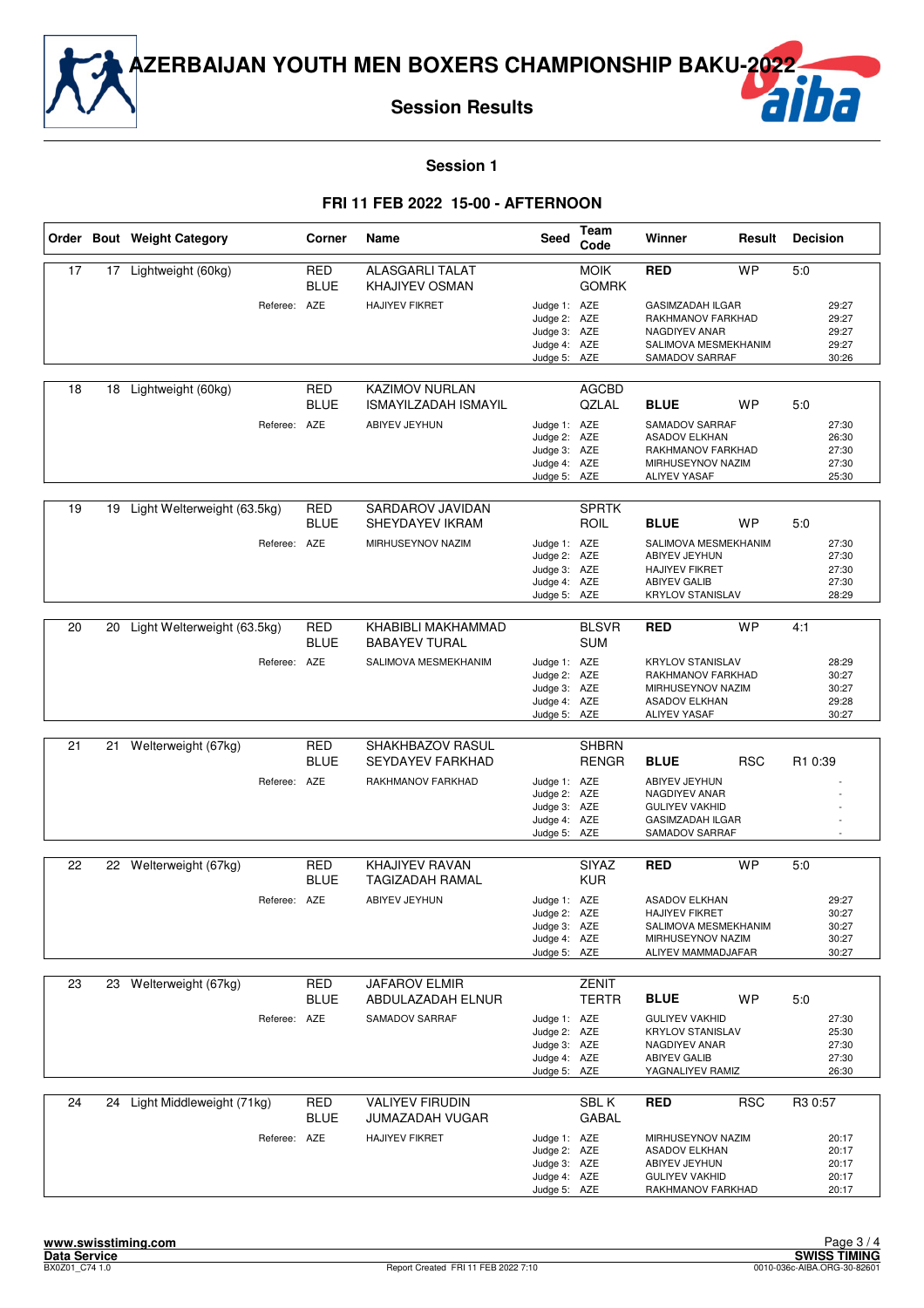

**Session Results**



#### **Session 1**

|    |    | Order Bout Weight Category | Corner                    | <b>Name</b>                                    | Seed                                                                         | Team<br>Code                | Winner                                                                                                  | Result     | <b>Decision</b>     |
|----|----|----------------------------|---------------------------|------------------------------------------------|------------------------------------------------------------------------------|-----------------------------|---------------------------------------------------------------------------------------------------------|------------|---------------------|
| 25 | 25 | Light Middleweight (71kg)  | <b>RED</b><br><b>BLUE</b> | <b>MAMMADLI YUSIR</b><br><b>KHASANOV LATIF</b> |                                                                              | <b>MOIK</b><br><b>SRHDC</b> | <b>BLUE</b>                                                                                             | <b>RSC</b> | R <sub>1</sub> 2:27 |
|    |    | Referee: AZE               |                           | NAGDIYEV ANAR                                  | Judge 1: AZE<br>Judge 2: AZE<br>Judge 3: AZE<br>Judge 4: AZE<br>Judge 5: AZE |                             | ABIYEV JEYHUN<br>SAMADOV SARRAF<br>MIRHUSEYNOV NAZIM<br>SALIMOVA MESMEKHANIM<br><b>GASIMZADAH ILGAR</b> |            |                     |

| <b>LEGEND</b> |                     |    |              |            |                       |    |          |            |
|---------------|---------------------|----|--------------|------------|-----------------------|----|----------|------------|
| <b>ABD</b>    | Abandon             | Rn | Round number | <b>RSC</b> | Referee Stops Contest | WO | Walkover |            |
| WP            | Win on points       |    |              |            |                       |    |          |            |
|               | www.swisstiming.com |    |              |            |                       |    |          | Page $4/4$ |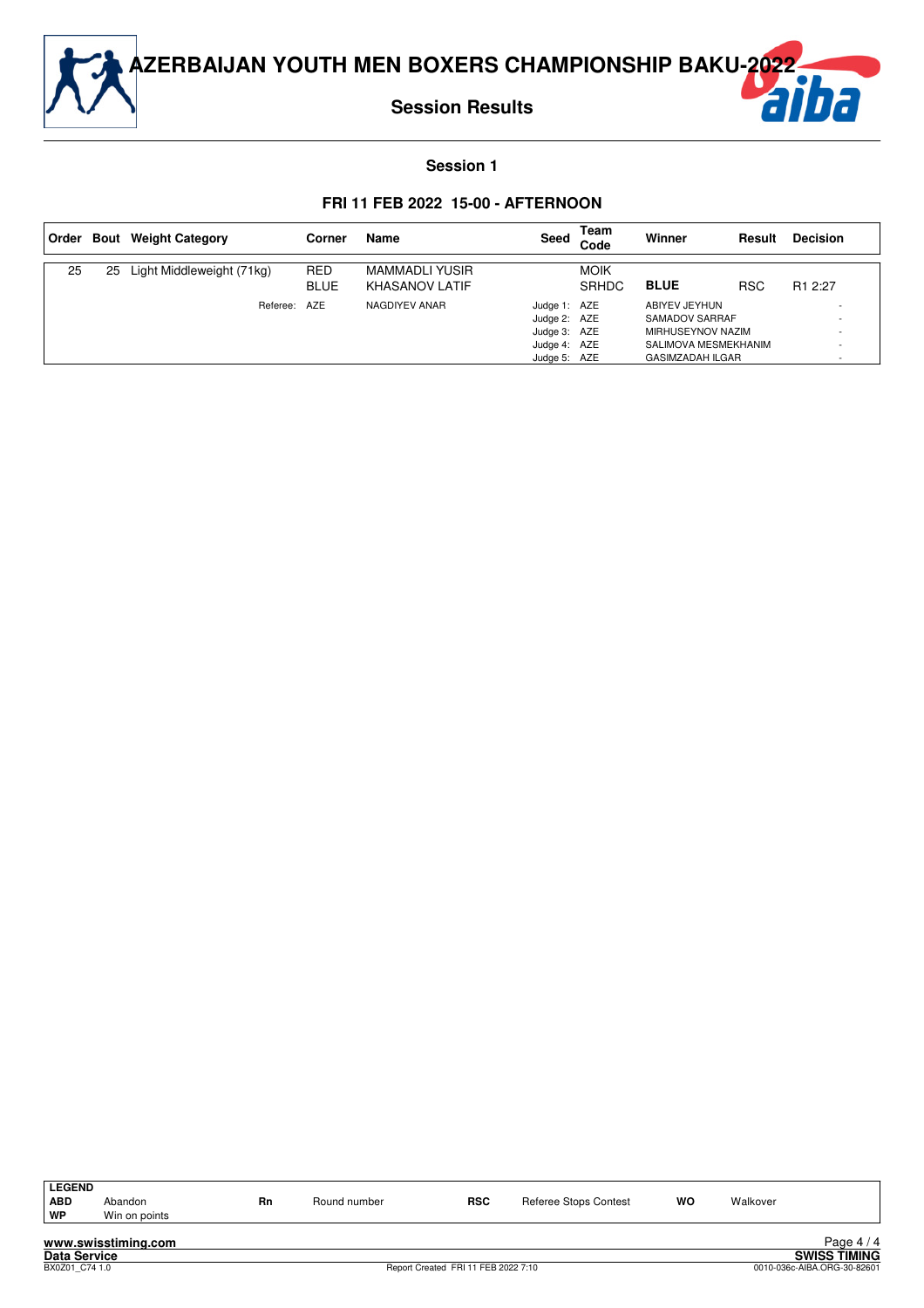

## **Session 2**

#### **SAT 12 FEB 2022 14-00 - AFTERNOON**

|              |    | Order Bout Weight Category |              | Corner                    | Name                                               | <b>Seed</b>                  | Team<br>Code                 | Winner                                          | Result     | <b>Decision</b>     |
|--------------|----|----------------------------|--------------|---------------------------|----------------------------------------------------|------------------------------|------------------------------|-------------------------------------------------|------------|---------------------|
| $\mathbf{1}$ | 26 | Minimumweight (46-48kg)    |              | <b>RED</b><br><b>BLUE</b> | <b>ABILOV SINAN</b><br>ALIBALAYEV AKSHIN           |                              | <b>NAXMR</b><br><b>SHEKI</b> | <b>RED</b>                                      | <b>WP</b>  | 5:0                 |
|              |    |                            | Referee: AZE |                           | <b>ABIYEV JEYHUN</b>                               | Judge 1: AZE                 |                              | NAGDIYEV ANAR                                   |            | 30:26               |
|              |    |                            |              |                           |                                                    | Judge 2: AZE                 |                              | <b>GASIMZADAH ILGAR</b>                         |            | 30:26               |
|              |    |                            |              |                           |                                                    | Judge 3: AZE                 |                              | SAMADOV SARRAF                                  |            | 30:27               |
|              |    |                            |              |                           |                                                    | Judge 4: AZE<br>Judge 5: AZE |                              | <b>GULIYEV VAKHID</b><br><b>GADIROV ROVSHAN</b> |            | 30:26<br>30:27      |
|              |    |                            |              |                           |                                                    |                              |                              |                                                 |            |                     |
| 2            |    | 27 Flyweight (51kg)        |              | <b>RED</b><br><b>BLUE</b> | <b>PASHAYEV EMIL</b><br><b>KHASHIMOV KAMIL</b>     |                              | <b>ROIL</b><br><b>SUM</b>    | <b>BLUE</b>                                     | <b>WP</b>  | 5:0                 |
|              |    |                            | Referee: AZE |                           | SALIMOVA MESMEKHANIM                               | Judge 1: AZE                 |                              | <b>ABIYEV GALIB</b>                             |            | 27:28               |
|              |    |                            |              |                           |                                                    | Judge 2: AZE                 |                              | <b>ASADOV ELKHAN</b>                            |            | 27:28               |
|              |    |                            |              |                           |                                                    | Judge 3: AZE<br>Judge 4: AZE |                              | <b>GULIYEV ELKHAN</b><br>ALIYEV MAMMADJAFAR     |            | 26:29<br>26:29      |
|              |    |                            |              |                           |                                                    | Judge 5: AZE                 |                              | YAGNALIYEV RAMIZ                                |            | 27:28               |
|              |    |                            |              |                           |                                                    |                              |                              |                                                 |            |                     |
| 3            | 28 | Flyweight (51kg)           |              | <b>RED</b><br><b>BLUE</b> | JAFARLI JALIL<br><b>MIRZAYEV SAID</b>              |                              | <b>ABSHN</b><br>JLBAD        | <b>RED</b>                                      | <b>RSC</b> | R1 1:36             |
|              |    |                            | Referee: AZE |                           | <b>HAJIYEV FIKRET</b>                              | Judge 1: AZE                 |                              | SAMADOV SARRAF                                  |            |                     |
|              |    |                            |              |                           |                                                    | Judge 2: AZE                 |                              | <b>ABIYEV GALIB</b>                             |            |                     |
|              |    |                            |              |                           |                                                    | Judge 3: AZE<br>Judge 4: AZE |                              | RAKHMANOV FARKHAD<br>ABIYEV JEYHUN              |            |                     |
|              |    |                            |              |                           |                                                    | Judge 5: AZE                 |                              | GASIMZADAH ILGAR                                |            |                     |
|              |    |                            |              |                           |                                                    |                              |                              |                                                 |            |                     |
| 4            | 29 | Flyweight (51kg)           |              | <b>RED</b><br><b>BLUE</b> | <b>BUNYADZADAH NATIG</b><br><b>TAGIZADAH NIHAT</b> |                              | <b>GOMRK</b><br><b>QZLAL</b> | <b>BLUE</b>                                     | <b>RSC</b> | R <sub>1</sub> 2:49 |
|              |    |                            | Referee: AZE |                           | <b>GULIYEV ELKHAN</b>                              | Judge 1: AZE                 |                              | <b>KRYLOV STANISLAV</b>                         |            |                     |
|              |    |                            |              |                           |                                                    | Judge 2: AZE                 |                              | NAGDIYEV ANAR                                   |            |                     |
|              |    |                            |              |                           |                                                    | Judge 3: AZE<br>Judge 4: AZE |                              | <b>ASADOV ELKHAN</b><br>MIRHUSEYNOV NAZIM       |            |                     |
|              |    |                            |              |                           |                                                    | Judge 5: AZE                 |                              | SALIMOVA MESMEKHANIM                            |            |                     |
|              |    |                            |              |                           |                                                    |                              |                              |                                                 |            |                     |
| 5            | 30 | Featherweight (57kg)       |              | <b>RED</b><br><b>BLUE</b> | <b>BAYRAMOV ARIF</b><br><b>ISMAYILOV FARID</b>     |                              | <b>TEHSL</b><br><b>SHMKR</b> | <b>RED</b>                                      | ABD        | R <sub>2</sub> 2:45 |
|              |    |                            | Referee: AZE |                           | NAGDIYEV ANAR                                      | Judge 1: AZE                 |                              | ALIYEV MAMMADJAFAR                              |            | 10:8                |
|              |    |                            |              |                           |                                                    | Judge 2: AZE                 |                              | ABIYEV JEYHUN                                   |            | 10:8                |
|              |    |                            |              |                           |                                                    | Judge 3: AZE<br>Judge 4: AZE |                              | RAKHMANOV FARKHAD<br><b>GADIROV ROVSHAN</b>     |            | 10:8<br>10:8        |
|              |    |                            |              |                           |                                                    | Judge 5: AZE                 |                              | <b>GULIYEV VAKHID</b>                           |            | 10:8                |
|              |    |                            |              |                           |                                                    |                              |                              |                                                 |            |                     |
| 6            | 31 | Featherweight (57kg)       |              | <b>RED</b>                | <b>ASADULLAYEV HAFIZ</b>                           |                              | <b>GOMRK</b>                 |                                                 |            |                     |
|              |    |                            |              | <b>BLUE</b>               | <b>AGAYEV OSMAN</b>                                |                              | <b>SPRTK</b>                 | <b>BLUE</b>                                     | <b>WP</b>  | 5:0                 |
|              |    |                            | Referee: AZE |                           | <b>ASADOV ELKHAN</b>                               | Judge 1: AZE                 |                              | <b>ABIYEV GALIB</b>                             |            | 25:30               |
|              |    |                            |              |                           |                                                    | Judge 2: AZE                 |                              | MIRHUSEYNOV NAZIM                               |            | 25:30               |
|              |    |                            |              |                           |                                                    | Judge 3: AZE<br>Judge 4: AZE |                              | <b>HAJIYEV FIKRET</b><br><b>GULIYEV ELKHAN</b>  |            | 26:30<br>26:30      |
|              |    |                            |              |                           |                                                    | Judge 5: AZE                 |                              | <b>KRYLOV STANISLAV</b>                         |            | 25:30               |
|              |    |                            |              |                           |                                                    |                              |                              |                                                 |            |                     |
| 7            |    | 32 Featherweight (57kg)    |              | <b>RED</b>                | SAMADOV ROYAL                                      |                              | <b>NFTCL</b>                 |                                                 |            |                     |
|              |    |                            |              | BLUE                      | <b>VERDIZADAH SABIR</b>                            |                              | <b>MNGCR</b>                 | <b>BLUE</b>                                     | WP         | 5.0                 |
|              |    |                            | Referee: AZE |                           | MIRHUSEYNOV NAZIM                                  | Judge 1: AZE                 |                              | ABIYEV JEYHUN                                   |            | 25:29               |
|              |    |                            |              |                           |                                                    | Judge 2: AZE<br>Judge 3: AZE |                              | <b>GULIYEV ELKHAN</b><br>NAGDIYEV ANAR          |            | 26:29<br>26:29      |
|              |    |                            |              |                           |                                                    | Judge 4: AZE                 |                              | ALIYEV MAMMADJAFAR                              |            | 26:29               |
|              |    |                            |              |                           |                                                    | Judge 5: AZE                 |                              | YAGNALIYEV RAMIZ                                |            | 25:29               |
|              |    |                            |              |                           |                                                    |                              |                              |                                                 |            |                     |
| 8            |    | 33 Featherweight (57kg)    |              | <b>RED</b>                | <b>BAYRAMOV SEYIDALI</b>                           |                              | UGM <sub>13</sub>            | RED                                             | <b>RSC</b> | R1 2:13             |
|              |    |                            |              | <b>BLUE</b>               | <b>ALYEV ALI</b>                                   |                              | ROIL                         |                                                 |            |                     |
|              |    |                            | Referee: AZE |                           | ABIYEV JEYHUN                                      | Judge 1: AZE                 |                              | <b>ASADOV ELKHAN</b>                            |            |                     |
|              |    |                            |              |                           |                                                    | Judge 2: AZE<br>Judge 3: AZE |                              | <b>HAJIYEV FIKRET</b><br>RAKHMANOV FARKHAD      |            |                     |
|              |    |                            |              |                           |                                                    | Judge 4: AZE                 |                              | SALIMOVA MESMEKHANIM                            |            |                     |
|              |    |                            |              |                           |                                                    | Judge 5: AZE                 |                              | SAMADOV SARRAF                                  |            |                     |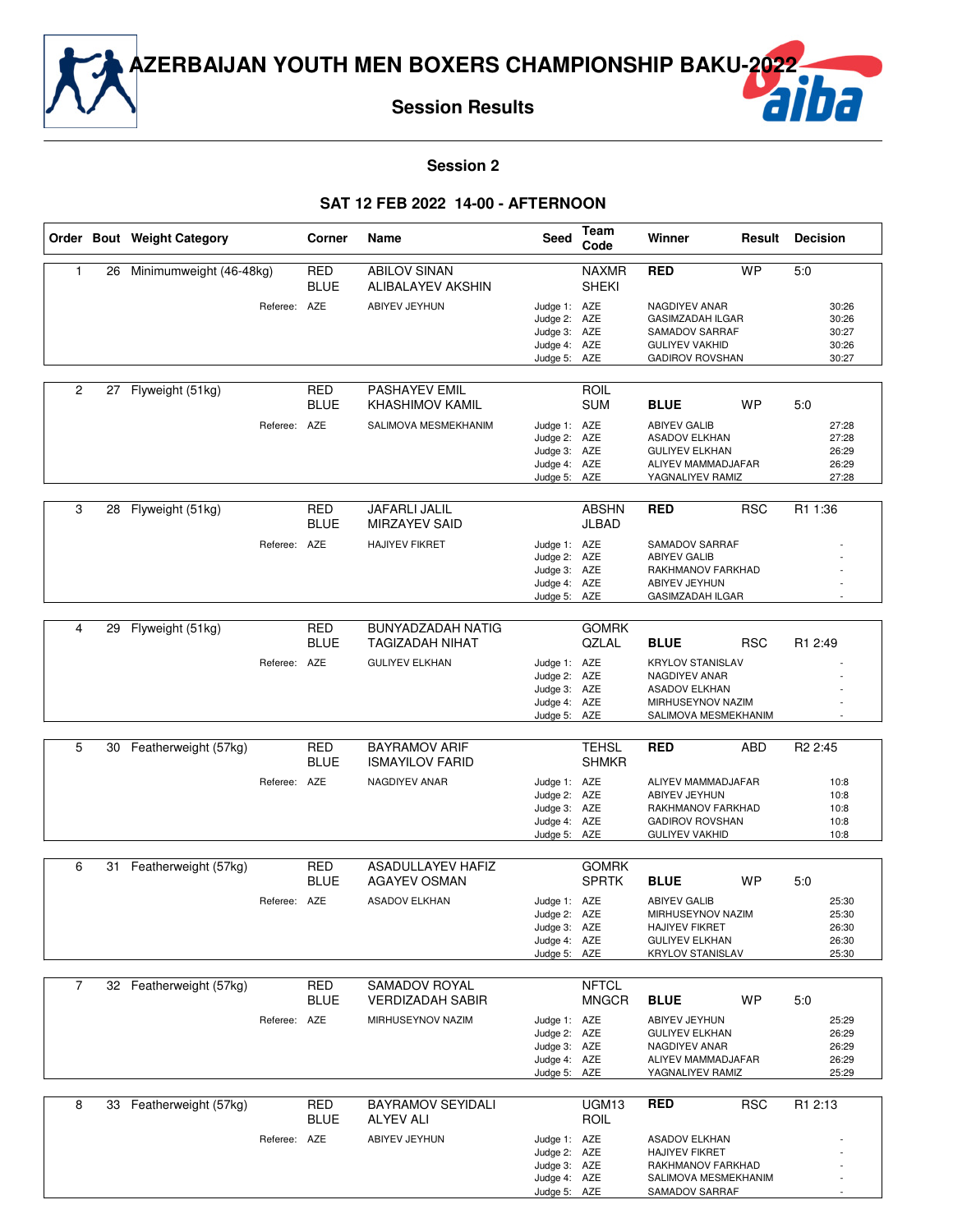

#### **Session 2**

#### **SAT 12 FEB 2022 14-00 - AFTERNOON**

|    |    | Order Bout Weight Category |              | Corner                    | Name                                   | Seed                         | Team<br>Code                 | Winner                                        | Result     | <b>Decision</b>     |
|----|----|----------------------------|--------------|---------------------------|----------------------------------------|------------------------------|------------------------------|-----------------------------------------------|------------|---------------------|
| 9  |    | 34 Featherweight (57kg)    |              | <b>RED</b><br><b>BLUE</b> | <b>MALIKOV NADIR</b><br>ABUZERLI NAZIM |                              | <b>TEHSL</b><br><b>NAXMR</b> | <b>RED</b>                                    | <b>WP</b>  | 5:0                 |
|    |    |                            | Referee: AZE |                           | <b>ABIYEV GALIB</b>                    | Judge 1: AZE                 |                              | ABIYEV JEYHUN                                 |            | 30:27               |
|    |    |                            |              |                           |                                        | Judge 2: AZE<br>Judge 3: AZE |                              | SAMADOV SARRAF<br>MIRHUSEYNOV NAZIM           |            | 29:28<br>29:28      |
|    |    |                            |              |                           |                                        | Judge 4: AZE                 |                              | <b>GULIYEV VAKHID</b>                         |            | 30:27               |
|    |    |                            |              |                           |                                        | Judge 5: AZE                 |                              | <b>KRYLOV STANISLAV</b>                       |            | 30:26               |
| 10 | 35 | Featherweight (57kg)       |              | <b>RED</b>                | YUSIFOV IBRAHIM                        |                              | <b>SUM</b>                   | <b>RED</b>                                    | <b>RSC</b> | R1 1:13             |
|    |    |                            |              | <b>BLUE</b>               | <b>DAMIROV ILKIN</b>                   |                              | <b>SIYAZ</b>                 |                                               |            |                     |
|    |    |                            | Referee: AZE |                           | RAKHMANOV FARKHAD                      | Judge 1: AZE<br>Judge 2: AZE |                              | <b>GADIROV ROVSHAN</b><br>MIRHUSEYNOV NAZIM   |            |                     |
|    |    |                            |              |                           |                                        | Judge 3: AZE                 |                              | <b>HAJIYEV FIKRET</b>                         |            |                     |
|    |    |                            |              |                           |                                        | Judge 4: AZE                 |                              | ALIYEV MAMMADJAFAR                            |            |                     |
|    |    |                            |              |                           |                                        | Judge 5: AZE                 |                              | SAMADOV SARRAF                                |            |                     |
| 11 |    | 36 Featherweight (57kg)    |              | <b>RED</b>                | <b>AGAYEV ALI</b>                      |                              | UGM7                         | <b>RED</b>                                    | <b>WP</b>  | 5:0                 |
|    |    |                            |              | <b>BLUE</b>               | <b>GANIZADAH RUFAT</b>                 |                              | <b>KUR</b>                   |                                               |            |                     |
|    |    |                            | Referee: AZE |                           | SAMADOV SARRAF                         | Judge 1: AZE                 |                              | ABIYEV JEYHUN<br>NAGDIYEV ANAR                |            | 29:28               |
|    |    |                            |              |                           |                                        | Judge 2: AZE<br>Judge 3: AZE |                              | <b>GULIYEV ELKHAN</b>                         |            | 30:27<br>30:27      |
|    |    |                            |              |                           |                                        | Judge 4: AZE                 |                              | <b>ABIYEV GALIB</b>                           |            | 30:27               |
|    |    |                            |              |                           |                                        | Judge 5: AZE                 |                              | SALIMOVA MESMEKHANIM                          |            | 29:28               |
| 12 |    | 37 Featherweight (57kg)    |              | <b>RED</b>                | MIRZAYEV ULVI                          |                              | <b>FHN</b>                   |                                               |            |                     |
|    |    |                            |              | <b>BLUE</b>               | <b>GURBANLI NIHAT</b>                  |                              | <b>NEFTC</b>                 | <b>BLUE</b>                                   | <b>WP</b>  | 4:1                 |
|    |    |                            | Referee: AZE |                           | <b>GULIYEV VAKHID</b>                  | Judge 1: AZE                 |                              | RAKHMANOV FARKHAD                             |            | 29:28               |
|    |    |                            |              |                           |                                        | Judge 2: AZE<br>Judge 3: AZE |                              | <b>HAJIYEV FIKRET</b><br><b>ASADOV ELKHAN</b> |            | 27:30<br>27:30      |
|    |    |                            |              |                           |                                        | Judge 4: AZE                 |                              | ALIYEV MAMMADJAFAR                            |            | 28:29               |
|    |    |                            |              |                           |                                        | Judge 5: AZE                 |                              | <b>KRYLOV STANISLAV</b>                       |            | 27:30               |
| 13 | 38 | Lightweight (60kg)         |              | <b>RED</b>                | <b>GASIMLY RAVAN</b>                   |                              | <b>DIN</b>                   | <b>RED</b>                                    | <b>WO</b>  |                     |
|    |    |                            |              | <b>BLUE</b>               | <b>TAGIYEV VUGAR</b>                   |                              | <b>SHEKI</b>                 |                                               |            |                     |
|    |    |                            | Referee:     |                           |                                        | Judge 1:                     |                              |                                               |            |                     |
|    |    |                            |              |                           |                                        | Judge 2:                     |                              |                                               |            |                     |
|    |    |                            |              |                           |                                        |                              |                              |                                               |            |                     |
|    |    |                            |              |                           |                                        |                              |                              |                                               |            |                     |
| 14 | 39 | Lightweight (60kg)         |              | <b>RED</b>                | <b>ABASOV AFGAN</b>                    |                              | <b>SBRBD</b>                 | <b>RED</b>                                    | <b>WO</b>  |                     |
|    |    |                            |              | <b>BLUE</b>               | ALIYEV MAKHAMMADALI                    |                              | JLBAD                        |                                               |            |                     |
|    |    |                            | Referee:     |                           |                                        | Judge 1:                     |                              |                                               |            |                     |
|    |    |                            |              |                           |                                        | Judge 2:                     |                              |                                               |            |                     |
|    |    |                            |              |                           |                                        |                              |                              |                                               |            |                     |
|    |    |                            |              |                           |                                        |                              |                              |                                               |            |                     |
| 15 | 40 | Lightweight (60kg)         |              | RED                       | MIRZAZADAH MAKHAMMAD                   |                              | <b>GOYCH</b>                 |                                               |            |                     |
|    |    |                            |              | <b>BLUE</b>               | <b>ABBASOV ILKIN</b>                   |                              | <b>KUR</b>                   | <b>BLUE</b>                                   | <b>WP</b>  | 5:0                 |
|    |    |                            | Referee: AZE |                           | <b>KRYLOV STANISLAV</b>                | Judge 1: AZE                 |                              | <b>GULIYEV ELKHAN</b>                         |            | 27:30               |
|    |    |                            |              |                           |                                        | Judge 2: AZE<br>Judge 3: AZE |                              | ABIYEV JEYHUN<br>NAGDIYEV ANAR                |            | 27:30<br>27:30      |
|    |    |                            |              |                           |                                        | Judge 4: AZE                 |                              | SAMADOV SARRAF                                |            | 27:30               |
|    |    |                            |              |                           |                                        | Judge 5: AZE                 |                              | <b>GASIMZADAH ILGAR</b>                       |            | 27:30               |
| 16 | 41 | Lightweight (60kg)         |              | RED                       | <b>AGAKHANOV ROYAL</b>                 |                              | <b>GENJA</b>                 |                                               |            |                     |
|    |    |                            |              | <b>BLUE</b>               | <b>GULIYEV ASLAN</b>                   |                              | <b>NEFTC</b>                 | <b>BLUE</b>                                   | <b>RSC</b> | R <sub>2</sub> 1:34 |
|    |    |                            | Referee: AZE |                           | <b>GASIMZADAH ILGAR</b>                | Judge 1: AZE                 |                              | MIRHUSEYNOV NAZIM                             |            | 9:10                |
|    |    |                            |              |                           |                                        | Judge 2: AZE                 |                              | RAKHMANOV FARKHAD                             |            | 9:10                |
|    |    |                            |              |                           |                                        | Judge 3: AZE                 |                              | <b>ABIYEV GALIB</b>                           |            | 9:10                |

Judge 4: AZE Judge 5: AZE SALIMOVA MESMEKHANIM KRYLOV STANISLAV

9:10 9:10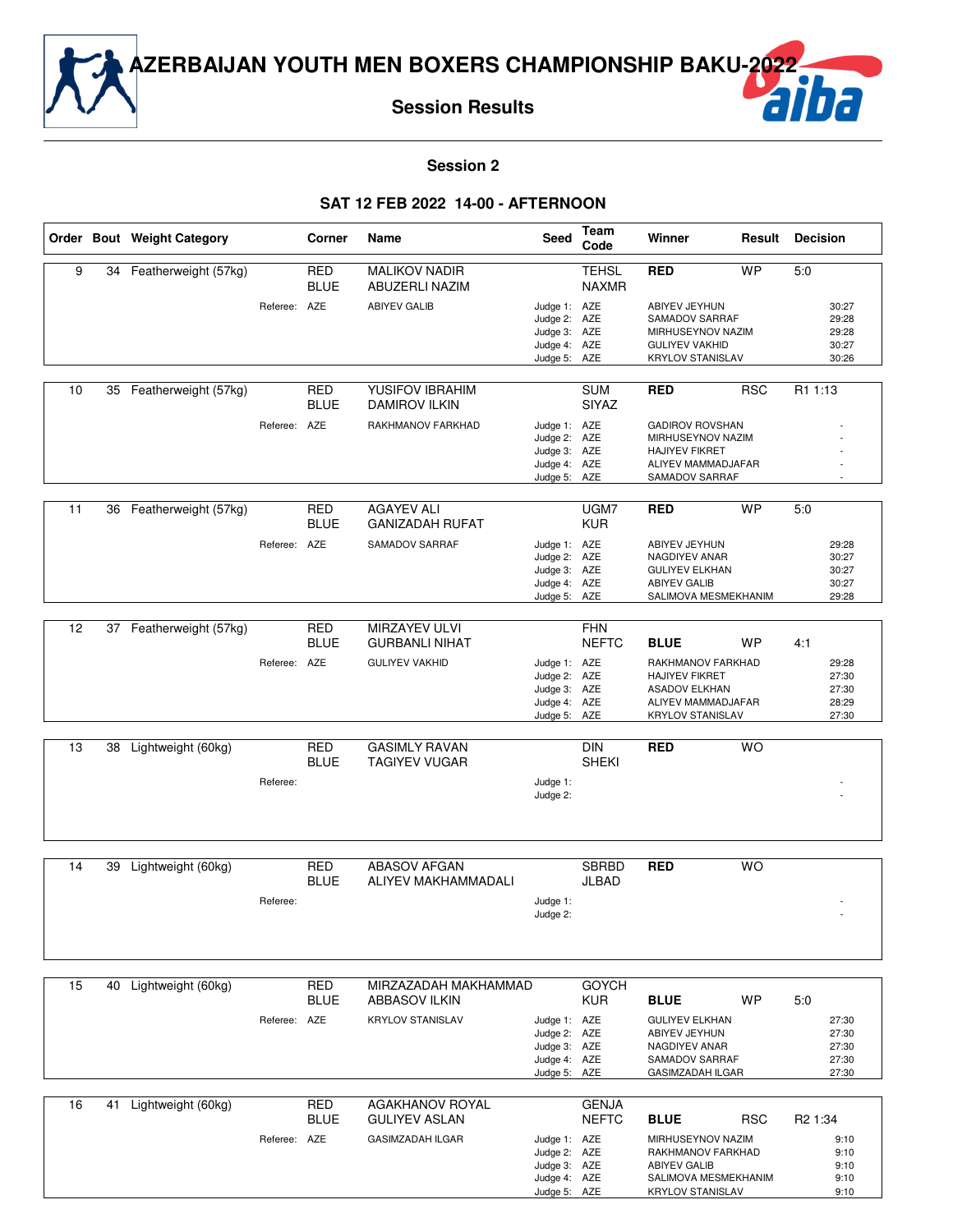

#### **Session 2**

#### **SAT 12 FEB 2022 14-00 - AFTERNOON**

|    |    | Order Bout Weight Category |              | Corner                    | Name                                               | Seed                         | Team<br>Code                 | Winner                                       | Result     | <b>Decision</b> |                |
|----|----|----------------------------|--------------|---------------------------|----------------------------------------------------|------------------------------|------------------------------|----------------------------------------------|------------|-----------------|----------------|
| 17 | 42 | Lightweight (60kg)         |              | <b>RED</b><br><b>BLUE</b> | <b>SAMADLI ALI</b><br>SADIGOV NURMAKHAMMAD         |                              | <b>MNGCR</b><br><b>GABAL</b> | <b>RED</b>                                   | <b>RSC</b> | R1 1:56         |                |
|    |    |                            | Referee:     | AZE                       | <b>GADIROV ROVSHAN</b>                             | Judge 1: AZE                 |                              | ALIYEV MAMMADJAFAR                           |            |                 |                |
|    |    |                            |              |                           |                                                    | Judge 2: AZE                 |                              | RAKHMANOV FARKHAD                            |            |                 |                |
|    |    |                            |              |                           |                                                    | Judge 3: AZE<br>Judge 4: AZE |                              | ABIYEV JEYHUN<br><b>ASADOV ELKHAN</b>        |            |                 |                |
|    |    |                            |              |                           |                                                    | Judge 5: AZE                 |                              | MIRHUSEYNOV NAZIM                            |            |                 |                |
|    |    |                            |              |                           | <b>HASANOV TURAL</b>                               |                              |                              |                                              |            |                 |                |
| 18 | 43 | Lightweight (60kg)         |              | <b>RED</b><br><b>BLUE</b> | <b>AKHMADOV ILYAS</b>                              |                              | <b>ABSHN</b><br>ROIL         | <b>RED</b>                                   | RSC-I      | R1 1:33         |                |
|    |    |                            | Referee: AZE |                           | ALIYEV MAMMADJAFAR                                 | Judge 1: AZE<br>Judge 2: AZE |                              | SAMADOV SARRAF<br><b>HAJIYEV FIKRET</b>      |            |                 |                |
|    |    |                            |              |                           |                                                    | Judge 3: AZE                 |                              | <b>ABIYEV GALIB</b>                          |            |                 |                |
|    |    |                            |              |                           |                                                    | Judge 4: AZE                 |                              | MIRHUSEYNOV NAZIM                            |            |                 |                |
|    |    |                            |              |                           |                                                    | Judge 5: AZE                 |                              | YAGNALIYEV RAMIZ                             |            |                 |                |
| 19 | 44 | Lightweight (60kg)         |              | <b>RED</b><br><b>BLUE</b> | TAGIZADAH TAJI<br><b>MAMMADOV ROVLAN</b>           |                              | <b>TEHSL</b><br>SBL K        | <b>RED</b>                                   | <b>WP</b>  | 3:1             |                |
|    |    |                            | Referee: AZE |                           | MIRHUSEYNOV NAZIM                                  | Judge 1: AZE                 |                              | <b>GULIYEV ELKHAN</b>                        |            |                 | 28:29          |
|    |    |                            |              |                           |                                                    | Judge 2: AZE                 |                              | ABIYEV JEYHUN                                |            |                 | 30:26          |
|    |    |                            |              |                           |                                                    | Judge 3: AZE                 |                              | <b>HAJIYEV FIKRET</b>                        |            |                 | 30:26          |
|    |    |                            |              |                           |                                                    | Judge 4: AZE<br>Judge 5: AZE |                              | SALIMOVA MESMEKHANIM<br>ALIYEV MAMMADJAFAR   |            |                 | 28:28<br>30:27 |
|    |    |                            |              |                           |                                                    |                              |                              |                                              |            |                 |                |
| 20 | 45 | Lightweight (60kg)         |              | <b>RED</b>                | <b>ALASGARLI TALAT</b>                             |                              | <b>MOIK</b>                  |                                              |            |                 |                |
|    |    |                            |              | <b>BLUE</b>               | <b>ISMAYILZADAH ISMAYIL</b>                        |                              | QZLAL                        | <b>BLUE</b>                                  | <b>WP</b>  | 5:0             |                |
|    |    |                            | Referee: AZE |                           | RAKHMANOV FARKHAD                                  | Judge 1: AZE<br>Judge 2: AZE |                              | <b>ASADOV ELKHAN</b><br>SAMADOV SARRAF       |            |                 | 28:29<br>27:30 |
|    |    |                            |              |                           |                                                    | Judge 3: AZE                 |                              | <b>ABIYEV GALIB</b>                          |            |                 | 28:29          |
|    |    |                            |              |                           |                                                    | Judge 4: AZE                 |                              | <b>GADIROV ROVSHAN</b>                       |            |                 | 28:29          |
|    |    |                            |              |                           |                                                    | Judge 5: AZE                 |                              | <b>GASIMZADAH ILGAR</b>                      |            |                 | 28:29          |
| 21 | 46 | Middleweight (75kg)        |              | RED                       | ADIGOZALOV ASLAN                                   |                              | <b>SUM</b>                   | <b>RED</b>                                   | <b>RSC</b> | R3 1:15         |                |
|    |    |                            |              | <b>BLUE</b>               | <b>FARZALIYEV ISA</b>                              |                              | <b>AGCBD</b>                 |                                              |            |                 |                |
|    |    |                            | Referee: AZE |                           | <b>ABIYEV GALIB</b>                                | Judge 1: AZE                 |                              | MIRHUSEYNOV NAZIM                            |            |                 | 19:18          |
|    |    |                            |              |                           |                                                    | Judge 2: AZE<br>Judge 3: AZE |                              | <b>HAJIYEV FIKRET</b><br>ABIYEV JEYHUN       |            |                 | 19:18<br>19:18 |
|    |    |                            |              |                           |                                                    | Judge 4: AZE                 |                              | <b>KRYLOV STANISLAV</b>                      |            |                 | 19:18          |
|    |    |                            |              |                           |                                                    | Judge 5: AZE                 |                              | YAGNALIYEV RAMIZ                             |            |                 | 19:18          |
| 22 | 47 | Middleweight (75kg)        |              | <b>RED</b>                | <b>BAGIROV SAID</b>                                |                              | <b>KHCHZ</b>                 |                                              |            |                 |                |
|    |    |                            |              | <b>BLUE</b>               | KAZIMI SANAN                                       |                              | UGM7                         | <b>BLUE</b>                                  | WP         | 5:0             |                |
|    |    |                            | Referee: AZE |                           | SAMADOV SARRAF                                     | Judge 1: AZE                 |                              | RAKHMANOV FARKHAD                            |            |                 | 26:28          |
|    |    |                            |              |                           |                                                    | Judge 2: AZE                 |                              | <b>GULIYEV ELKHAN</b>                        |            |                 | 26:28          |
|    |    |                            |              |                           |                                                    | Judge 3: AZE<br>Judge 4: AZE |                              | <b>ASADOV ELKHAN</b><br>SALIMOVA MESMEKHANIM |            |                 | 26:28<br>25:29 |
|    |    |                            |              |                           |                                                    | Judge 5: AZE                 |                              | <b>ABIYEV GALIB</b>                          |            |                 | 25:29          |
|    |    |                            |              |                           |                                                    |                              |                              |                                              |            |                 |                |
| 23 | 48 | Middleweight (75kg)        |              | <b>RED</b><br>BLUE        | SAFAROV SEYFADIN<br><b>MAMMADOV FAGAN</b>          |                              | ZAQTL<br><b>MOIK</b>         | <b>BLUE</b>                                  | WP         | 4:1             |                |
|    |    |                            | Referee: AZE |                           | <b>GASIMZADAH ILGAR</b>                            | Judge 1: AZE                 |                              | <b>HAJIYEV FIKRET</b>                        |            |                 | 27:28          |
|    |    |                            |              |                           |                                                    | Judge 2: AZE                 |                              | <b>GULIYEV ELKHAN</b>                        |            |                 | 27:29          |
|    |    |                            |              |                           |                                                    | Judge 3: AZE                 |                              | <b>NAGDIYEV ANAR</b>                         |            |                 | 26:29          |
|    |    |                            |              |                           |                                                    | Judge 4: AZE<br>Judge 5: AZE |                              | MIRHUSEYNOV NAZIM<br>ALIYEV MAMMADJAFAR      |            |                 | 29:27<br>27:28 |
|    |    |                            |              |                           |                                                    |                              |                              |                                              |            |                 |                |
| 24 | 49 | Light Heavyweight (80kg)   |              | <b>RED</b><br><b>BLUE</b> | <b>BUDAGOV SARKHAN</b><br><b>TARVERDIYEV RAMIZ</b> |                              | <b>TEHSL</b><br><b>GBLK</b>  | <b>RED</b>                                   | <b>WP</b>  | 5:0             |                |
|    |    |                            | Referee: AZE |                           | ABIYEV JEYHUN                                      | Judge 1: AZE                 |                              | <b>GULIYEV ELKHAN</b>                        |            |                 | 30:26          |
|    |    |                            |              |                           |                                                    | Judge 2: AZE                 |                              | RAKHMANOV FARKHAD                            |            |                 | 30:27          |
|    |    |                            |              |                           |                                                    | Judge 3: AZE<br>Judge 4: AZE |                              | <b>ABIYEV GALIB</b><br>MIRHUSEYNOV NAZIM     |            |                 | 30:27<br>30:27 |
|    |    |                            |              |                           |                                                    | Judge 5: AZE                 |                              | SAMADOV SARRAF                               |            |                 | 30:25          |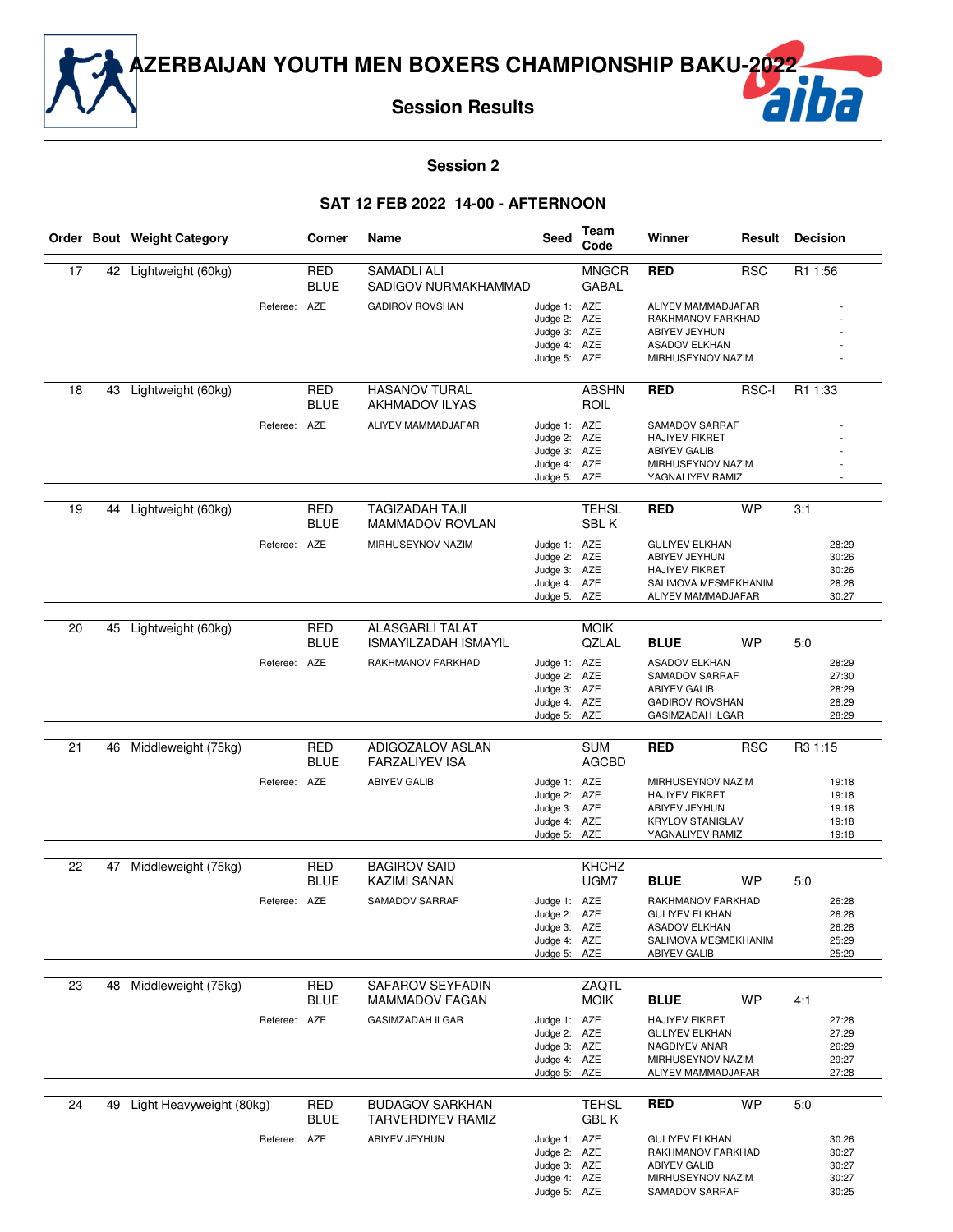

## **Session 2**

#### **SAT 12 FEB 2022 14-00 - AFTERNOON**

|    |    | Order Bout Weight Category | Corner                    | Name                              | Seed                                                                         | Team<br>Code                 | Winner                                                                                                   | Result    | <b>Decision</b>                           |
|----|----|----------------------------|---------------------------|-----------------------------------|------------------------------------------------------------------------------|------------------------------|----------------------------------------------------------------------------------------------------------|-----------|-------------------------------------------|
| 25 | 50 | Light Heavyweight (80kg)   | <b>RED</b><br><b>BLUE</b> | NAMAZOV NEMAT<br>ABDULLAYEV ZAKIR |                                                                              | <b>SPRTK</b><br><b>SLYAN</b> | <b>BLUE</b>                                                                                              | <b>WP</b> | 5:0                                       |
|    |    | Referee: AZE               |                           | <b>HAJIYEV FIKRET</b>             | Judge 1: AZE<br>Judge 2: AZE<br>Judge 3: AZE<br>Judge 4: AZE<br>Judge 5: AZE |                              | <b>ASADOV ELKHAN</b><br>SALIMOVA MESMEKHANIM<br>SAMADOV SARRAF<br>ALIYEV MAMMADJAFAR<br>YAGNALIYEV RAMIZ |           | 27:29<br>27:29<br>27:29<br>27:29<br>27:28 |

| <b>LEGEND</b> |          |    |               |            |                              |       |                                |
|---------------|----------|----|---------------|------------|------------------------------|-------|--------------------------------|
| ABD           | Abandon  | Rn | Round number  | <b>RSC</b> | <b>Referee Stops Contest</b> | RSC-I | Referee Stops Contest - Injury |
| ∣ wo          | Walkover | WP | Win on points |            |                              |       |                                |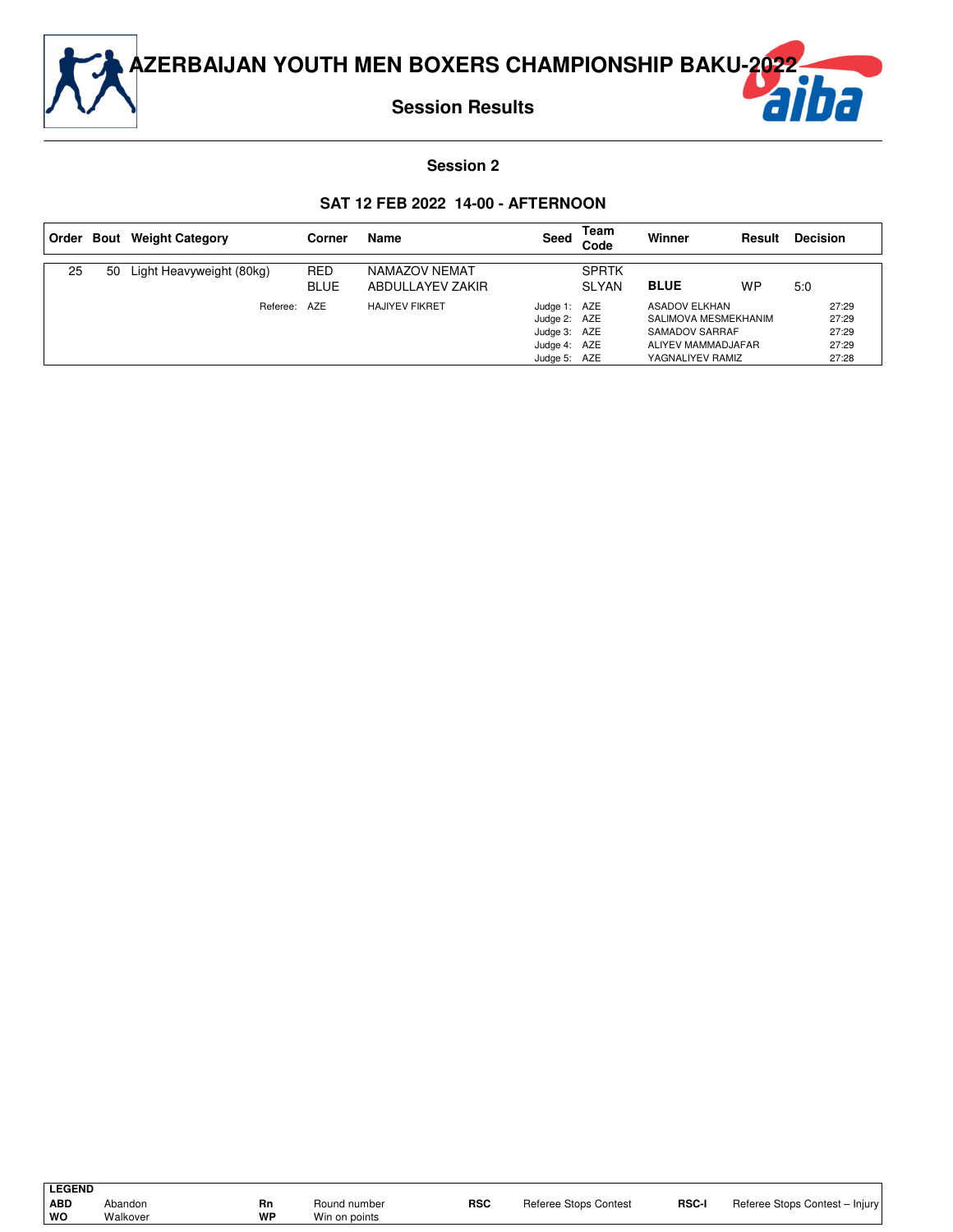

**Session Results**

# ba

#### **Session 3**

#### **SAT 12 FEB 2022 19-00 - EVENING**

|                |    | Order Bout Weight Category |          | Corner                    | Name                                          | <b>Seed</b>                                                                  | Team<br>Code                      | Winner                                                                                                         | Result     | <b>Decision</b>                           |
|----------------|----|----------------------------|----------|---------------------------|-----------------------------------------------|------------------------------------------------------------------------------|-----------------------------------|----------------------------------------------------------------------------------------------------------------|------------|-------------------------------------------|
| 1              | 51 | Cruiserweight (86kg)       |          | <b>RED</b><br><b>BLUE</b> | <b>TEYYUBOV RAVAN</b><br><b>MIRZAYEV IBAD</b> |                                                                              | <b>SHBRN</b><br>UGM <sub>13</sub> | <b>BLUE</b>                                                                                                    | <b>WP</b>  | 5:0                                       |
|                |    |                            | Referee: | AZE                       | NAGDIYEV ANAR                                 | Judge 1:<br>Judge 2: AZE<br>Judge 3: AZE<br>Judge 4: AZE<br>Judge 5: AZE     | AZE                               | YAGNALIYEV RAMIZ<br><b>GULIYEV ELKHAN</b><br>ABIYEV JEYHUN<br><b>GULIYEV VAKHID</b><br><b>KRYLOV STANISLAV</b> |            | 27:30<br>27:30<br>26:30<br>28:29<br>26:30 |
| $\overline{c}$ | 52 | Cruiserweight (86kg)       |          | <b>RED</b><br><b>BLUE</b> | <b>MUKHTAROV YUSIF</b><br><b>SAMADOV ELAY</b> |                                                                              | <b>NEFTC</b><br><b>TEHSL</b>      | <b>BLUE</b>                                                                                                    | <b>RSC</b> | R1 2:33                                   |
|                |    |                            | Referee: | AZE                       | <b>GULIYEV ELKHAN</b>                         | Judge 1: AZE<br>Judge 2: AZE<br>Judge 3: AZE<br>Judge 4: AZE<br>Judge 5: AZE |                                   | MIRHUSEYNOV NAZIM<br>RAKHMANOV FARKHAD<br><b>HAJIYEV FIKRET</b><br><b>ABIYEV GALIB</b><br>SAMADOV SARRAF       |            |                                           |
| 3              | 53 | Heavyweight (92kg)         |          | <b>RED</b><br><b>BLUE</b> | <b>ASADLI ELDAR</b><br><b>MOVSUMOV ASLAN</b>  |                                                                              | <b>TEHSL</b><br><b>DIN</b>        | <b>BLUE</b>                                                                                                    | <b>WP</b>  | 5:0                                       |
|                |    |                            | Referee: | AZE                       | <b>HAJIYEV FIKRET</b>                         | Judge 1: AZE<br>Judge 2: AZE<br>Judge 3: AZE<br>Judge 4: AZE<br>Judge 5: AZE |                                   | ABIYEV JEYHUN<br>RAKHMANOV FARKHAD<br><b>ASADOV ELKHAN</b><br><b>ABIYEV GALIB</b><br><b>GULIYEV ELKHAN</b>     |            | 28:29<br>27:30<br>27:30<br>27:30<br>27:30 |
| 4              | 54 | Heavyweight (92kg)         |          | <b>RED</b>                | <b>ALIYEV MAJID</b>                           |                                                                              | <b>NEFTC</b>                      |                                                                                                                |            |                                           |
|                |    |                            |          | <b>BLUE</b>               | <b>GULIYEV MAMMAD</b>                         |                                                                              | <b>TERTR</b>                      | <b>BLUE</b>                                                                                                    | <b>RSC</b> | R1 2:56                                   |
|                |    |                            | Referee: | <b>AZE</b>                | MIRHUSEYNOV NAZIM                             | Judge 1: AZE<br>Judge 2: AZE<br>Judge 3: AZE<br>Judge 4: AZE<br>Judge 5: AZE |                                   | YAGNALIYEV RAMIZ<br>NAGDIYEV ANAR<br><b>GASIMZADAH ILGAR</b><br>ABIYEV JEYHUN<br><b>KRYLOV STANISLAV</b>       |            |                                           |

| EGEND |
|-------|
|       |

**www.swisstiming.com**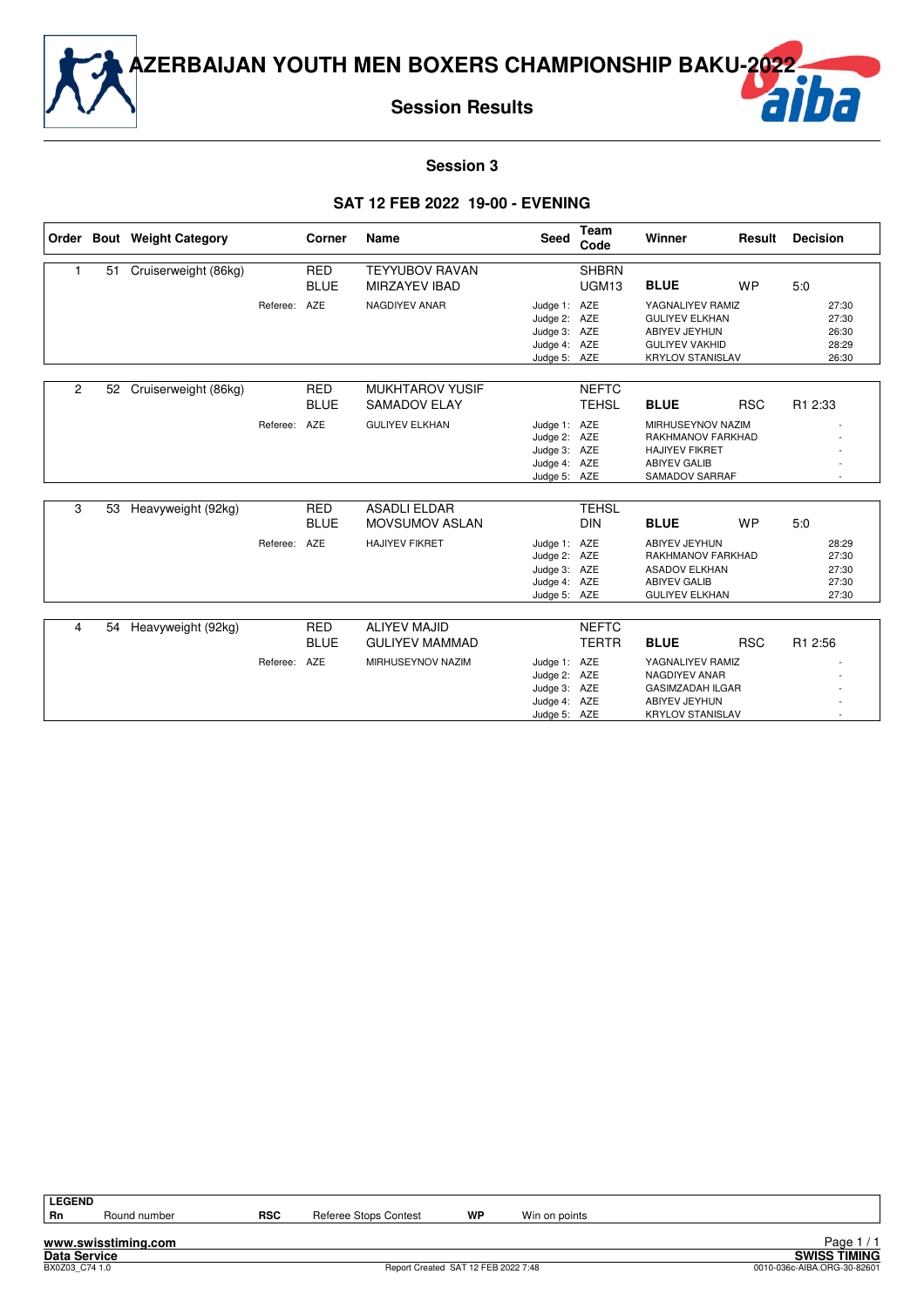

**Session Results**



**Session 4**

#### **SAT 12 FEB 2022 20-00 - EVENING**

| Order          | Bout | <b>Weight Category</b>    | Corner                    | Name                                       | Seed                                                                         | Team<br>Code                | Winner                                                                                                               | Result    | <b>Decision</b> |                                           |
|----------------|------|---------------------------|---------------------------|--------------------------------------------|------------------------------------------------------------------------------|-----------------------------|----------------------------------------------------------------------------------------------------------------------|-----------|-----------------|-------------------------------------------|
|                | 55   | Super Heavyweight (92+kg) | <b>RED</b><br><b>BLUE</b> | HUSEYNZADAH FUAD<br><b>VALIYEV DAYANAT</b> |                                                                              | <b>MNGCR</b><br>UGM7        | <b>BLUE</b>                                                                                                          | <b>WP</b> | 5:0             |                                           |
|                |      | Referee:                  | <b>AZE</b>                | <b>ABIYEV GALIB</b>                        | Judge 1: AZE<br>Judge 2: AZE<br>Judge 3: AZE<br>Judge 4: AZE<br>Judge 5: AZE |                             | <b>ASADOV ELKHAN</b><br>SALIMOVA MESMEKHANIM<br><b>KRYLOV STANISLAV</b><br>YAGNALIYEV RAMIZ<br><b>GULIYEV ELKHAN</b> |           |                 | 26:29<br>26:29<br>26:29<br>26:29<br>26:29 |
| $\overline{c}$ | 56   | Super Heavyweight (92+kg) | <b>RED</b><br><b>BLUE</b> | ALIYEV TAYYAR<br><b>HEYDAROV AGIL</b>      |                                                                              | <b>NAXMR</b><br><b>MOIK</b> | <b>BLUE</b>                                                                                                          | <b>WP</b> | 5:0             |                                           |
|                |      | Referee:                  | AZE                       | NAGDIYEV ANAR                              | Judge 1: AZE<br>Judge 2: AZE<br>Judge 3: AZE<br>Judge 4: AZE<br>Judge 5: AZE |                             | <b>GULIYEV VAKHID</b><br>SALIMOVA MESMEKHANIM<br><b>KRYLOV STANISLAV</b><br>YAGNALIYEV RAMIZ<br>SAMADOV SARRAF       |           |                 | 27:29<br>28:29<br>27:30<br>28:29<br>27:30 |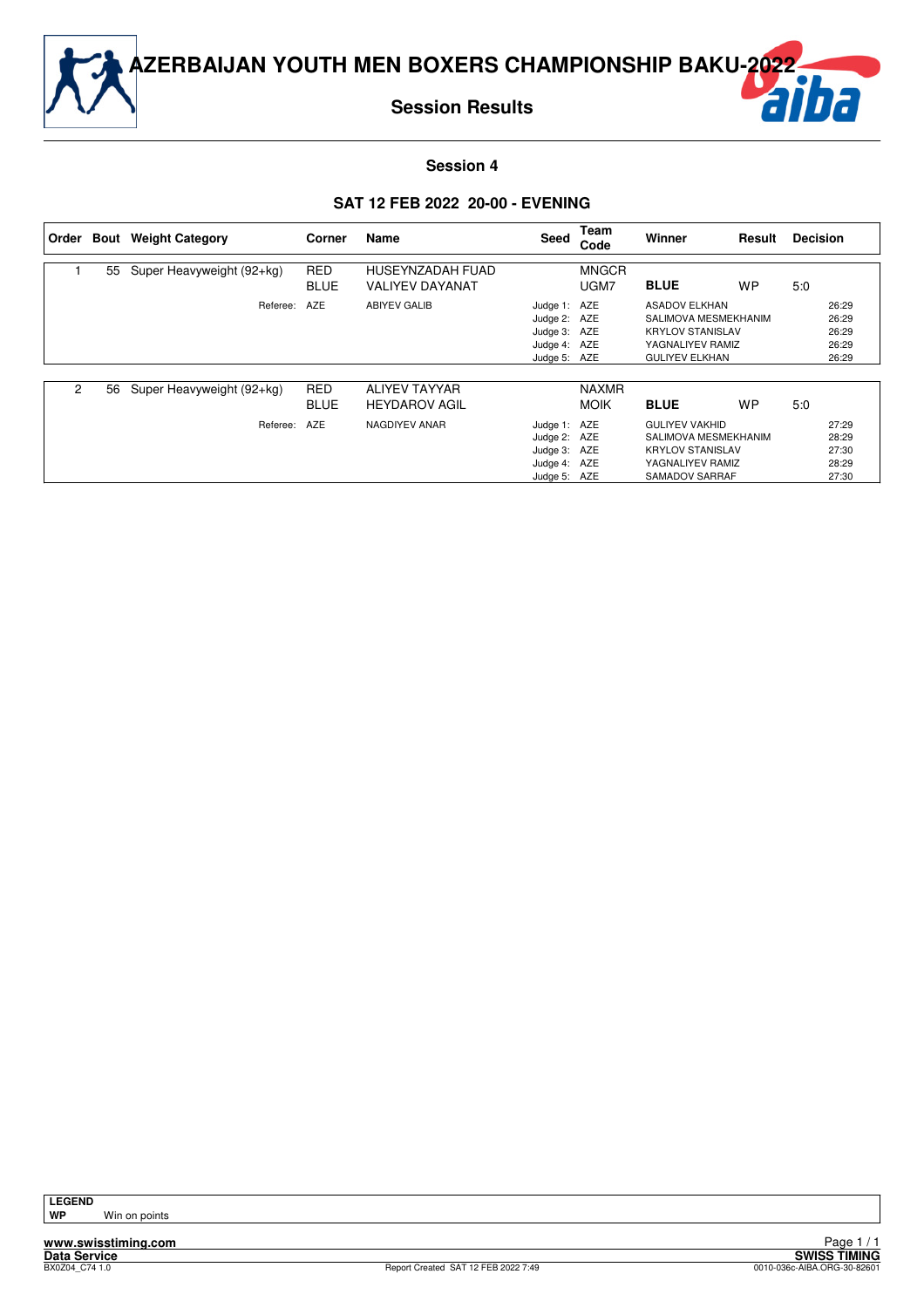

**Session Results**

# ba

#### **Session 5**

|                |    | Order Bout Weight Category | Corner                    | Name                                        | <b>Seed</b>                                                                  | Team<br>Code                 | Winner                                                                                                            | Result     | <b>Decision</b>                           |
|----------------|----|----------------------------|---------------------------|---------------------------------------------|------------------------------------------------------------------------------|------------------------------|-------------------------------------------------------------------------------------------------------------------|------------|-------------------------------------------|
| 1              |    | 57 Minimumweight (46-48kg) | <b>RED</b><br><b>BLUE</b> | <b>BABAYEV KANAN</b><br>RASULOV KAMRAN      |                                                                              | <b>TEHSL</b><br><b>NAXMR</b> | <b>RED</b>                                                                                                        | <b>RSC</b> | R1 2:38                                   |
|                |    | Referee: AZE               |                           | MIRHUSEYNOV NAZIM                           | Judge 1: AZE<br>Judge 2: AZE<br>Judge 3: AZE<br>Judge 4: AZE<br>Judge 5: AZE |                              | SALIMOVA MESMEKHANIM<br><b>HAJIYEV FIKRET</b><br><b>KRYLOV STANISLAV</b><br>RAKHMANOV FARKHAD<br>YAGNALIYEV RAMIZ |            |                                           |
| 2              | 58 | Minimumweight (46-48kg)    | <b>RED</b><br><b>BLUE</b> | <b>ALIYEV AGASI</b><br><b>GULIYEV TOFIG</b> |                                                                              | UGM7<br><b>GBLK</b>          | <b>BLUE</b>                                                                                                       | WP         | 4:1                                       |
|                |    | Referee: AZE               |                           | SALIMOVA MESMEKHANIM                        | Judge 1: AZE<br>Judge 2: AZE<br>Judge 3: AZE<br>Judge 4: AZE<br>Judge 5: AZE |                              | ALIYEV MAMMADJAFAR<br>NAGDIYEV ANAR<br>RAKHMANOV FARKHAD<br><b>GADIROV ROVSHAN</b><br>SAMADOV SARRAF              |            | 26:30<br>23:30<br>23:30<br>28:26<br>25:30 |
|                |    |                            |                           | YOLCHUYEV RAMAL                             |                                                                              |                              |                                                                                                                   |            |                                           |
| 3              | 59 | Minimumweight (46-48kg)    | <b>RED</b><br><b>BLUE</b> | <b>GASIMOV ILKIN</b>                        |                                                                              | <b>GABAL</b><br><b>FHN</b>   | <b>BLUE</b>                                                                                                       | <b>WO</b>  |                                           |
|                |    | Referee:                   |                           |                                             | Judge 1:<br>Judge 2:                                                         |                              |                                                                                                                   |            |                                           |
|                |    |                            |                           |                                             |                                                                              |                              |                                                                                                                   |            |                                           |
| 4              | 60 | Minimumweight (46-48kg)    | <b>RED</b><br><b>BLUE</b> | <b>SARIYEV TURAL</b><br><b>ABILOV SINAN</b> |                                                                              | <b>NEFTC</b><br><b>NAXMR</b> | <b>RED</b>                                                                                                        | <b>RSC</b> | R1 2:02                                   |
|                |    | Referee: AZE               |                           | <b>HAJIYEV FIKRET</b>                       | Judge 1: AZE<br>Judge 2: AZE                                                 |                              | <b>ASADOV ELKHAN</b><br>MIRHUSEYNOV NAZIM                                                                         |            |                                           |
|                |    |                            |                           |                                             | Judge 3: AZE                                                                 |                              | <b>GASIMZADAH ILGAR</b>                                                                                           |            |                                           |
|                |    |                            |                           |                                             | Judge 4: AZE<br>Judge 5: AZE                                                 |                              | <b>ABIYEV GALIB</b><br>ABIYEV JEYHUN                                                                              |            |                                           |
| 5              | 61 | Flyweight (51kg)           | <b>RED</b>                | <b>BABAYEV ELGUN</b>                        |                                                                              | <b>TEHSL</b>                 | <b>RED</b>                                                                                                        | <b>WP</b>  | 5:0                                       |
|                |    |                            | <b>BLUE</b>               | <b>MEHRALIYEV ALI</b>                       |                                                                              | <b>ASTRA</b>                 |                                                                                                                   |            |                                           |
|                |    | Referee: AZE               |                           | <b>GULIYEV ELKHAN</b>                       | Judge 1: AZE<br>Judge 2: AZE                                                 |                              | <b>GADIROV ROVSHAN</b><br>ALIYEV MAMMADJAFAR                                                                      |            | 30:24<br>30:27                            |
|                |    |                            |                           |                                             | Judge 3: AZE<br>Judge 4: AZE                                                 |                              | <b>ABIYEV GALIB</b><br>SAMADOV SARRAF                                                                             |            | 30:27<br>30:25                            |
|                |    |                            |                           |                                             | Judge 5: AZE                                                                 |                              | SALIMOVA MESMEKHANIM                                                                                              |            | 30:27                                     |
| 6              |    | 62 Flyweight (51kg)        | <b>RED</b>                | ABDULLAYEV ELSAVAR                          |                                                                              | <b>NFTCL</b>                 | <b>RED</b>                                                                                                        | <b>RSC</b> | R <sub>2</sub> 2:03                       |
|                |    |                            | <b>BLUE</b>               | <b>BAGIROV VALID</b>                        |                                                                              | <b>LNKRN</b>                 |                                                                                                                   |            |                                           |
|                |    | Referee: AZE               |                           | <b>ABIYEV JEYHUN</b>                        | Judge 1: AZE<br>Judge 2: AZE                                                 |                              | YAGNALIYEV RAMIZ<br><b>KRYLOV STANISLAV</b>                                                                       |            | 10:8<br>9:9                               |
|                |    |                            |                           |                                             | Judge 3: AZE<br>Judge 4: AZE                                                 |                              | <b>ABIYEV GALIB</b><br>MIRHUSEYNOV NAZIM                                                                          |            | 10:8<br>10:8                              |
|                |    |                            |                           |                                             | Judge 5: AZE                                                                 |                              | <b>HAJIYEV FIKRET</b>                                                                                             |            | 10:8                                      |
| $\overline{7}$ |    | 63 Flyweight (51kg)        | <b>RED</b><br><b>BLUE</b> | MAMMADZADAH AMIN<br>KHASHIMOV KAMIL         |                                                                              | <b>TEHSL</b><br><b>SUM</b>   | <b>RED</b>                                                                                                        | <b>WP</b>  | 5.0                                       |
|                |    | Referee: AZE               |                           | MIRHUSEYNOV NAZIM                           | Judge 1: AZE                                                                 |                              | ABIYEV GALIB                                                                                                      |            | 30:25                                     |
|                |    |                            |                           |                                             | Judge 2: AZE<br>Judge 3: AZE                                                 |                              | RAKHMANOV FARKHAD<br>HAJIYEV FIKRET                                                                               |            | 30:25<br>30:27                            |
|                |    |                            |                           |                                             | Judge 4: AZE<br>Judge 5: AZE                                                 |                              | ABIYEV JEYHUN<br>ASADOV ELKHAN                                                                                    |            | 30:25<br>30:25                            |
| 8              |    | 64 Flyweight (51kg)        | RED                       | JAFARLI JALIL                               |                                                                              | <b>ABSHN</b>                 |                                                                                                                   |            |                                           |
|                |    |                            | <b>BLUE</b>               | <b>TAGIZADAH NIHAT</b>                      |                                                                              | QZLAL                        | <b>BLUE</b>                                                                                                       | WP         | 5:0                                       |
|                |    | Referee: AZE               |                           | <b>ASADOV ELKHAN</b>                        | Judge 1: AZE<br>Judge 2: AZE                                                 |                              | RAKHMANOV FARKHAD<br>ABIYEV JEYHUN                                                                                |            | 28:29<br>27:30                            |
|                |    |                            |                           |                                             | Judge 3: AZE                                                                 |                              | SAMADOV SARRAF                                                                                                    |            | 27:30                                     |
|                |    |                            |                           |                                             | Judge 4: AZE<br>Judge 5: AZE                                                 |                              | YAGNALIYEV RAMIZ<br>MIRHUSEYNOV NAZIM                                                                             |            | 27:30<br>27:30                            |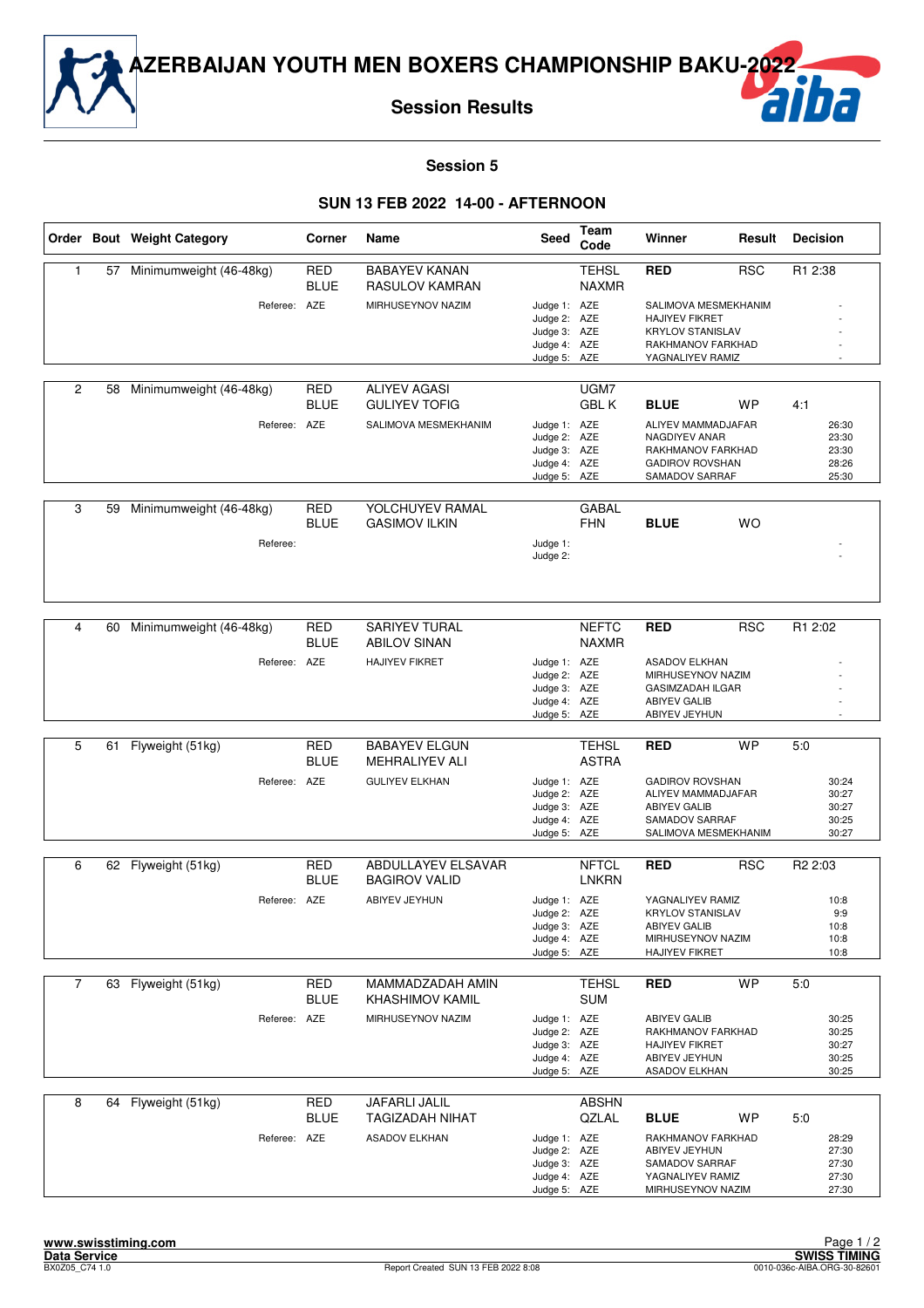

**Session Results**



#### **Session 5**

|    |    | Order Bout Weight Category |          | Corner                    | <b>Name</b>                                       | <b>Seed</b>                                                                  | <b>Team</b><br>Code          | Winner                                                                                                                | Result     | <b>Decision</b>                           |
|----|----|----------------------------|----------|---------------------------|---------------------------------------------------|------------------------------------------------------------------------------|------------------------------|-----------------------------------------------------------------------------------------------------------------------|------------|-------------------------------------------|
| 9  | 65 | Bantamweight (54kg)        |          | <b>RED</b><br><b>BLUE</b> | HASANZADAH MOVSUM<br><b>BABAYEV KAMIL</b>         |                                                                              | <b>NAXMR</b><br><b>TEHSL</b> | <b>BLUE</b>                                                                                                           | <b>ABD</b> | R <sub>2</sub> 3:00                       |
|    |    |                            | Referee: | AZE                       | RAKHMANOV FARKHAD                                 | Judge 1: AZE<br>Judge 2: AZE<br>Judge 3: AZE<br>Judge 4: AZE<br>Judge 5: AZE |                              | SALIMOVA MESMEKHANIM<br><b>ASADOV ELKHAN</b><br><b>GULIYEV ELKHAN</b><br><b>HAJIYEV FIKRET</b><br><b>ABIYEV GALIB</b> |            | 16:20<br>16:20<br>17:20<br>16:20<br>17:20 |
| 10 | 66 | Bantamweight (54kg)        |          | <b>RED</b><br><b>BLUE</b> | <b>SULEYMANOV MAHIR</b><br><b>GULIYEV EMIL</b>    |                                                                              | UGM11<br>UGM13               | <b>RED</b>                                                                                                            | <b>WP</b>  | 5:0                                       |
|    |    |                            | Referee: | AZE                       | <b>HAJIYEV FIKRET</b>                             | Judge 1:<br>Judge 2: AZE<br>Judge 3: AZE<br>Judge 4: AZE<br>Judge 5: AZE     | AZE                          | <b>ABIYEV GALIB</b><br><b>ASADOV ELKHAN</b><br><b>GULIYEV ELKHAN</b><br>ABIYEV JEYHUN<br><b>GASIMZADAH ILGAR</b>      |            | 29:28<br>30:27<br>30:27<br>30:27<br>29:28 |
| 11 | 67 | Bantamweight (54kg)        |          | <b>RED</b><br><b>BLUE</b> | <b>ALIYEV IBRAHIM</b><br><b>MAKHAMMADOV RAVAN</b> |                                                                              | <b>ROIL</b><br><b>SHBRN</b>  | <b>RED</b>                                                                                                            | <b>WP</b>  | 5:0                                       |
|    |    |                            | Referee: | AZE                       | SAMADOV SARRAF                                    | Judge 1: AZE<br>Judge 2: AZE<br>Judge 3: AZE<br>Judge 4: AZE<br>Judge 5: AZE |                              | <b>HAJIYEV FIKRET</b><br>NAGDIYEV ANAR<br><b>ABIYEV GALIB</b><br>ABIYEV JEYHUN<br>MIRHUSEYNOV NAZIM                   |            | 30:26<br>30:25<br>30:26<br>30:25<br>30:26 |
| 12 | 68 | Bantamweight (54kg)        |          | <b>RED</b>                | MARDANZADAH ELMAN                                 |                                                                              | <b>SUM</b>                   |                                                                                                                       |            |                                           |
|    |    |                            |          | <b>BLUE</b>               | <b>MAMMADOV MATIN</b>                             |                                                                              | <b>DIN</b>                   | <b>BLUE</b>                                                                                                           | <b>RSC</b> | R <sub>2</sub> 1:33                       |
|    |    |                            | Referee: | <b>AZE</b>                | <b>ABIYEV GALIB</b>                               | Judge 1:<br>Judge 2: AZE<br>Judge 3: AZE<br>Judge 4: AZE<br>Judge 5: AZE     | AZE                          | SALIMOVA MESMEKHANIM<br>RAKHMANOV FARKHAD<br>SAMADOV SARRAF<br>ABIYEV JEYHUN<br>ALIYEV MAMMADJAFAR                    |            | 8:10<br>9:10<br>9:10<br>9:10<br>9:10      |

| <b>LEGEND</b> |               |    |              |            |                       |           |          |
|---------------|---------------|----|--------------|------------|-----------------------|-----------|----------|
| <b>ABD</b>    | Abandon       | Rn | Round number | <b>RSC</b> | Referee Stops Contest | <b>WO</b> | Walkover |
| WP            | Win on points |    |              |            |                       |           |          |
|               |               |    |              |            |                       |           |          |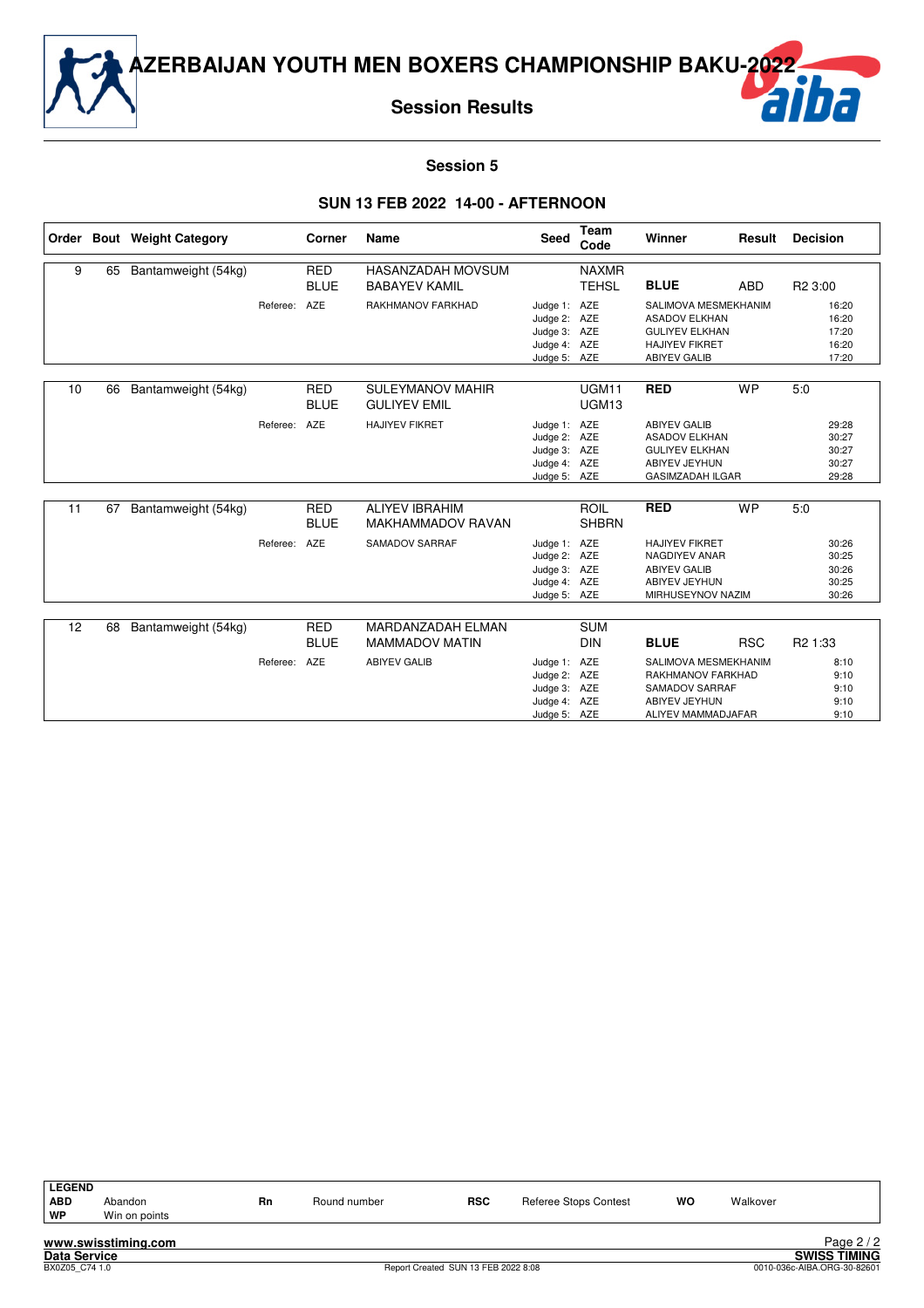**Session Results**

#### **Session 6**

#### **SUN 13 FEB 2022 18-00 - AFTERNOON**

|              |    | Order Bout Weight Category     | Corner                    | Name                                              | Seed                                                                         | Team<br>Code                 | Winner                                                                                                                | Result     | <b>Decision</b>                           |
|--------------|----|--------------------------------|---------------------------|---------------------------------------------------|------------------------------------------------------------------------------|------------------------------|-----------------------------------------------------------------------------------------------------------------------|------------|-------------------------------------------|
| $\mathbf{1}$ | 69 | Light Welterweight (63.5kg)    | RED<br><b>BLUE</b>        | <b>ALIYEV TAMERLAN</b><br>RAHIMOV MURAD           |                                                                              | <b>METE</b><br><b>NAXMR</b>  | <b>RED</b>                                                                                                            | <b>WP</b>  | 5:0                                       |
|              |    | Referee: AZE                   |                           | <b>GULIYEV ELKHAN</b>                             | Judge 1: AZE<br>Judge 2: AZE<br>Judge 3: AZE<br>Judge 4: AZE<br>Judge 5: AZE |                              | <b>HAJIYEV FIKRET</b><br>NAGDIYEV ANAR<br>RAKHMANOV FARKHAD<br>ABIYEV JEYHUN<br><b>ABIYEV GALIB</b>                   |            | 30:27<br>30:26<br>29:28<br>29:28<br>29:28 |
| 2            | 70 | Light Welterweight (63.5kg)    | RED<br><b>BLUE</b>        | <b>OVCHIYEV ALI</b><br>SULEYMANOV ELCHIN          |                                                                              | <b>METE</b><br><b>SHRVN</b>  | <b>BLUE</b>                                                                                                           | WP         | 5:0                                       |
|              |    | Referee: AZE                   |                           | NAGDIYEV ANAR                                     | Judge 1: AZE<br>Judge 2: AZE<br>Judge 3: AZE<br>Judge 4: AZE<br>Judge 5: AZE |                              | ALIYEV MAMMADJAFAR<br>SALIMOVA MESMEKHANIM<br><b>GADIROV ROVSHAN</b><br>MIRHUSEYNOV NAZIM<br>SAMADOV SARRAF           |            | 25:30<br>24:30<br>24:30<br>26:30<br>25:30 |
| 3            | 71 | Light Welterweight (63.5kg)    | RED<br><b>BLUE</b>        | <b>GULBALAYEV ELSAVAR</b><br><b>YUSIFOV AYDIN</b> |                                                                              | SIYAZ<br>SLYAN               | <b>RED</b>                                                                                                            | <b>WP</b>  | 5:0                                       |
|              |    | Referee: AZE                   |                           | SALIMOVA MESMEKHANIM                              | Judge 1: AZE<br>Judge 2: AZE<br>Judge 3: AZE<br>Judge 4: AZE<br>Judge 5: AZE |                              | <b>GADIROV ROVSHAN</b><br><b>GULIYEV ELKHAN</b><br><b>ABIYEV GALIB</b><br><b>GASIMZADAH ILGAR</b><br>YAGNALIYEV RAMIZ |            | 30:26<br>30:26<br>29:26<br>30:26<br>29:27 |
| 4            |    | 72 Light Welterweight (63.5kg) | <b>RED</b><br><b>BLUE</b> | <b>ABDULLAYEV VALI</b><br><b>RAHIMOV ELMAR</b>    |                                                                              | <b>ROIL</b><br>JLBAD         | <b>RED</b>                                                                                                            | <b>WP</b>  | 4:1                                       |
|              |    | Referee: AZE                   |                           | <b>GADIROV ROVSHAN</b>                            | Judge 1: AZE<br>Judge 2: AZE<br>Judge 3: AZE<br>Judge 4: AZE<br>Judge 5: AZE |                              | SAMADOV SARRAF<br>ABIYEV JEYHUN<br>NAGDIYEV ANAR<br><b>ASADOV ELKHAN</b><br><b>KRYLOV STANISLAV</b>                   |            | 30:27<br>29:27<br>29:27<br>28:29<br>29:28 |
| 5            |    | 73 Light Welterweight (63.5kg) | <b>RED</b><br><b>BLUE</b> | <b>GASIMOV GASIM</b><br>MAMMADOV RASUL            |                                                                              | <b>NEFTC</b><br><b>TEHSL</b> | <b>RED</b>                                                                                                            | <b>WP</b>  | 3:2                                       |
|              |    | Referee: AZE                   |                           | <b>HAJIYEV FIKRET</b>                             | Judge 1: AZE<br>Judge 2: AZE<br>Judge 3: AZE<br>Judge 4: AZE<br>Judge 5: AZE |                              | ABIYEV JEYHUN<br><b>ABIYEV GALIB</b><br>SALIMOVA MESMEKHANIM<br>ALIYEV MAMMADJAFAR<br><b>KRYLOV STANISLAV</b>         |            | 27:28<br>28:27<br>27:28<br>28:27<br>28:27 |
| 6            |    | 74 Light Welterweight (63.5kg) | RED                       | <b>HUSEYNOV TAJIR</b>                             |                                                                              | <b>MNGCR</b>                 |                                                                                                                       |            |                                           |
|              |    |                                | <b>BLUE</b>               | <b>AKHMADOV EMIL</b>                              |                                                                              | <b>GENJA</b>                 | <b>BLUE</b>                                                                                                           | <b>RSC</b> | R <sub>1</sub> 2:21                       |
|              |    | Referee: AZE                   |                           | <b>GASIMZADAH ILGAR</b>                           | Judge 1: AZE<br>Judge 2: AZE<br>Judge 3: AZE<br>Judge 4: AZE<br>Judge 5: AZE |                              | <b>ASADOV ELKHAN</b><br><b>HAJIYEV FIKRET</b><br><b>GULIYEV ELKHAN</b><br><b>GULIYEV VAKHID</b><br>SAMADOV SARRAF     |            |                                           |
| 7            |    | 75 Light Welterweight (63.5kg) | <b>RED</b><br><b>BLUE</b> | <b>GAKHRAMANOV ZAUR</b><br>RAMAZANOV NIHAD        |                                                                              | <b>LNKRN</b><br><b>SHBRN</b> | <b>RED</b>                                                                                                            | <b>RSC</b> | R1 2:31                                   |
|              |    | Referee: AZE                   |                           | <b>GULIYEV ELKHAN</b>                             | Judge 1: AZE<br>Judge 2: AZE<br>Judge 3: AZE<br>Judge 4: AZE<br>Judge 5: AZE |                              | <b>ASADOV ELKHAN</b><br><b>ABIYEV GALIB</b><br>RAKHMANOV FARKHAD<br><b>GADIROV ROVSHAN</b><br>SAMADOV SARRAF          |            |                                           |
| 8            |    | 76 Light Welterweight (63.5kg) | <b>RED</b>                | SHEYDAYEV IKRAM                                   |                                                                              | ROIL                         |                                                                                                                       |            |                                           |
|              |    |                                | <b>BLUE</b>               | KHABIBLI MAKHAMMAD                                |                                                                              | <b>BLSVR</b>                 | <b>BLUE</b>                                                                                                           | WP         | 4:1                                       |
|              |    | Referee: AZE                   |                           | ABIYEV JEYHUN                                     | Judge 1: AZE<br>Judge 2: AZE<br>Judge 3: AZE<br>Judge 4: AZE<br>Judge 5: AZE |                              | SAMADOV SARRAF<br>NAGDIYEV ANAR<br>RAKHMANOV FARKHAD<br>SALIMOVA MESMEKHANIM<br><b>GULIYEV VAKHID</b>                 |            | 28:29<br>27:28<br>27:28<br>29:28<br>27:29 |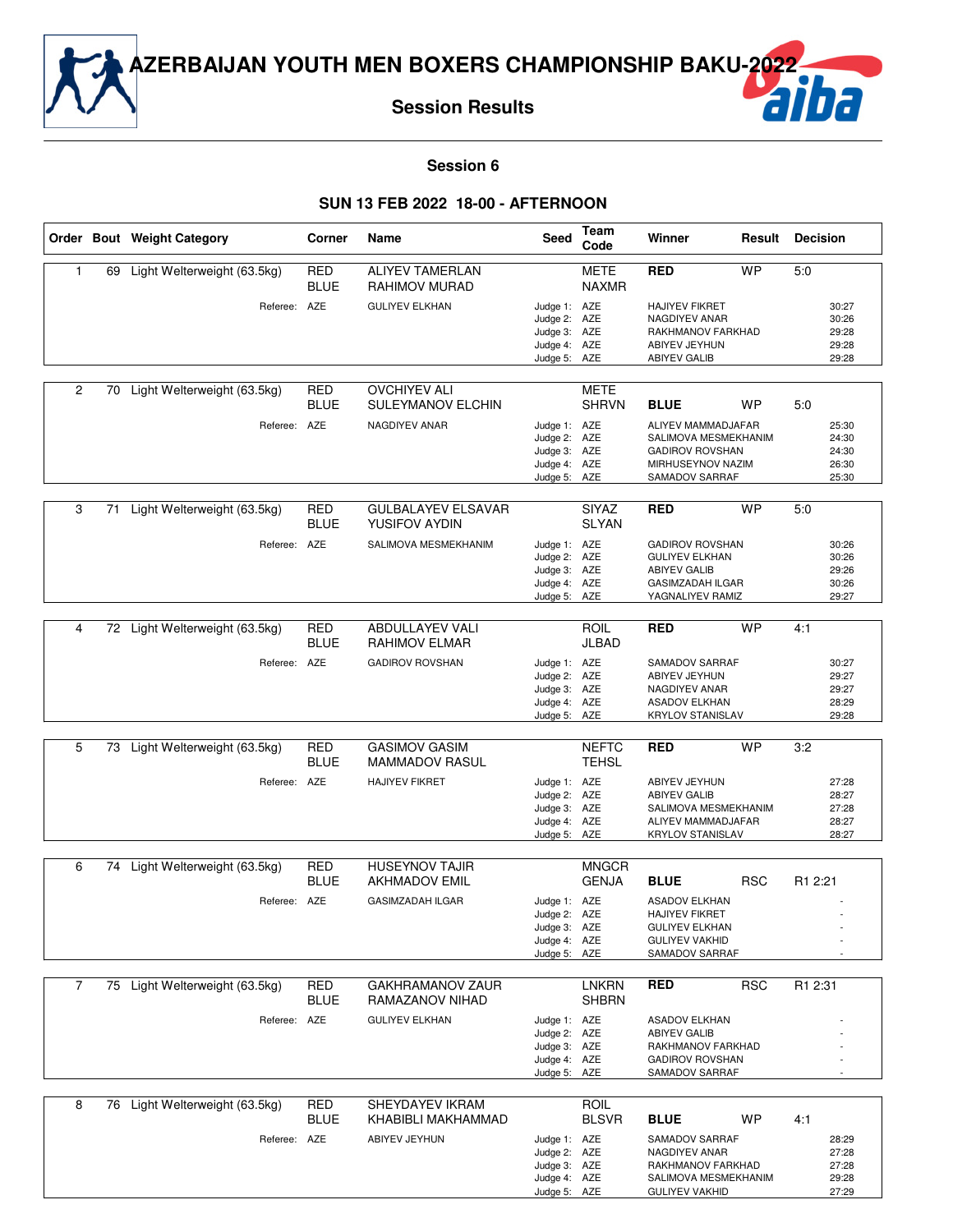**Session Results**

#### **Session 6**

#### **SUN 13 FEB 2022 18-00 - AFTERNOON**

|    |    | Order Bout Weight Category |              | Corner                    | Name                                                | Seed                                                                         | Team<br>Code                     | Winner                                                                                                                                |            | <b>Result Decision</b>                    |
|----|----|----------------------------|--------------|---------------------------|-----------------------------------------------------|------------------------------------------------------------------------------|----------------------------------|---------------------------------------------------------------------------------------------------------------------------------------|------------|-------------------------------------------|
| 9  |    | 77 Welterweight (67kg)     |              | <b>RED</b><br><b>BLUE</b> | <b>ABDULLAYEV SAID</b><br><b>IBRAHIMLI YUSIFALI</b> |                                                                              | <b>NEFTC</b><br>SBL K            | RED                                                                                                                                   | <b>RSC</b> | R <sub>2</sub> 1:51                       |
|    |    |                            | Referee: AZE |                           | <b>ASADOV ELKHAN</b>                                | Judge 1: AZE<br>Judge 2: AZE<br>Judge 3: AZE<br>Judge 4: AZE<br>Judge 5: AZE |                                  | RAKHMANOV FARKHAD<br>ABIYEV JEYHUN<br><b>HAJIYEV FIKRET</b><br><b>ABIYEV GALIB</b><br>GASIMZADAH ILGAR                                |            | 10:7<br>10:8<br>10:7<br>10:7<br>10:7      |
| 10 | 78 | Welterweight (67kg)        |              | <b>RED</b><br><b>BLUE</b> | PASHALI ORUJ<br><b>HAZIYEV ELMAR</b>                |                                                                              | RIM <sub>1</sub><br><b>BLKND</b> | <b>BLUE</b>                                                                                                                           | <b>RSC</b> | R1 2:32                                   |
|    |    |                            | Referee: AZE |                           | SAMADOV SARRAF                                      | Judge 1: AZE<br>Judge 2: AZE<br>Judge 3: AZE<br>Judge 4: AZE<br>Judge 5: AZE |                                  | <b>GULIYEV VAKHID</b><br>SALIMOVA MESMEKHANIM<br><b>GADIROV ROVSHAN</b><br>ALIYEV MAMMADJAFAR<br><b>KRYLOV STANISLAV</b>              |            |                                           |
| 11 |    | 79 Welterweight (67kg)     |              | <b>RED</b><br><b>BLUE</b> | RAHIMOV AYKHAN<br><b>GAFAROV ILKIN</b>              |                                                                              | <b>SHMKR</b><br><b>MOIK</b>      | <b>RED</b>                                                                                                                            | <b>RSC</b> | R1 1:30                                   |
|    |    |                            | Referee:     | AZE                       | RAKHMANOV FARKHAD                                   | Judge 1: AZE<br>Judge 2: AZE<br>Judge 3: AZE<br>Judge 4: AZE<br>Judge 5: AZE |                                  | <b>ASADOV ELKHAN</b><br>ABIYEV JEYHUN<br>NAGDIYEV ANAR<br>SAMADOV SARRAF<br><b>GASIMZADAH ILGAR</b>                                   |            |                                           |
| 12 | 80 | Welterweight (67kg)        |              | <b>RED</b>                | <b>GASIMOGLU TALEH</b>                              |                                                                              | $Z-1$<br><b>SHRVN</b>            | <b>RED</b>                                                                                                                            | <b>RSC</b> | R1 2:19                                   |
|    |    |                            | Referee: AZE | <b>BLUE</b>               | <b>ASADOV BAKHRUZ</b><br><b>ABIYEV GALIB</b>        | Judge 1: AZE<br>Judge 2: AZE<br>Judge 3: AZE<br>Judge 4: AZE<br>Judge 5: AZE |                                  | SALIMOVA MESMEKHANIM<br><b>HAJIYEV FIKRET</b><br><b>GULIYEV ELKHAN</b><br><b>GADIROV ROVSHAN</b><br><b>GULIYEV VAKHID</b>             |            |                                           |
| 13 | 81 | Welterweight (67kg)        |              | <b>RED</b>                | SHAKHBAZOV SHAMSI                                   |                                                                              | <b>MOIK</b>                      | RED                                                                                                                                   | <b>RSC</b> | R <sub>2</sub> 0:54                       |
|    |    |                            | Referee: AZE | <b>BLUE</b>               | KARIMOV SHAHLIYAR<br>SAMADOV SARRAF                 | Judge 1: AZE<br>Judge 2: AZE<br>Judge 3: AZE<br>Judge 4: AZE<br>Judge 5: AZE | <b>SBRBD</b>                     | <b>GULIYEV ELKHAN</b><br>NAGDIYEV ANAR<br>ABIYEV JEYHUN<br>ALIYEV MAMMADJAFAR<br>RAKHMANOV FARKHAD                                    |            | 10:8<br>10:8<br>10:8<br>10:9<br>10:8      |
| 14 |    | 82 Welterweight (67kg)     |              | <b>RED</b>                | <b>MAMMADOV NATIG</b>                               |                                                                              | <b>MNGCR</b>                     |                                                                                                                                       |            |                                           |
|    |    |                            | Referee: AZE | <b>BLUE</b>               | <b>MURSALOV MUSA</b><br><b>GASIMZADAH ILGAR</b>     | Judge 1: AZE<br>Judge 2: AZE<br>Judge 3: AZE<br>Judge 4: AZE<br>Judge 5: AZE | <b>IMISL</b>                     | <b>BLUE</b><br><b>GULIYEV VAKHID</b><br><b>GULIYEV ELKHAN</b><br><b>ABIYEV GALIB</b><br><b>ASADOV ELKHAN</b><br><b>HAJIYEV FIKRET</b> | <b>RSC</b> | R1 2:59                                   |
| 15 | 83 | Welterweight (67kg)        |              | RED                       | <b>GULIYEV GULU</b>                                 |                                                                              | <b>TEHSL</b>                     | <b>RED</b>                                                                                                                            | <b>WP</b>  | 5:0                                       |
|    |    |                            | Referee: AZE | <b>BLUE</b>               | <b>SEYDAYEV FARKHAD</b><br>ALIYEV MAMMADJAFAR       | Judge 1: AZE<br>Judge 2: AZE<br>Judge 3: AZE<br>Judge 4: AZE<br>Judge 5: AZE | <b>RENGR</b>                     | <b>GADIROV ROVSHAN</b><br>ABIYEV JEYHUN<br><b>HAJIYEV FIKRET</b><br>RAKHMANOV FARKHAD<br>SALIMOVA MESMEKHANIM                         |            | 30:27<br>29:28<br>29:28<br>29:28<br>30:27 |
| 16 | 84 | Welterweight (67kg)        |              | RED<br><b>BLUE</b>        | KHAJIYEV RAVAN<br>ABDULAZADAH ELNUR                 |                                                                              | <b>SIYAZ</b><br><b>TERTR</b>     | <b>BLUE</b>                                                                                                                           | WP         | 5:0                                       |
|    |    |                            | Referee: AZE |                           | <b>ASADOV ELKHAN</b>                                | Judge 1: AZE<br>Judge 2: AZE<br>Judge 3: AZE<br>Judge 4: AZE<br>Judge 5: AZE |                                  | <b>GULIYEV ELKHAN</b><br><b>ABIYEV GALIB</b><br>SAMADOV SARRAF<br>NAGDIYEV ANAR<br>YAGNALIYEV RAMIZ                                   |            | 27:30<br>27:30<br>27:30<br>27:30<br>28:29 |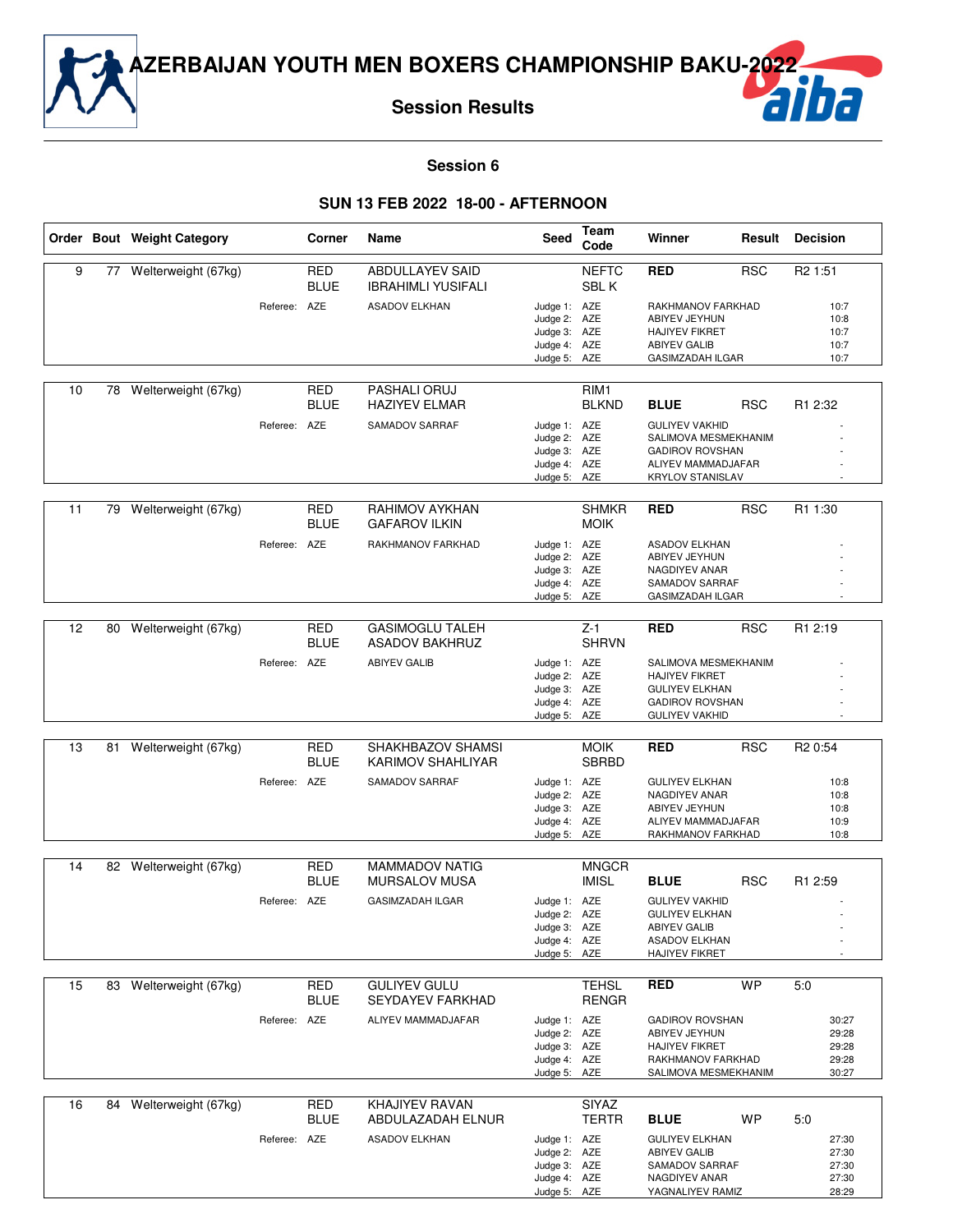

### **Session 6**

#### **SUN 13 FEB 2022 18-00 - AFTERNOON**

|    |    | Order Bout Weight Category   | Corner                    | Name                                            | Seed                         | Team<br>Code                   | Winner                                       | Result     | <b>Decision</b>     |
|----|----|------------------------------|---------------------------|-------------------------------------------------|------------------------------|--------------------------------|----------------------------------------------|------------|---------------------|
| 17 | 85 | Light Middleweight (71kg)    | <b>RED</b><br><b>BLUE</b> | KHOLOSTENKO DANIEL<br><b>HUSEYNOV KHIDIL</b>    |                              | QZLAL<br><b>MNGCR</b>          | <b>RED</b>                                   | <b>ABD</b> | R1 1:23             |
|    |    | Referee:                     | AZE                       | <b>GULIYEV ELKHAN</b>                           | Judge 1: AZE                 |                                | <b>HAJIYEV FIKRET</b>                        |            |                     |
|    |    |                              |                           |                                                 | Judge 2: AZE                 |                                | RAKHMANOV FARKHAD                            |            |                     |
|    |    |                              |                           |                                                 | Judge 3: AZE<br>Judge 4: AZE |                                | ABIYEV JEYHUN<br><b>GASIMZADAH ILGAR</b>     |            |                     |
|    |    |                              |                           |                                                 | Judge 5: AZE                 |                                | <b>KRYLOV STANISLAV</b>                      |            |                     |
|    |    |                              |                           | <b>BABAYEV FUAD</b>                             |                              |                                |                                              |            |                     |
| 18 | 86 | Light Middleweight (71kg)    | <b>RED</b><br><b>BLUE</b> | KHASANZADAH MAKHAMMAD                           |                              | <b>NEFTC</b><br><b>SHBRN</b>   | <b>RED</b>                                   | <b>WP</b>  | 3:2                 |
|    |    | Referee: AZE                 |                           | NAGDIYEV ANAR                                   | Judge 1: AZE<br>Judge 2: AZE |                                | RAKHMANOV FARKHAD<br>ALIYEV MAMMADJAFAR      |            | 30:27<br>29:27      |
|    |    |                              |                           |                                                 | Judge 3: AZE                 |                                | SALIMOVA MESMEKHANIM                         |            | 28:29               |
|    |    |                              |                           |                                                 | Judge 4: AZE                 |                                | SAMADOV SARRAF                               |            | 30:27               |
|    |    |                              |                           |                                                 | Judge 5: AZE                 |                                | <b>GULIYEV VAKHID</b>                        |            | 28:29               |
| 19 | 87 | Light Middleweight (71kg)    | <b>RED</b><br><b>BLUE</b> | <b>KHALILOV MURAD</b><br>RAHIMOV FARKHAD        |                              | <b>GENJA</b><br><b>BLSVR</b>   | <b>RED</b>                                   | <b>WP</b>  | 5:0                 |
|    |    | Referee: AZE                 |                           | <b>HAJIYEV FIKRET</b>                           | Judge 1: AZE                 |                                | SAMADOV SARRAF                               |            | 30:27               |
|    |    |                              |                           |                                                 | Judge 2: AZE                 |                                | <b>GULIYEV ELKHAN</b>                        |            | 30:27               |
|    |    |                              |                           |                                                 | Judge 3: AZE                 |                                | ABIYEV JEYHUN                                |            | 30:27               |
|    |    |                              |                           |                                                 | Judge 4: AZE<br>Judge 5: AZE |                                | <b>GADIROV ROVSHAN</b><br>YAGNALIYEV RAMIZ   |            | 30:27<br>30:27      |
|    |    |                              |                           |                                                 |                              |                                |                                              |            |                     |
| 20 | 88 | Light Middleweight (71kg)    | <b>RED</b><br><b>BLUE</b> | <b>GULIYEV RAVAN</b><br><b>ALIYEV AMIL</b>      |                              | <b>TERTR</b><br><b>SHRVN</b>   | <b>RED</b>                                   | <b>WP</b>  | 5:0                 |
|    |    | Referee: AZE                 |                           | <b>ASADOV ELKHAN</b>                            | Judge 1: AZE                 |                                | ALIYEV MAMMADJAFAR                           |            | 30:27               |
|    |    |                              |                           |                                                 | Judge 2: AZE                 |                                | NAGDIYEV ANAR                                |            | 30:27               |
|    |    |                              |                           |                                                 | Judge 3: AZE<br>Judge 4: AZE |                                | ABIYEV JEYHUN<br>RAKHMANOV FARKHAD           |            | 30:27<br>30:27      |
|    |    |                              |                           |                                                 | Judge 5: AZE                 |                                | <b>KRYLOV STANISLAV</b>                      |            | 30:27               |
|    |    |                              |                           |                                                 |                              |                                |                                              |            |                     |
| 21 | 89 | Light Middleweight (71kg)    | <b>RED</b><br><b>BLUE</b> | AGAZADAH KAMIL<br>KAZIMOV DADAKISHI             |                              | <b>GARPA</b><br>ASTRA          | <b>BLUE</b>                                  | <b>WP</b>  | 4:1                 |
|    |    | Referee: AZE                 |                           | RAKHMANOV FARKHAD                               | Judge 1: AZE                 |                                | <b>GADIROV ROVSHAN</b>                       |            | 28:29               |
|    |    |                              |                           |                                                 | Judge 2: AZE                 |                                | GASIMZADAH ILGAR                             |            | 30:27               |
|    |    |                              |                           |                                                 | Judge 3: AZE<br>Judge 4: AZE |                                | SAMADOV SARRAF<br>SALIMOVA MESMEKHANIM       |            | 27:30<br>27:30      |
|    |    |                              |                           |                                                 | Judge 5: AZE                 |                                | <b>GULIYEV VAKHID</b>                        |            | 27:30               |
|    |    |                              |                           |                                                 |                              |                                |                                              |            | R1 3:00             |
| 22 | 90 | Light Middleweight (71kg)    | <b>RED</b><br><b>BLUE</b> | <b>KHATAMOV SANAN</b><br><b>ZULFUGAROV AGIL</b> |                              | RIM <sub>1</sub><br><b>SUM</b> | <b>RED</b>                                   | <b>RSC</b> |                     |
|    |    | Referee:                     | AZE                       | <b>GADIROV ROVSHAN</b>                          | Judge 1: AZE                 |                                | ABIYEV JEYHUN                                |            | 10:8                |
|    |    |                              |                           |                                                 | Judge 2: AZE                 |                                | <b>ASADOV ELKHAN</b>                         |            | 10:8                |
|    |    |                              |                           |                                                 | Judge 3: AZE                 |                                | <b>KRYLOV STANISLAV</b>                      |            | 10:8                |
|    |    |                              |                           |                                                 | Judge 4: AZE<br>Judge 5: AZE |                                | <b>HAJIYEV FIKRET</b><br><b>ABIYEV GALIB</b> |            | 10:8<br>10:8        |
|    |    |                              |                           |                                                 |                              |                                |                                              |            |                     |
| 23 | 91 | Light Middleweight (71kg)    | <b>RED</b><br><b>BLUE</b> | <b>GURBANOV NIJAT</b><br><b>MAMMADOV NAZIR</b>  |                              | <b>TEHSL</b><br><b>MOIK</b>    | <b>BLUE</b>                                  | WP         | 5.0                 |
|    |    | Referee: AZE                 |                           | <b>KRYLOV STANISLAV</b>                         | Judge 1: AZE                 |                                | SAMADOV SARRAF                               |            | 27:29               |
|    |    |                              |                           |                                                 | Judge 2: AZE                 |                                | <b>GULIYEV ELKHAN</b>                        |            | 27:29               |
|    |    |                              |                           |                                                 | Judge 3: AZE                 |                                | RAKHMANOV FARKHAD                            |            | 26:30               |
|    |    |                              |                           |                                                 | Judge 4: AZE<br>Judge 5: AZE |                                | ALIYEV MAMMADJAFAR<br><b>ABIYEV GALIB</b>    |            | 25:30<br>27:29      |
|    |    |                              |                           |                                                 |                              |                                |                                              |            |                     |
| 24 |    | 92 Light Middleweight (71kg) | <b>RED</b><br><b>BLUE</b> | <b>VALIYEV FIRUDIN</b><br><b>KHASANOV LATIF</b> |                              | SBL K<br>SRHDC                 | <b>BLUE</b>                                  | <b>RSC</b> | R <sub>2</sub> 1:16 |
|    |    | Referee: AZE                 |                           | SAMADOV SARRAF                                  | Judge 1: AZE                 |                                | <b>ASADOV ELKHAN</b>                         |            | 9:10                |
|    |    |                              |                           |                                                 | Judge 2: AZE                 |                                | <b>GULIYEV ELKHAN</b>                        |            | 9:10                |
|    |    |                              |                           |                                                 | Judge 3: AZE<br>Judge 4: AZE |                                | NAGDIYEV ANAR<br><b>GULIYEV VAKHID</b>       |            | 8:10<br>8:10        |
|    |    |                              |                           |                                                 | Judge 5: AZE                 |                                | SALIMOVA MESMEKHANIM                         |            | 8:10                |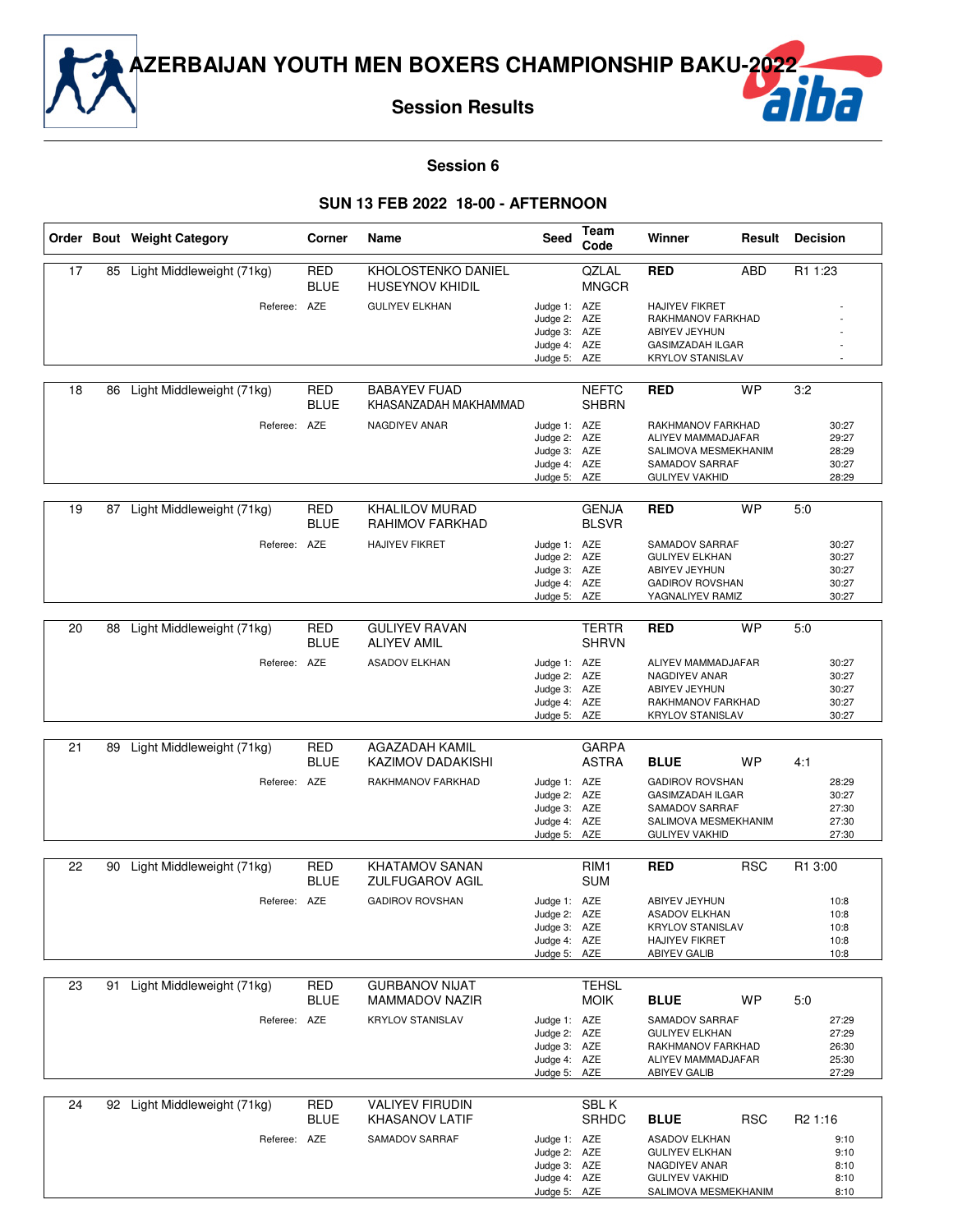

| <b>LEGEND</b> |         |
|---------------|---------|
| ARD.          | Abandor |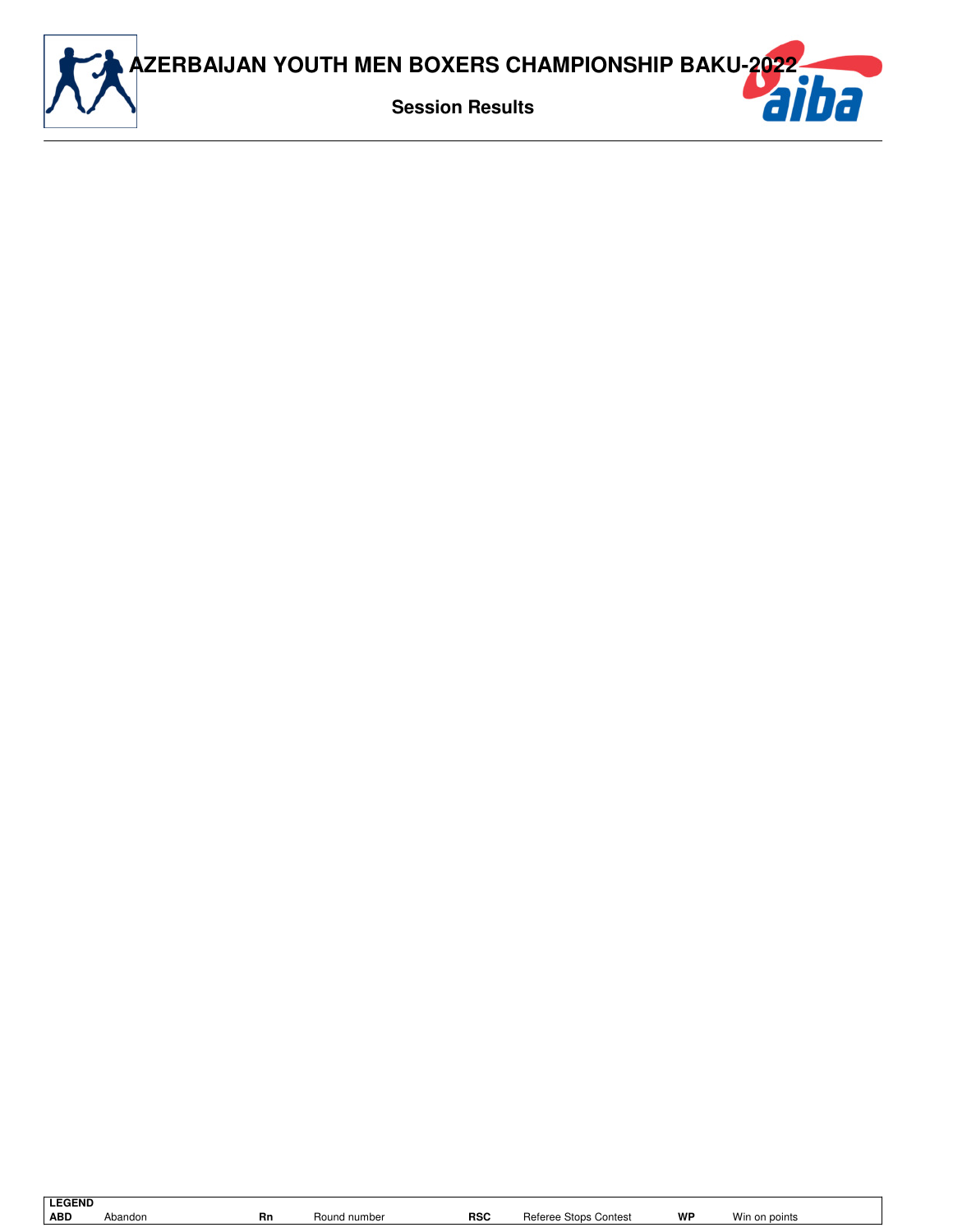

**Session Results**

# ha

#### **Session 7**

|                |     | Order Bout Weight Category |              | Corner                    | Name                                                 | Seed                                                                         | Team<br>Code                      | Winner                                                                                                                  | Result     | <b>Decision</b>                           |
|----------------|-----|----------------------------|--------------|---------------------------|------------------------------------------------------|------------------------------------------------------------------------------|-----------------------------------|-------------------------------------------------------------------------------------------------------------------------|------------|-------------------------------------------|
| 1              | 93  | Featherweight (57kg)       |              | <b>RED</b><br><b>BLUE</b> | <b>BAYRAMOV ARIF</b><br><b>AGAYEV OSMAN</b>          |                                                                              | <b>TEHSL</b><br><b>SPRTK</b>      | <b>RED</b>                                                                                                              | <b>RSC</b> | R1 1:32                                   |
|                |     |                            | Referee: AZE |                           | ABIYEV JEYHUN                                        | Judge 1: AZE<br>Judge 2: AZE<br>Judge 3: AZE<br>Judge 4: AZE<br>Judge 5: AZE |                                   | MIRHUSEYNOV NAZIM<br><b>ASADOV ELKHAN</b><br><b>ABIYEV GALIB</b><br>ALIYEV MAMMADJAFAR<br><b>GADIROV ROVSHAN</b>        |            |                                           |
| $\overline{c}$ | 94  | Featherweight (57kg)       |              | RED<br><b>BLUE</b>        | <b>VERDIZADAH SABIR</b><br><b>BAYRAMOV SEYIDALI</b>  |                                                                              | <b>MNGCR</b><br>UGM <sub>13</sub> | <b>BLUE</b>                                                                                                             | <b>WP</b>  | 5:0                                       |
|                |     |                            | Referee: AZE |                           | SALIMOVA MESMEKHANIM                                 | Judge 1: AZE<br>Judge 2: AZE<br>Judge 3: AZE<br>Judge 4: AZE<br>Judge 5: AZE |                                   | <b>GULIYEV ELKHAN</b><br>NAGDIYEV ANAR<br>SAMADOV SARRAF<br><b>GASIMZADAH ILGAR</b><br>ABIYEV JEYHUN                    |            | 26:30<br>26:30<br>26:30<br>26:30<br>27:28 |
| 3              | 95  | Featherweight (57kg)       |              | <b>RED</b><br><b>BLUE</b> | <b>MALIKOV NADIR</b><br>YUSIFOV IBRAHIM              |                                                                              | <b>TEHSL</b><br><b>SUM</b>        | <b>RED</b>                                                                                                              | <b>WP</b>  | 4:1                                       |
|                |     |                            | Referee: AZE |                           | <b>ASADOV ELKHAN</b>                                 | Judge 1: AZE<br>Judge 2: AZE<br>Judge 3: AZE<br>Judge 4: AZE<br>Judge 5: AZE |                                   | ALIYEV MAMMADJAFAR<br>RAKHMANOV FARKHAD<br><b>ABIYEV GALIB</b><br>MIRHUSEYNOV NAZIM<br><b>KRYLOV STANISLAV</b>          |            | 28:29<br>29:28<br>29:28<br>29:28<br>30:27 |
|                |     |                            |              |                           |                                                      |                                                                              |                                   |                                                                                                                         |            |                                           |
| 4              | 96  | Featherweight (57kg)       |              | <b>RED</b><br><b>BLUE</b> | <b>AGAYEV ALI</b><br><b>GURBANLI NIHAT</b>           |                                                                              | UGM7<br><b>NEFTC</b>              | <b>RED</b>                                                                                                              | <b>RSC</b> | R1 3:00                                   |
|                |     |                            | Referee: AZE |                           | <b>GULIYEV ELKHAN</b>                                | Judge 1: AZE<br>Judge 2: AZE<br>Judge 3: AZE<br>Judge 4: AZE                 |                                   | <b>ASADOV ELKHAN</b><br>ABIYEV JEYHUN<br><b>ABIYEV GALIB</b><br>RAKHMANOV FARKHAD                                       |            |                                           |
|                |     |                            |              |                           |                                                      | Judge 5: AZE                                                                 |                                   | ALIYEV MAMMADJAFAR                                                                                                      |            |                                           |
| 5              | 97  | Lightweight (60kg)         |              | <b>RED</b><br><b>BLUE</b> | <b>GASIMLY RAVAN</b><br><b>ABASOV AFGAN</b>          |                                                                              | <b>DIN</b><br><b>SBRBD</b>        | <b>RED</b>                                                                                                              | <b>WP</b>  | 5:0                                       |
|                |     |                            | Referee: AZE |                           | <b>HAJIYEV FIKRET</b>                                | Judge 1: AZE<br>Judge 2: AZE<br>Judge 3: AZE<br>Judge 4: AZE<br>Judge 5: AZE |                                   | <b>GASIMZADAH ILGAR</b><br>MIRHUSEYNOV NAZIM<br><b>GULIYEV ELKHAN</b><br><b>GADIROV ROVSHAN</b><br>SALIMOVA MESMEKHANIM |            | 30:27<br>30:27<br>30:27<br>30:27<br>29:28 |
| 6              | 98  | Lightweight (60kg)         |              | <b>RED</b>                | <b>ABBASOV ILKIN</b>                                 |                                                                              | <b>KUR</b>                        |                                                                                                                         |            |                                           |
|                |     |                            |              | <b>BLUE</b>               | <b>GULIYEV ASLAN</b>                                 |                                                                              | <b>NEFTC</b>                      | <b>BLUE</b>                                                                                                             | <b>WP</b>  | 5:0                                       |
|                |     |                            | Referee: AZE |                           | NAGDIYEV ANAR                                        | Judge 1: AZE<br>Judge 2: AZE<br>Judge 3: AZE<br>Judge 4: AZE<br>Judge 5: AZE |                                   | RAKHMANOV FARKHAD<br>ABIYEV JEYHUN<br>HAJIYEV FIKRET<br>ALIYEV MAMMADJAFAR<br>SAMADOV SARRAF                            |            | 25:30<br>24:30<br>25:30<br>24:30<br>24:30 |
| $\overline{7}$ | 99  | Lightweight (60kg)         |              | <b>RED</b>                | <b>SAMADLI ALI</b>                                   |                                                                              | <b>MNGCR</b>                      |                                                                                                                         |            |                                           |
|                |     |                            |              | <b>BLUE</b>               | <b>HASANOV TURAL</b>                                 |                                                                              | <b>ABSHN</b>                      | <b>BLUE</b>                                                                                                             | RSC-I      | R <sub>2</sub> 2:50                       |
|                |     |                            | Referee:     | AZE                       | ALIYEV MAMMADJAFAR                                   | Judge 1: AZE<br>Judge 2: AZE<br>Judge 3: AZE<br>Judge 4: AZE<br>Judge 5: AZE |                                   | <b>ABIYEV GALIB</b><br><b>GULIYEV ELKHAN</b><br>NAGDIYEV ANAR<br><b>GASIMZADAH ILGAR</b><br><b>GULIYEV VAKHID</b>       |            | 8:10<br>9:10<br>9:10<br>9:10<br>9:10      |
| 8              | 100 | Lightweight (60kg)         |              | <b>RED</b><br><b>BLUE</b> | <b>TAGIZADAH TAJI</b><br><b>ISMAYILZADAH ISMAYIL</b> |                                                                              | <b>TEHSL</b><br>QZLAL             | <b>RED</b>                                                                                                              | <b>WP</b>  | 5:0                                       |
|                |     |                            | Referee: AZE |                           | <b>ABIYEV GALIB</b>                                  | Judge 1: AZE<br>Judge 2: AZE<br>Judge 3: AZE<br>Judge 4: AZE<br>Judge 5: AZE |                                   | RAKHMANOV FARKHAD<br>HAJIYEV FIKRET<br>ABIYEV JEYHUN<br>SALIMOVA MESMEKHANIM<br>SAMADOV SARRAF                          |            | 29:27<br>30:27<br>30:25<br>29:27<br>30:25 |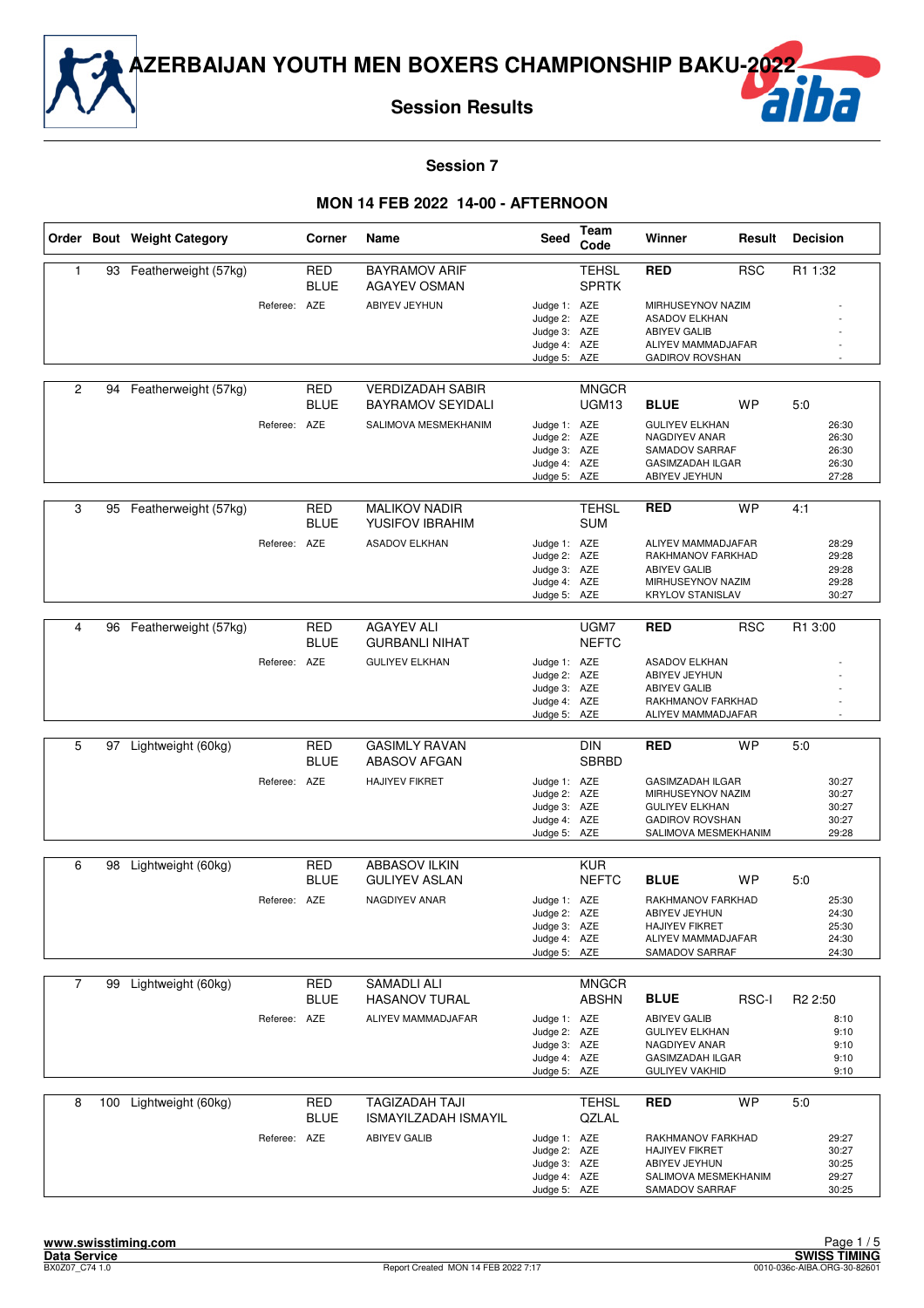

**Session Results**



**Session 7**

|    |     | Order Bout Weight Category                  | Corner                    | Name                                                          | <b>Seed</b>                                                                  | Team<br>Code                 | Winner                                                                                                                      | Result     | <b>Decision</b>                                  |
|----|-----|---------------------------------------------|---------------------------|---------------------------------------------------------------|------------------------------------------------------------------------------|------------------------------|-----------------------------------------------------------------------------------------------------------------------------|------------|--------------------------------------------------|
| 9  | 101 | Light Welterweight (63.5kg)<br>Referee: AZE | RED<br><b>BLUE</b>        | <b>ALIYEV TAMERLAN</b><br>SULEYMANOV ELCHIN<br>SAMADOV SARRAF | Judge 1: AZE<br>Judge 2: AZE<br>Judge 3: AZE                                 | <b>METE</b><br><b>SHRVN</b>  | <b>RED</b><br>ABIYEV JEYHUN<br>NAGDIYEV ANAR<br><b>GULIYEV ELKHAN</b>                                                       | <b>WP</b>  | 5.0<br>30:27<br>30:27<br>30:27                   |
|    |     |                                             |                           |                                                               | Judge 4: AZE<br>Judge 5: AZE                                                 |                              | RAKHMANOV FARKHAD<br><b>ABIYEV GALIB</b>                                                                                    |            | 30:27<br>30:27                                   |
| 10 | 102 | Light Welterweight (63.5kg)                 | RED<br><b>BLUE</b>        | <b>GULBALAYEV ELSAVAR</b><br>ABDULLAYEV VALI                  |                                                                              | <b>SIYAZ</b><br>ROIL         | <b>RED</b>                                                                                                                  | <b>RSC</b> | R <sub>3</sub>                                   |
|    |     | Referee: AZE                                |                           | MIRHUSEYNOV NAZIM                                             | Judge 1: AZE<br>Judge 2: AZE<br>Judge 3: AZE<br>Judge 4: AZE<br>Judge 5: AZE |                              | <b>ABIYEV GALIB</b><br><b>GULIYEV ELKHAN</b><br>ABIYEV JEYHUN<br><b>ALIYEV YASAF</b><br><b>KRYLOV STANISLAV</b>             |            | 20:16<br>20:17<br>19:18<br>20:16<br>19:17        |
| 11 | 103 | Light Welterweight (63.5kg)                 | RED<br><b>BLUE</b>        | <b>GASIMOV GASIM</b><br><b>AKHMADOV EMIL</b>                  |                                                                              | <b>NEFTC</b><br><b>GENJA</b> | RED                                                                                                                         | <b>RSC</b> | R3 2:31                                          |
|    |     | Referee: AZE                                |                           | <b>GASIMZADAH ILGAR</b>                                       | Judge 1: AZE<br>Judge 2: AZE<br>Judge 3: AZE<br>Judge 4: AZE<br>Judge 5: AZE |                              | MIRHUSEYNOV NAZIM<br><b>HAJIYEV FIKRET</b><br>NAGDIYEV ANAR<br>SALIMOVA MESMEKHANIM<br><b>GULIYEV VAKHID</b>                |            | 20:17<br>19:18<br>19:18<br>19:18<br>20:17        |
| 12 | 104 | Light Welterweight (63.5kg)                 | <b>RED</b>                | <b>GAKHRAMANOV ZAUR</b>                                       |                                                                              | <b>LNKRN</b>                 | <b>RED</b>                                                                                                                  | <b>RSC</b> | R1 1:21                                          |
|    |     | Referee: AZE                                | <b>BLUE</b>               | KHABIBLI MAKHAMMAD<br><b>GADIROV ROVSHAN</b>                  | Judge 1: AZE<br>Judge 2: AZE<br>Judge 3: AZE<br>Judge 4: AZE                 | <b>BLSVR</b>                 | <b>ASADOV ELKHAN</b><br>SAMADOV SARRAF<br>RAKHMANOV FARKHAD<br>ALIYEV MAMMADJAFAR                                           |            |                                                  |
|    |     |                                             |                           |                                                               | Judge 5: AZE                                                                 |                              | YAGNALIYEV RAMIZ                                                                                                            |            |                                                  |
| 13 | 105 | Welterweight (67kg)                         | <b>RED</b><br><b>BLUE</b> | <b>ABDULLAYEV SAID</b><br><b>HAZIYEV ELMAR</b>                |                                                                              | <b>NEFTC</b><br><b>BLKND</b> | <b>RED</b>                                                                                                                  | <b>WP</b>  | 5.0                                              |
|    |     | Referee: AZE                                |                           | <b>KRYLOV STANISLAV</b>                                       | Judge 1: AZE<br>Judge 2: AZE<br>Judge 3: AZE<br>Judge 4: AZE<br>Judge 5: AZE |                              | <b>ABIYEV GALIB</b><br>RAKHMANOV FARKHAD<br><b>GULIYEV ELKHAN</b><br>MIRHUSEYNOV NAZIM<br><b>GASIMZADAH ILGAR</b>           |            | 30:24<br>30:24<br>30:24<br>30:26<br>30:27        |
| 14 |     | 106 Welterweight (67kg)                     | <b>RED</b>                | RAHIMOV AYKHAN                                                |                                                                              | <b>SHMKR</b>                 |                                                                                                                             |            |                                                  |
|    |     | Referee: AZE                                | <b>BLUE</b>               | <b>GASIMOGLU TALEH</b><br>ABIYEV JEYHUN                       | Judge 1: AZE<br>Judge 2: AZE<br>Judge 3: AZE<br>Judge 4: AZE<br>Judge 5: AZE | $Z-1$                        | <b>BLUE</b><br><b>GADIROV ROVSHAN</b><br>NAGDIYEV ANAR<br><b>HAJIYEV FIKRET</b><br>SALIMOVA MESMEKHANIM<br>YAGNALIYEV RAMIZ | WP         | 4:1<br>28:29<br>28:29<br>28:29<br>29:28<br>27:30 |
| 15 |     | 107 Welterweight (67kg)                     | RED<br><b>BLUE</b>        | SHAKHBAZOV SHAMSI<br><b>MURSALOV MUSA</b>                     |                                                                              | <b>MOIK</b><br><b>IMISL</b>  | <b>RED</b>                                                                                                                  | <b>WP</b>  | 5:0                                              |
|    |     | Referee: AZE                                |                           | <b>HAJIYEV FIKRET</b>                                         | Judge 1: AZE<br>Judge 2: AZE<br>Judge 3: AZE<br>Judge 4: AZE<br>Judge 5: AZE |                              | SAMADOV SARRAF<br>MIRHUSEYNOV NAZIM<br>RAKHMANOV FARKHAD<br><b>ASADOV ELKHAN</b><br><b>KRYLOV STANISLAV</b>                 |            | 30:24<br>30:26<br>30:23<br>30:26<br>30:26        |
| 16 |     | 108 Welterweight (67kg)                     | <b>RED</b><br><b>BLUE</b> | <b>GULIYEV GULU</b><br>ABDULAZADAH ELNUR                      |                                                                              | <b>TEHSL</b><br><b>TERTR</b> | <b>RED</b>                                                                                                                  | <b>RSC</b> | R <sub>2</sub> 0:50                              |
|    |     | Referee: AZE                                |                           | <b>ABIYEV GALIB</b>                                           | Judge 1: AZE<br>Judge 2: AZE<br>Judge 3: AZE<br>Judge 4: AZE<br>Judge 5: AZE |                              | ALIYEV MAMMADJAFAR<br>ABIYEV JEYHUN<br><b>GULIYEV VAKHID</b><br><b>GADIROV ROVSHAN</b><br>SALIMOVA MESMEKHANIM              |            | 10:9<br>9:10<br>9:10<br>9:10<br>10:9             |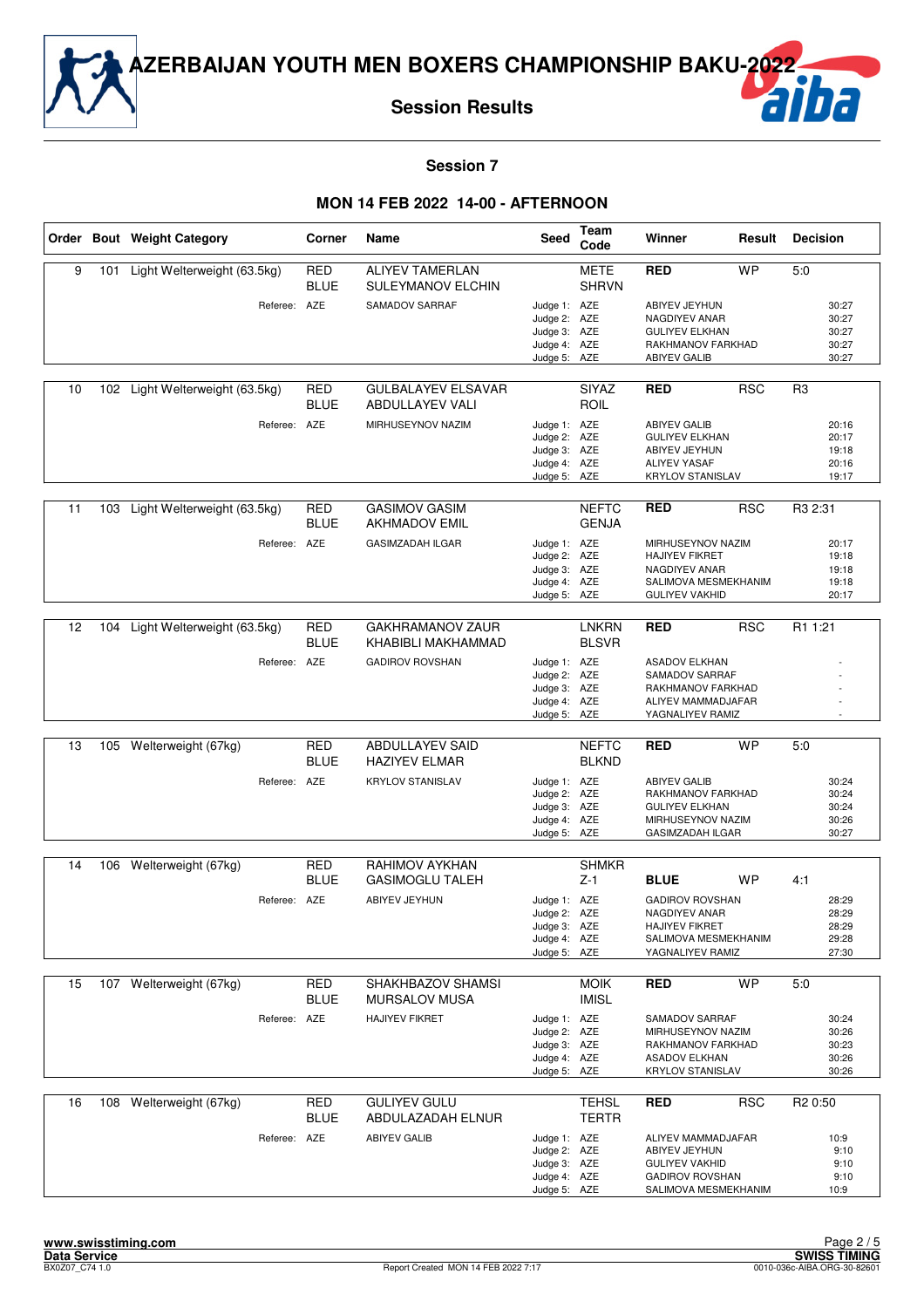

**Session Results**



**Session 7**

|    |     | Order Bout Weight Category | Corner                    | Name                                              | Seed                                                                         | Team<br>Code                 | Winner                                                                                                                    | Result     | <b>Decision</b>                                  |
|----|-----|----------------------------|---------------------------|---------------------------------------------------|------------------------------------------------------------------------------|------------------------------|---------------------------------------------------------------------------------------------------------------------------|------------|--------------------------------------------------|
| 17 | 109 | Light Middleweight (71kg)  | <b>RED</b><br><b>BLUE</b> | KHOLOSTENKO DANIEL<br><b>BABAYEV FUAD</b>         |                                                                              | <b>TEHSL</b><br><b>NEFTC</b> | <b>RED</b>                                                                                                                | <b>WP</b>  | 5:0                                              |
|    |     | Referee: AZE               |                           | SALIMOVA MESMEKHANIM                              | Judge 1: AZE<br>Judge 2: AZE<br>Judge 3: AZE<br>Judge 4: AZE<br>Judge 5: AZE |                              | MIRHUSEYNOV NAZIM<br><b>ASADOV ELKHAN</b><br><b>HAJIYEV FIKRET</b><br>RAKHMANOV FARKHAD<br><b>GASIMZADAH ILGAR</b>        |            | 30:27<br>30:27<br>30:27<br>30:27<br>30:27        |
| 18 | 110 | Light Middleweight (71kg)  | RED<br><b>BLUE</b>        | <b>KHALILOV MURAD</b><br><b>GULIYEV RAVAN</b>     |                                                                              | <b>GENJA</b><br><b>TERTR</b> | <b>RED</b>                                                                                                                | <b>DSQ</b> | R <sub>2</sub> 2:49                              |
|    |     | Referee: AZE               |                           | RAKHMANOV FARKHAD                                 | Judge 1: AZE<br>Judge 2: AZE<br>Judge 3: AZE<br>Judge 4: AZE<br>Judge 5: AZE |                              | SALIMOVA MESMEKHANIM<br><b>ABIYEV GALIB</b><br>NAGDIYEV ANAR<br>SAMADOV SARRAF<br><b>GULIYEV VAKHID</b>                   |            | 10:9<br>9:10<br>10:9<br>10:9<br>10:9             |
| 19 | 111 | Light Middleweight (71kg)  | <b>RED</b><br><b>BLUE</b> | <b>KAZIMOV DADAKISHI</b><br><b>KHATAMOV SANAN</b> |                                                                              | <b>ASTRA</b><br><b>TEHSL</b> | <b>BLUE</b>                                                                                                               | <b>RSC</b> | R <sub>1</sub> 2:23                              |
|    |     | Referee:                   | AZE                       | ABIYEV JEYHUN                                     | Judge 1: AZE<br>Judge 2: AZE<br>Judge 3: AZE<br>Judge 4: AZE<br>Judge 5: AZE |                              | ALIYEV MAMMADJAFAR<br><b>HAJIYEV FIKRET</b><br>YAGNALIYEV RAMIZ<br><b>GADIROV ROVSHAN</b><br><b>KRYLOV STANISLAV</b>      |            |                                                  |
| 20 | 112 | Light Middleweight (71kg)  | <b>RED</b>                | MAMMADOV NAZIR                                    |                                                                              | <b>MOIK</b>                  |                                                                                                                           |            |                                                  |
|    |     |                            | <b>BLUE</b>               | <b>KHASANOV LATIF</b>                             |                                                                              | <b>SRHDC</b>                 | <b>BLUE</b>                                                                                                               | WP         | 5:0                                              |
|    |     | Referee: AZE               |                           | NAGDIYEV ANAR                                     | Judge 1: AZE<br>Judge 2: AZE<br>Judge 3: AZE<br>Judge 4: AZE<br>Judge 5: AZE |                              | <b>ABIYEV GALIB</b><br>RAKHMANOV FARKHAD<br>SALIMOVA MESMEKHANIM<br>MIRHUSEYNOV NAZIM<br><b>GASIMZADAH ILGAR</b>          |            | 27:30<br>26:30<br>26:30<br>27:30<br>27:30        |
|    |     |                            |                           |                                                   |                                                                              |                              |                                                                                                                           |            |                                                  |
| 21 | 113 | Middleweight (75kg)        | <b>RED</b><br><b>BLUE</b> | <b>BABAYEV ANVAR</b><br><b>MAYILOV AMIN</b>       | Judge 1:                                                                     | <b>TEHSL</b><br><b>GOMRK</b> | <b>RED</b>                                                                                                                | <b>WO</b>  |                                                  |
|    |     | Referee:                   |                           |                                                   | Judge 2:                                                                     |                              |                                                                                                                           |            |                                                  |
| 22 | 114 | Middleweight (75kg)        | RED                       | <b>HUSEYNOV ANAR</b>                              |                                                                              | LNKRN                        |                                                                                                                           |            |                                                  |
|    |     |                            | <b>BLUE</b>               | <b>RZAYEV RAVAN</b>                               |                                                                              | <b>SRHDC</b>                 | <b>BLUE</b>                                                                                                               | <b>RSC</b> | R1 1:41                                          |
|    |     | Referee: AZE               |                           | RAKHMANOV FARKHAD                                 | Judge 1: AZE<br>Judge 2: AZE<br>Judge 3: AZE<br>Judge 4: AZE<br>Judge 5: AZE |                              | MIRHUSEYNOV NAZIM<br><b>GADIROV ROVSHAN</b><br><b>ASADOV ELKHAN</b><br>ALIYEV MAMMADJAFAR<br><b>KRYLOV STANISLAV</b>      |            |                                                  |
| 23 |     | 115 Middleweight (75kg)    | <b>RED</b><br><b>BLUE</b> | RZAZADAH RZA<br>ADIGOZALOV ASLAN                  |                                                                              | <b>GOMRK</b><br><b>SUM</b>   | <b>RED</b>                                                                                                                | <b>DSQ</b> | R <sub>2</sub> 2:19                              |
|    |     | Referee: AZE               |                           | <b>ABIYEV GALIB</b>                               | Judge 1: AZE<br>Judge 2: AZE<br>Judge 3: AZE<br>Judge 4: AZE<br>Judge 5: AZE |                              | <b>KRYLOV STANISLAV</b><br><b>HAJIYEV FIKRET</b><br>ABIYEV JEYHUN<br>RAKHMANOV FARKHAD<br>SAMADOV SARRAF                  |            | 10:8<br>10:8<br>10:8<br>10:8<br>10:8             |
| 24 | 116 | Middleweight (75kg)        | <b>RED</b>                | <b>KAZIMI SANAN</b>                               |                                                                              | UGM7                         |                                                                                                                           |            |                                                  |
|    |     | Referee: AZE               | <b>BLUE</b>               | <b>MAMMADOV FAGAN</b><br>ABIYEV JEYHUN            | Judge 1: AZE<br>Judge 2: AZE<br>Judge 3: AZE<br>Judge 4: AZE<br>Judge 5: AZE | <b>MOIK</b>                  | <b>BLUE</b><br><b>ABIYEV GALIB</b><br>RAKHMANOV FARKHAD<br>NAGDIYEV ANAR<br><b>GASIMZADAH ILGAR</b><br>ALIYEV MAMMADJAFAR | WP         | 5:0<br>26:30<br>25:30<br>25:30<br>27:30<br>25:30 |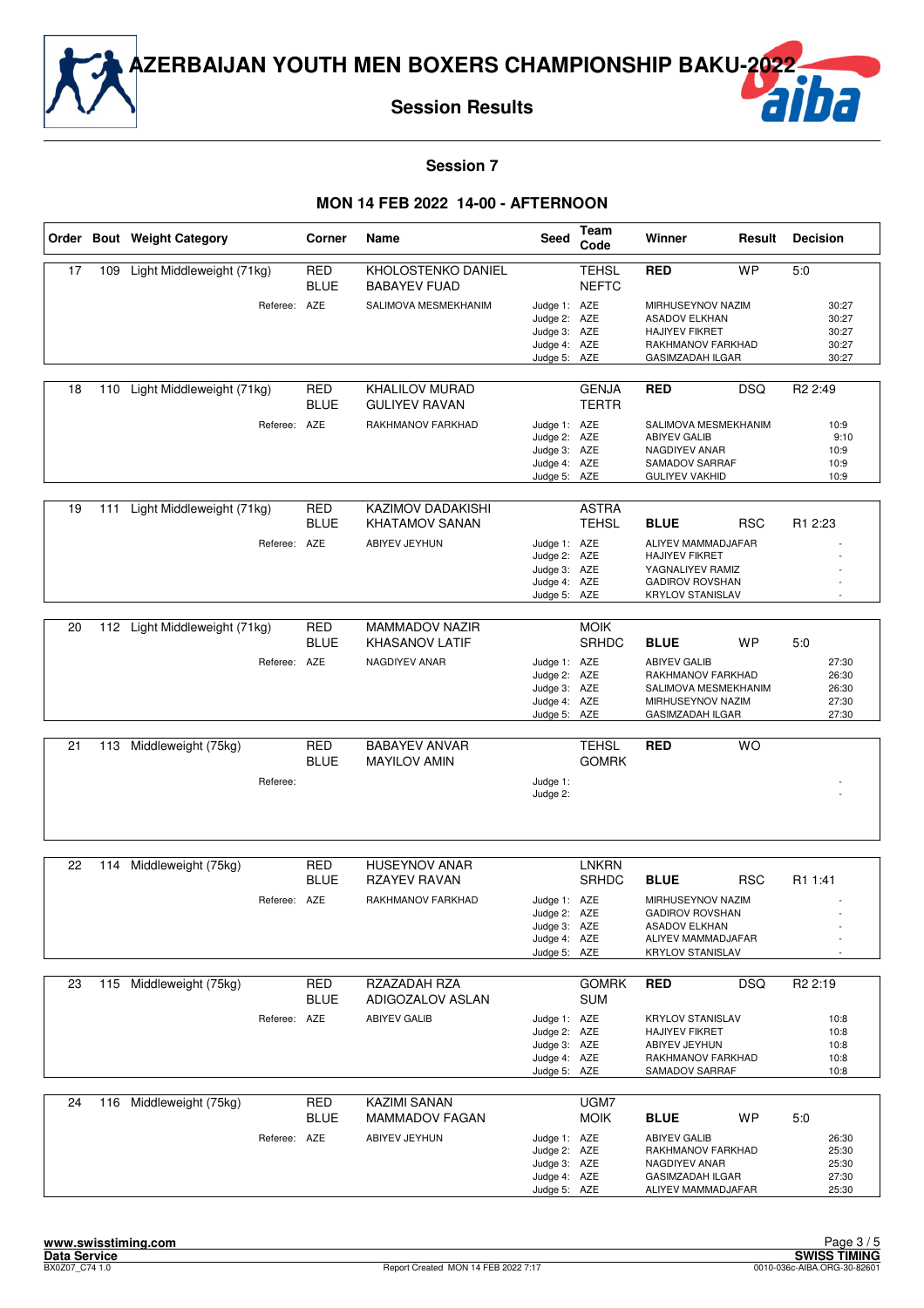

**Session Results**



#### **Session 7**

|    |     | Order Bout Weight Category                    | Corner                    | Name                                                                | Seed                                                                         | Team<br>Code                 | Winner                                                                                                                         | Result     | <b>Decision</b>                                  |
|----|-----|-----------------------------------------------|---------------------------|---------------------------------------------------------------------|------------------------------------------------------------------------------|------------------------------|--------------------------------------------------------------------------------------------------------------------------------|------------|--------------------------------------------------|
| 25 | 117 | Light Heavyweight (80kg)<br>Referee: AZE      | RED<br><b>BLUE</b>        | GULAGAZADAH GULAGA<br><b>MALIKOV ALI</b><br>ALIYEV MAMMADJAFAR      | Judge 1: AZE<br>Judge 2: AZE<br>Judge 3: AZE<br>Judge 4: AZE<br>Judge 5: AZE | <b>KUR</b><br><b>ASTRA</b>   | <b>BLUE</b><br>SALIMOVA MESMEKHANIM<br><b>GADIROV ROVSHAN</b><br>ABIYEV JEYHUN<br>SAMADOV SARRAF<br><b>ASADOV ELKHAN</b>       | <b>RSC</b> | R1 2:42                                          |
| 26 | 118 | Light Heavyweight (80kg)<br>Referee: AZE      | RED<br><b>BLUE</b>        | <b>ASGAROV RAMIZ</b><br>MURADOV MUKHAMMAD<br>SAMADOV SARRAF         | Judge 1: AZE<br>Judge 2: AZE<br>Judge 3: AZE<br>Judge 4: AZE<br>Judge 5: AZE | <b>SIYAZ</b><br>UGM7         | <b>RED</b><br><b>KRYLOV STANISLAV</b><br>MIRHUSEYNOV NAZIM<br><b>ABIYEV GALIB</b><br>RAKHMANOV FARKHAD<br><b>ASADOV ELKHAN</b> | <b>WP</b>  | 5.0<br>30:27<br>29:28<br>30:27<br>30:27<br>30:27 |
| 27 | 119 | Light Heavyweight (80kg)<br>Referee: AZE      | RED<br><b>BLUE</b>        | <b>SALIMOV KANAN</b><br>ASHUROV HAJIMURAD<br>RAKHMANOV FARKHAD      | Judge 1: AZE<br>Judge 2: AZE<br>Judge 3: AZE<br>Judge 4: AZE<br>Judge 5: AZE | <b>TERTR</b><br>ZAQTL        | <b>RED</b><br>ALIYEV MAMMADJAFAR<br>ABIYEV JEYHUN<br>MIRHUSEYNOV NAZIM<br><b>GASIMZADAH ILGAR</b><br><b>GADIROV ROVSHAN</b>    | <b>RSC</b> | R1 2:30                                          |
| 28 | 120 | Light Heavyweight (80kg)<br>Referee: AZE      | <b>RED</b><br><b>BLUE</b> | <b>BUDAGOV SARKHAN</b><br>ABDULLAYEV ZAKIR<br><b>HAJIYEV FIKRET</b> | Judge 1: AZE<br>Judge 2: AZE<br>Judge 3: AZE<br>Judge 4: AZE<br>Judge 5: AZE | <b>TEHSL</b><br><b>SLYAN</b> | <b>RED</b><br>SALIMOVA MESMEKHANIM<br><b>ABIYEV GALIB</b><br>SAMADOV SARRAF<br>MIRHUSEYNOV NAZIM<br><b>GADIROV ROVSHAN</b>     | <b>WP</b>  | 5:0<br>30:26<br>30:25<br>30:25<br>30:27<br>30:25 |
| 29 | 121 | Super Heavyweight (92+kg)<br>Referee: AZE     | <b>RED</b><br><b>BLUE</b> | <b>ISMAYILOV FARID</b><br>SULKHAYEV ISA<br>MIRHUSEYNOV NAZIM        | Judge 1: AZE<br>Judge 2: AZE<br>Judge 3: AZE<br>Judge 4: AZE<br>Judge 5: AZE | <b>GARPA</b><br>ZAQTL        | <b>RED</b><br>RAKHMANOV FARKHAD<br>SAMADOV SARRAF<br>NAGDIYEV ANAR<br><b>ASADOV ELKHAN</b><br><b>KRYLOV STANISLAV</b>          | <b>RSC</b> | R1 1:15                                          |
| 30 |     | 122 Super Heavyweight (92+kg)<br>Referee: AZE | RED<br><b>BLUE</b>        | ALIBEYLI NURLAN<br><b>KHALILOV IBRAHIM</b><br>NAGDIYEV ANAR         | Judge 1: AZE<br>Judge 2: AZE<br>Judge 3: AZE<br>Judge 4: AZE<br>Judge 5: AZE | <b>SHRVN</b><br><b>GOMRK</b> | <b>RED</b><br>MIRHUSEYNOV NAZIM<br><b>HAJIYEV FIKRET</b><br>ABIYEV JEYHUN<br>GASIMZADAH ILGAR<br><b>ABIYEV GALIB</b>           | <b>RSC</b> | R1 1:39                                          |
| 31 |     | 123 Super Heavyweight (92+kg)<br>Referee: AZE | RED<br><b>BLUE</b>        | YUSIFOV RUSTAM<br>ALIZADAH SABUHI<br><b>ASADOV ELKHAN</b>           | Judge 1: AZE<br>Judge 2: AZE<br>Judge 3: AZE<br>Judge 4: AZE<br>Judge 5: AZE | <b>RRBOX</b><br><b>TEHSL</b> | <b>BLUE</b><br><b>KRYLOV STANISLAV</b><br>SAMADOV SARRAF<br>ABIYEV GALIB<br>ALIYEV MAMMADJAFAR<br><b>GADIROV ROVSHAN</b>       | <b>RSC</b> | R1 2:33                                          |
| 32 |     | 124 Super Heavyweight (92+kg)<br>Referee: AZE | <b>RED</b><br><b>BLUE</b> | <b>VALIYEV DAYANAT</b><br><b>HEYDAROV AGIL</b><br>RAKHMANOV FARKHAD | Judge 1: AZE<br>Judge 2: AZE<br>Judge 3: AZE<br>Judge 4: AZE<br>Judge 5: AZE | UGM7<br><b>MOIK</b>          | <b>BLUE</b><br>ABIYEV JEYHUN<br>NAGDIYEV ANAR<br>YAGNALIYEV RAMIZ<br><b>GASIMZADAH ILGAR</b><br>SALIMOVA MESMEKHANIM           | RSC-I      | R <sub>1</sub> 2:57                              |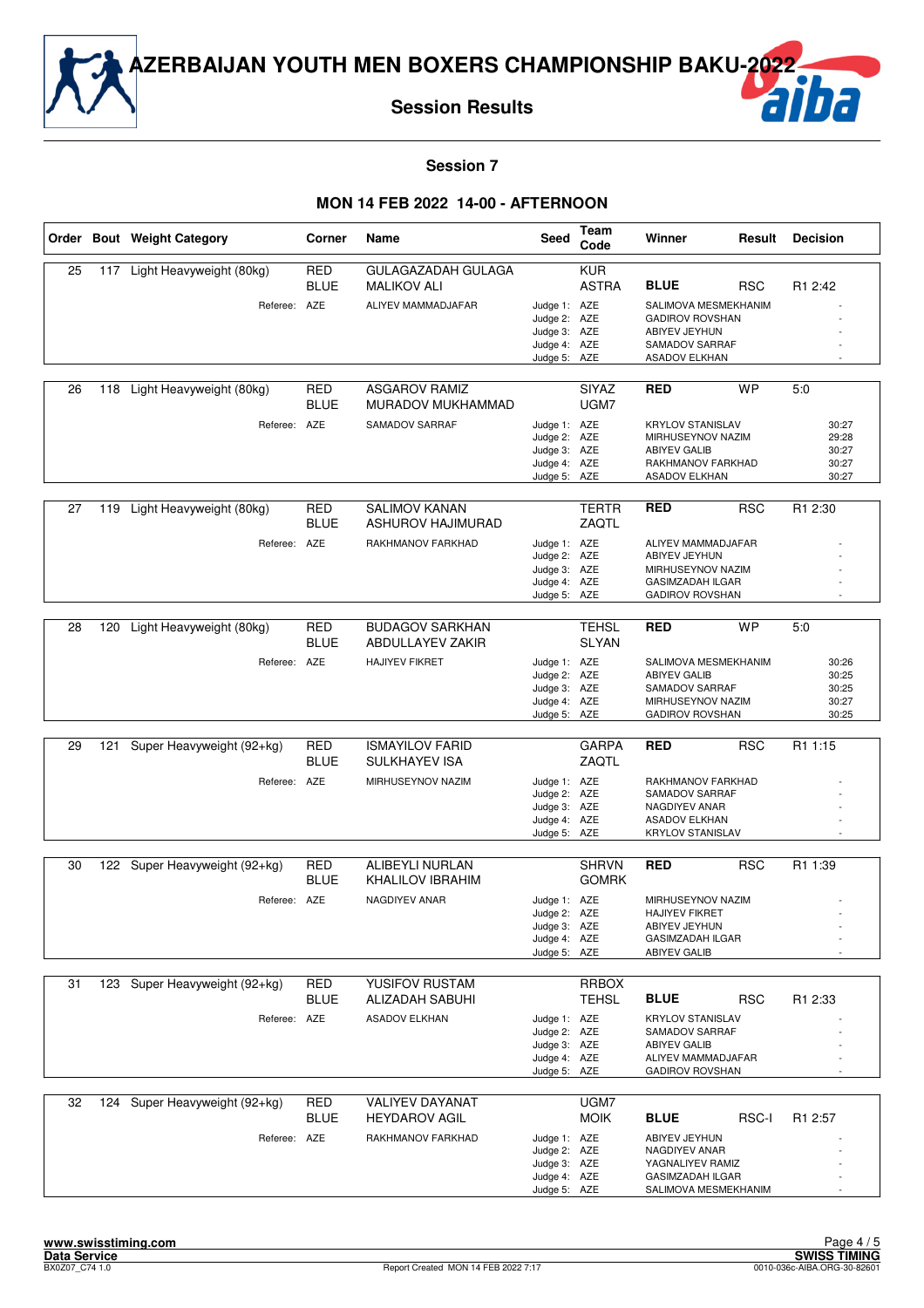

| <b>LEGEND</b><br><b>DSQ</b><br>WO | Disqualification<br>Walkover | Rn<br>WP | Round number<br>Win on points | <b>RSC</b> | Referee Stops Contest | <b>RSC-I</b> | Referee Stops Contest - Injury |
|-----------------------------------|------------------------------|----------|-------------------------------|------------|-----------------------|--------------|--------------------------------|
|                                   | www.swisstiming.com          |          |                               |            |                       |              | Page $5/5$                     |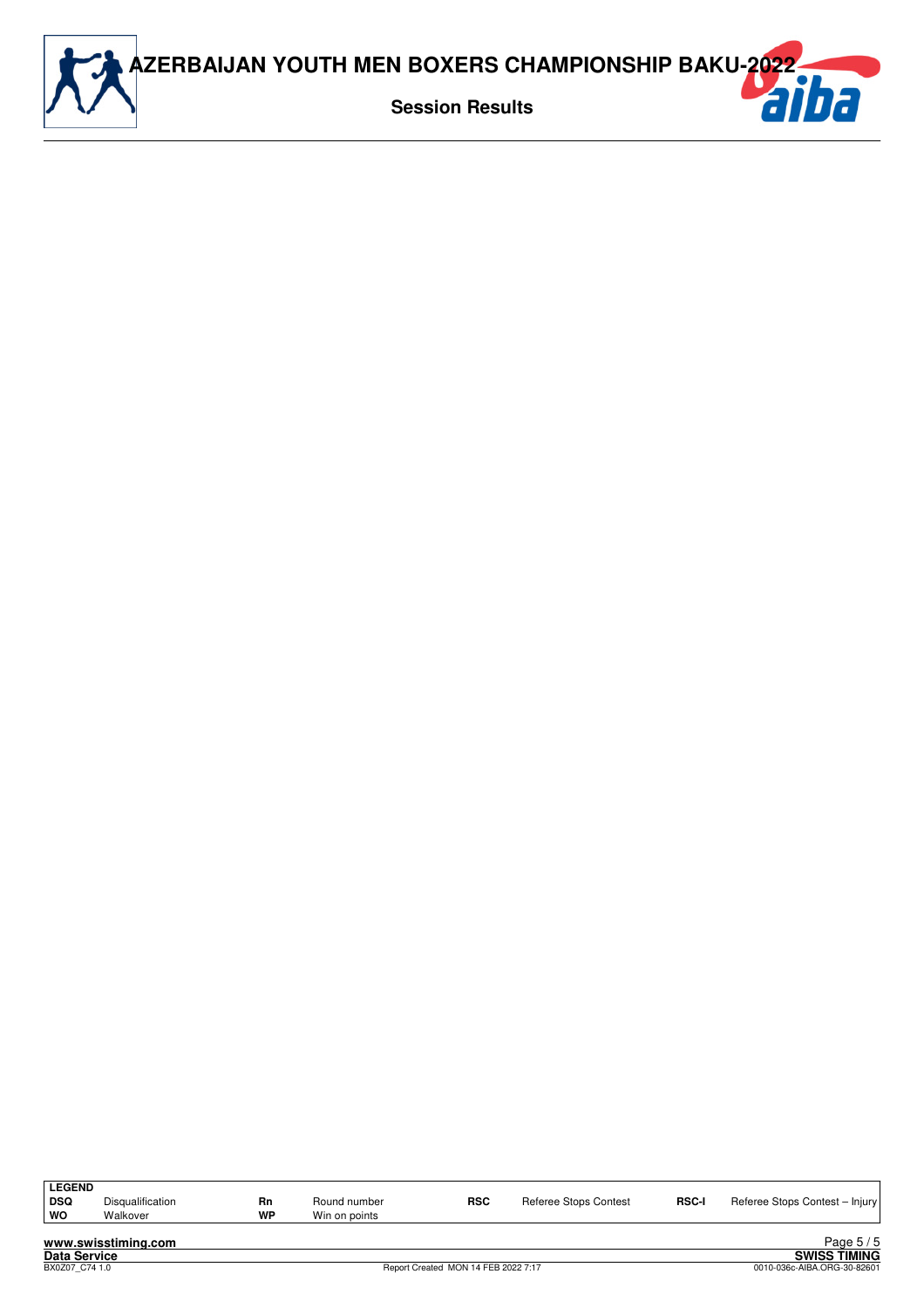

#### **Session 8**

#### **TUE 15 FEB 2022 14-00 - AFTERNOON**

|                |     | Order Bout Weight Category | Corner                    | Name                                             | <b>Seed</b>                                                                  | Team<br>Code                 | Winner                                                                                                             | Result     | <b>Decision</b>                                  |
|----------------|-----|----------------------------|---------------------------|--------------------------------------------------|------------------------------------------------------------------------------|------------------------------|--------------------------------------------------------------------------------------------------------------------|------------|--------------------------------------------------|
| 1              | 125 | Minimumweight (46-48kg)    | <b>RED</b><br><b>BLUE</b> | <b>BABAYEV KANAN</b><br><b>GULIYEV TOFIG</b>     |                                                                              | <b>TEHSL</b><br><b>GBLK</b>  | <b>RED</b>                                                                                                         | <b>WP</b>  | 5:0                                              |
|                |     | Referee: AZE               |                           | ABIYEV JEYHUN                                    | Judge 1: AZE<br>Judge 2: AZE<br>Judge 3: AZE<br>Judge 4: AZE<br>Judge 5: AZE |                              | MIRHUSEYNOV NAZIM<br><b>ASADOV ELKHAN</b><br><b>HAJIYEV FIKRET</b><br>RAKHMANOV FARKHAD<br><b>ABIYEV GALIB</b>     |            | 30:27<br>30:27<br>29:28<br>30:27<br>30:27        |
| 2              | 126 | Minimumweight (46-48kg)    | <b>RED</b><br><b>BLUE</b> | <b>GASIMOV ILKIN</b><br>SARIYEV TURAL            |                                                                              | <b>FHN</b><br><b>NEFTC</b>   | <b>BLUE</b>                                                                                                        | ABD        | R <sub>2</sub> 2:10                              |
|                |     | Referee: AZE               |                           | SALIMOVA MESMEKHANIM                             | Judge 1: AZE<br>Judge 2: AZE<br>Judge 3: AZE<br>Judge 4: AZE<br>Judge 5: AZE |                              | NAGDIYEV ANAR<br><b>GULIYEV ELKHAN</b><br>ALIYEV MAMMADJAFAR<br>SAMADOV SARRAF<br>ABIYEV JEYHUN                    |            | 8:10<br>9:10<br>8:10<br>8:10<br>8:10             |
| 3              |     | 127 Flyweight (51kg)       | <b>RED</b><br><b>BLUE</b> | <b>BABAYEV ELGUN</b><br>ABDULLAYEV ELSAVAR       |                                                                              | <b>TEHSL</b><br><b>NFTCL</b> | <b>RED</b>                                                                                                         | <b>WP</b>  | 5:0                                              |
|                |     | Referee: AZE               |                           | <b>HAJIYEV FIKRET</b>                            | Judge 1: AZE<br>Judge 2: AZE<br>Judge 3: AZE<br>Judge 4: AZE<br>Judge 5: AZE |                              | SALIMOVA MESMEKHANIM<br>MIRHUSEYNOV NAZIM<br>SAMADOV SARRAF<br><b>ABIYEV GALIB</b><br>RAKHMANOV FARKHAD            |            | 30:25<br>30:25<br>30:26<br>30:26<br>30:27        |
| 4              | 128 | Flyweight (51kg)           | <b>RED</b>                | MAMMADZADAH AMIN                                 |                                                                              | <b>TEHSL</b>                 | <b>RED</b>                                                                                                         | <b>WO</b>  |                                                  |
|                |     | Referee:                   | <b>BLUE</b>               | <b>TAGIZADAH NIHAT</b>                           | Judge 1:<br>Judge 2:                                                         | QZLAL                        |                                                                                                                    |            |                                                  |
|                |     |                            |                           |                                                  |                                                                              |                              |                                                                                                                    |            |                                                  |
| 5              | 129 | Bantamweight (54kg)        | <b>RED</b><br><b>BLUE</b> | <b>BABAYEV KAMIL</b><br><b>SULEYMANOV MAHIR</b>  |                                                                              | <b>TEHSL</b><br><b>TEHSL</b> | <b>RED</b>                                                                                                         | <b>RSC</b> | R3 2:58                                          |
|                |     | Referee: AZE               |                           | RAKHMANOV FARKHAD                                | Judge 1: AZE<br>Judge 2: AZE<br>Judge 3: AZE<br>Judge 4: AZE<br>Judge 5: AZE |                              | <b>ASADOV ELKHAN</b><br><b>GULIYEV ELKHAN</b><br>SALIMOVA MESMEKHANIM<br>ALIYEV MAMMADJAFAR<br>SAMADOV SARRAF      |            | 18:20<br>19:19<br>18:20<br>18:20<br>19:19        |
| 6              | 130 | Bantamweight (54kg)        | <b>RED</b>                | <b>ALIYEV IBRAHIM</b>                            |                                                                              | <b>ROIL</b>                  |                                                                                                                    |            |                                                  |
|                |     | Referee: AZE               | <b>BLUE</b>               | MAMMADOV MATIN<br><b>GULIYEV ELKHAN</b>          | Judge 1: AZE<br>Judge 2: AZE<br>Judge 3: AZE<br>Judge 4: AZE<br>Judge 5: AZE | <b>DIN</b>                   | <b>BLUE</b><br>MIRHUSEYNOV NAZIM<br>ABIYEV JEYHUN<br><b>ABIYEV GALIB</b><br>NAGDIYEV ANAR<br>GASIMZADAH ILGAR      | <b>WP</b>  | 5:0<br>26:30<br>25:30<br>25:30<br>24:30<br>27:29 |
| $\overline{7}$ |     | 131 Featherweight (57kg)   | <b>RED</b><br><b>BLUE</b> | <b>BAYRAMOV ARIF</b><br><b>BAYRAMOV SEYIDALI</b> |                                                                              | <b>TEHSL</b><br>UGM13        | <b>RED</b>                                                                                                         | <b>WP</b>  | 5:0                                              |
|                |     | Referee: AZE               |                           | <b>ABIYEV GALIB</b>                              | Judge 1: AZE<br>Judge 2: AZE<br>Judge 3: AZE<br>Judge 4: AZE<br>Judge 5: AZE |                              | ALIYEV MAMMADJAFAR<br>RAKHMANOV FARKHAD<br><b>HAJIYEV FIKRET</b><br><b>ASADOV ELKHAN</b><br><b>GADIROV ROVSHAN</b> |            | 29:25<br>29:27<br>29:25<br>29:27<br>29:27        |
| 8              |     | 132 Featherweight (57kg)   | <b>RED</b><br><b>BLUE</b> | <b>MALIKOV NADIR</b><br><b>AGAYEV ALI</b>        |                                                                              | <b>TEHSL</b><br>UGM7         | <b>RED</b>                                                                                                         | <b>WP</b>  | 4:1                                              |
|                |     | Referee: AZE               |                           | <b>ASADOV ELKHAN</b>                             | Judge 1: AZE<br>Judge 2: AZE<br>Judge 3: AZE<br>Judge 4: AZE<br>Judge 5: AZE |                              | SALIMOVA MESMEKHANIM<br>RAKHMANOV FARKHAD<br>ABIYEV JEYHUN<br>ALIYEV MAMMADJAFAR<br><b>GADIROV ROVSHAN</b>         |            | 30:26<br>28:29<br>30:26<br>30:27<br>29:28        |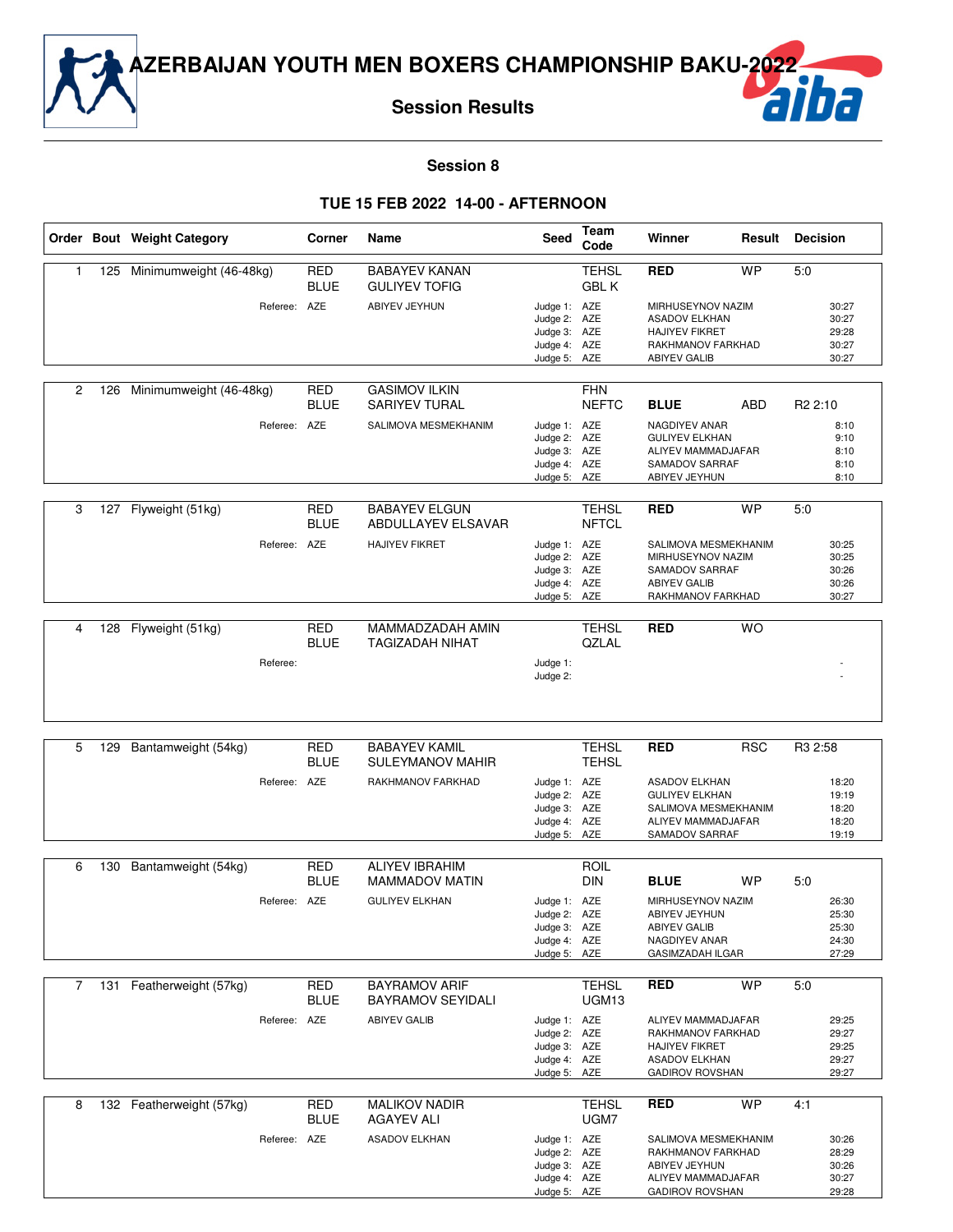**Session Results**

#### **Session 8**

#### **TUE 15 FEB 2022 14-00 - AFTERNOON**

|    |     | Order Bout Weight Category                      | Corner                    | Name                                                                  | Seed                                                                         | Team<br>Code                 | Winner                                                                                                                               |            | <b>Result Decision</b>                                           |
|----|-----|-------------------------------------------------|---------------------------|-----------------------------------------------------------------------|------------------------------------------------------------------------------|------------------------------|--------------------------------------------------------------------------------------------------------------------------------------|------------|------------------------------------------------------------------|
| 9  |     | 133 Lightweight (60kg)<br>Referee: AZE          | <b>RED</b><br><b>BLUE</b> | <b>GASIMLY RAVAN</b><br><b>GULIYEV ASLAN</b><br>MIRHUSEYNOV NAZIM     | Judge 1: AZE<br>Judge 2: AZE<br>Judge 3: AZE<br>Judge 4: AZE<br>Judge 5: AZE | <b>DIN</b><br><b>NEFTC</b>   | <b>BLUE</b><br><b>HAJIYEV FIKRET</b><br>NAGDIYEV ANAR<br><b>GULIYEV ELKHAN</b><br><b>ABIYEV GALIB</b><br><b>GASIMZADAH ILGAR</b>     | WP         | 5:0<br>26:30<br>27:30<br>27:30<br>27:30<br>27:30                 |
| 10 | 134 | Lightweight (60kg)<br>Referee: AZE              | <b>RED</b><br><b>BLUE</b> | <b>HASANOV TURAL</b><br>TAGIZADAH TAJI<br><b>GADIROV ROVSHAN</b>      | Judge 1: AZE<br>Judge 2: AZE<br>Judge 3: AZE<br>Judge 4: AZE<br>Judge 5: AZE | <b>ABSHN</b><br>TEHSL        | <b>BLUE</b><br>RAKHMANOV FARKHAD<br><b>ASADOV ELKHAN</b><br>ABIYEV JEYHUN<br>MIRHUSEYNOV NAZIM<br>ALIYEV MAMMADJAFAR                 | WP         | 5:0<br>27:30<br>27:30<br>27:30<br>27:30<br>26:30                 |
| 11 |     | 135 Light Welterweight (63.5kg)<br>Referee: AZE | <b>RED</b><br><b>BLUE</b> | <b>ALIYEV TAMERLAN</b><br><b>GULBALAYEV ELSAVAR</b><br>SAMADOV SARRAF | Judge 1: AZE<br>Judge 2: AZE<br>Judge 3: AZE<br>Judge 4: AZE<br>Judge 5: AZE | <b>METE</b><br><b>SIYAZ</b>  | <b>RED</b><br>ALIYEV MAMMADJAFAR<br><b>GULIYEV ELKHAN</b><br>NAGDIYEV ANAR<br><b>GASIMZADAH ILGAR</b><br><b>HAJIYEV FIKRET</b>       | <b>WP</b>  | 5:0<br>30:26<br>29:28<br>30:27<br>29:28<br>30:27                 |
| 12 | 136 | Light Welterweight (63.5kg)<br>Referee: AZE     | <b>RED</b><br><b>BLUE</b> | <b>GASIMOV GASIM</b><br>GAKHRAMANOV ZAUR<br><b>HAJIYEV FIKRET</b>     | Judge 1: AZE<br>Judge 2: AZE<br>Judge 3: AZE<br>Judge 4: AZE<br>Judge 5: AZE | <b>NEFTC</b><br>LNKRN        | <b>BLUE</b><br><b>ASADOV ELKHAN</b><br><b>GADIROV ROVSHAN</b><br>MIRHUSEYNOV NAZIM<br><b>KRYLOV STANISLAV</b><br><b>ABIYEV GALIB</b> | <b>RSC</b> | R <sub>3</sub> 0:53<br>17:20<br>17:20<br>18:19<br>17:20<br>17:20 |
| 13 |     | 137 Welterweight (67kg)<br>Referee: AZE         | <b>RED</b><br><b>BLUE</b> | ABDULLAYEV SAID<br><b>GASIMOGLU TALEH</b><br>NAGDIYEV ANAR            | Judge 1: AZE<br>Judge 2: AZE<br>Judge 3: AZE<br>Judge 4: AZE<br>Judge 5: AZE | <b>NEFTC</b><br>$Z-1$        | <b>RED</b><br><b>HAJIYEV FIKRET</b><br><b>GULIYEV ELKHAN</b><br>ABIYEV JEYHUN<br>RAKHMANOV FARKHAD<br><b>GASIMZADAH ILGAR</b>        | <b>WP</b>  | 5:0<br>30:25<br>30:26<br>30:25<br>29:27<br>30:26                 |
| 14 |     | 138 Welterweight (67kg)<br>Referee: AZE         | <b>RED</b><br><b>BLUE</b> | SHAKHBAZOV SHAMSI<br><b>GULIYEV GULU</b><br>ALIYEV MAMMADJAFAR        | Judge 1: AZE<br>Judge 2: AZE<br>Judge 3: AZE<br>Judge 4: AZE<br>Judge 5: AZE | <b>MOIK</b><br><b>TEHSL</b>  | <b>RED</b><br>MIRHUSEYNOV NAZIM<br><b>ASADOV ELKHAN</b><br><b>GADIROV ROVSHAN</b><br>SALIMOVA MESMEKHANIM<br><b>ABIYEV GALIB</b>     | <b>WP</b>  | 4:1<br>29:28<br>29:28<br>29:28<br>28:29<br>30:27                 |
| 15 | 139 | Light Middleweight (71kg)<br>Referee: AZE       | <b>RED</b><br><b>BLUE</b> | KHOLOSTENKO DANIEL<br><b>KHALILOV MURAD</b><br>MIRHUSEYNOV NAZIM      | Judge 1: AZE<br>Judge 2: AZE<br>Judge 3: AZE<br>Judge 4: AZE<br>Judge 5: AZE | <b>TEHSL</b><br><b>GENJA</b> | <b>RED</b><br>NAGDIYEV ANAR<br>ABIYEV JEYHUN<br>RAKHMANOV FARKHAD<br><b>GULIYEV VAKHID</b><br><b>KRYLOV STANISLAV</b>                | <b>WP</b>  | 5:0<br>30:27<br>30:27<br>30:27<br>30:25<br>30:27                 |
| 16 | 140 | Light Middleweight (71kg)<br>Referee: AZE       | RED<br><b>BLUE</b>        | KHATAMOV SANAN<br><b>KHASANOV LATIF</b><br><b>ABIYEV GALIB</b>        | Judge 1: AZE<br>Judge 2: AZE<br>Judge 3: AZE<br>Judge 4: AZE<br>Judge 5: AZE | TEHSL<br><b>SRHDC</b>        | <b>RED</b><br>ALIYEV MAMMADJAFAR<br>MIRHUSEYNOV NAZIM<br><b>ASADOV ELKHAN</b><br><b>HAJIYEV FIKRET</b><br><b>GADIROV ROVSHAN</b>     | <b>WP</b>  | 4:1<br>30:27<br>29:28<br>30:27<br>28:29<br>30:27                 |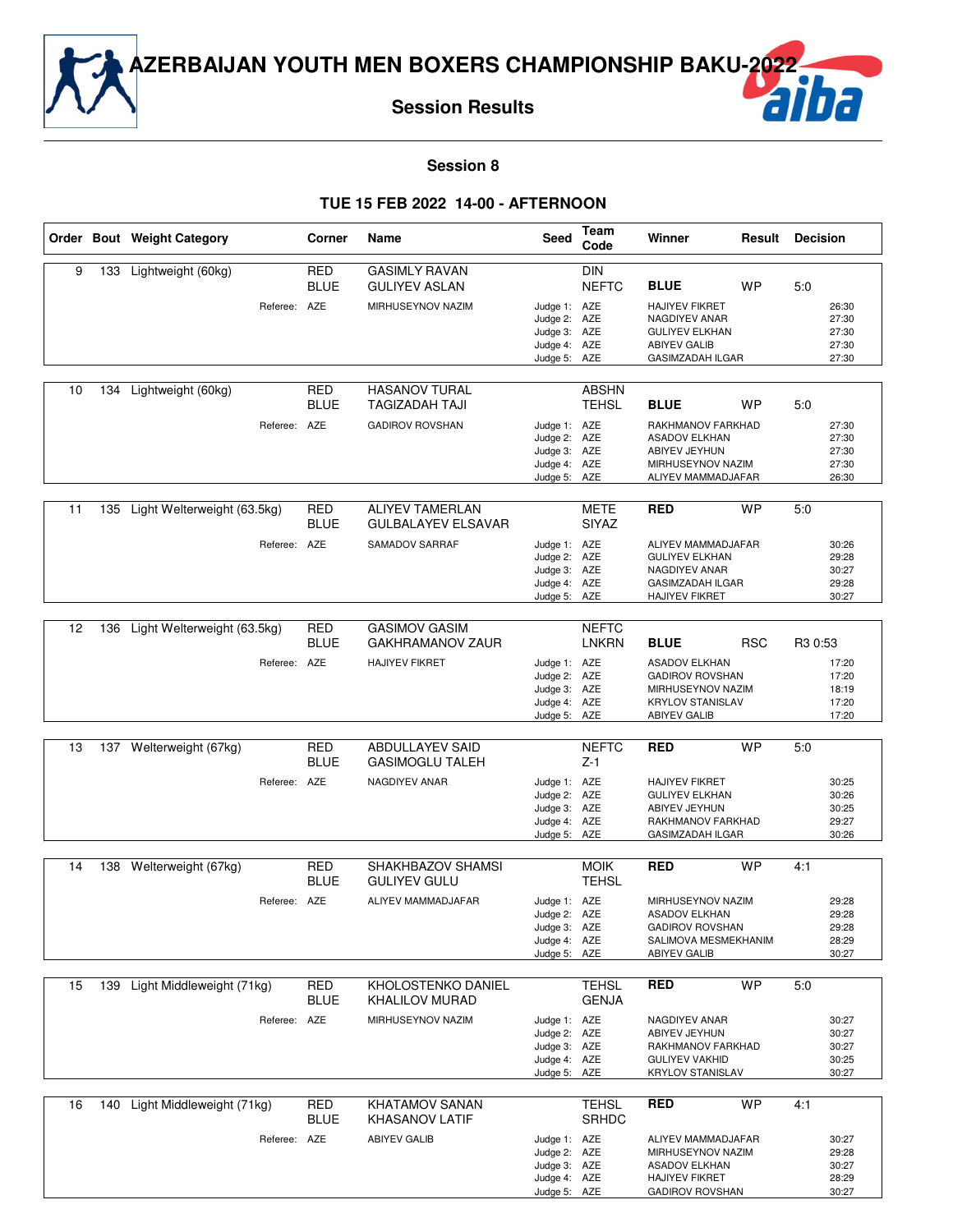

#### **Session 8**

#### **TUE 15 FEB 2022 14-00 - AFTERNOON**

|    |     | Order Bout Weight Category | Corner                    | Name                                           | Seed                                                                         | Team<br>Code                 | Winner                                                                                                                 | Result     | <b>Decision</b>                           |
|----|-----|----------------------------|---------------------------|------------------------------------------------|------------------------------------------------------------------------------|------------------------------|------------------------------------------------------------------------------------------------------------------------|------------|-------------------------------------------|
| 17 | 141 | Middleweight (75kg)        | <b>RED</b><br><b>BLUE</b> | <b>BABAYEV ANVAR</b><br><b>RZAYEV RAVAN</b>    |                                                                              | <b>TEHSL</b><br><b>SRHDC</b> | <b>RED</b>                                                                                                             | <b>RSC</b> | R3 1:17                                   |
|    |     | Referee: AZE               |                           | <b>ASADOV ELKHAN</b>                           | Judge 1: AZE<br>Judge 2: AZE<br>Judge 3: AZE<br>Judge 4: AZE<br>Judge 5: AZE |                              | <b>ABIYEV GALIB</b><br>RAKHMANOV FARKHAD<br>SAMADOV SARRAF<br>ALIYEV MAMMADJAFAR<br><b>KRYLOV STANISLAV</b>            |            | 20:17<br>20:17<br>20:16<br>20:17<br>20:18 |
| 18 |     | 142 Middleweight (75kg)    | <b>RED</b><br><b>BLUE</b> | RZAZADAH RZA<br><b>MAMMADOV FAGAN</b>          |                                                                              | <b>GOMRK</b><br><b>MOIK</b>  | <b>BLUE</b>                                                                                                            | WP         | 4:1                                       |
|    |     | Referee: AZE               |                           | ABIYEV JEYHUN                                  | Judge 1: AZE<br>Judge 2: AZE<br>Judge 3: AZE<br>Judge 4: AZE<br>Judge 5: AZE |                              | MIRHUSEYNOV NAZIM<br><b>ASADOV ELKHAN</b><br>NAGDIYEV ANAR<br>ALIYEV MAMMADJAFAR<br><b>GASIMZADAH ILGAR</b>            |            | 29:28<br>27:30<br>27:30<br>27:30<br>28:29 |
| 19 | 143 | Light Heavyweight (80kg)   | <b>RED</b><br><b>BLUE</b> | <b>MALIKOV ALI</b><br><b>ASGAROV RAMIZ</b>     |                                                                              | <b>ASTRA</b><br>SIYAZ        | <b>BLUE</b>                                                                                                            | <b>WP</b>  | 3:2                                       |
|    |     | Referee: AZE               |                           | NAGDIYEV ANAR                                  | Judge 1: AZE<br>Judge 2: AZE<br>Judge 3: AZE<br>Judge 4: AZE<br>Judge 5: AZE |                              | <b>GADIROV ROVSHAN</b><br><b>HAJIYEV FIKRET</b><br><b>GULIYEV ELKHAN</b><br>RAKHMANOV FARKHAD<br>SAMADOV SARRAF        |            | 28:29<br>27:30<br>27:30<br>30:27<br>30:27 |
| 20 | 144 | Light Heavyweight (80kg)   | RED<br><b>BLUE</b>        | <b>SALIMOV KANAN</b><br><b>BUDAGOV SARKHAN</b> |                                                                              | TERTR<br><b>TEHSL</b>        | <b>BLUE</b>                                                                                                            | <b>RSC</b> | R <sub>2</sub> 3:00                       |
|    |     | Referee: AZE               |                           | <b>GULIYEV ELKHAN</b>                          | Judge 1: AZE<br>Judge 2: AZE<br>Judge 3: AZE<br>Judge 4: AZE<br>Judge 5: AZE |                              | SALIMOVA MESMEKHANIM<br>MIRHUSEYNOV NAZIM<br><b>ABIYEV GALIB</b><br>RAKHMANOV FARKHAD<br><b>GULIYEV VAKHID</b>         |            | 16:20<br>17:20<br>17:20<br>19:19<br>16:20 |
| 21 | 145 | Cruiserweight (86kg)       | <b>RED</b>                | <b>ISMAYILOV FATALI</b>                        |                                                                              | <b>DIN</b>                   | <b>RED</b>                                                                                                             | <b>WO</b>  |                                           |
|    |     | Referee:                   | <b>BLUE</b>               | <b>RAHIMOV FAZIL</b>                           | Judge 1:                                                                     | <b>MOIK</b>                  |                                                                                                                        |            |                                           |
|    |     |                            |                           |                                                | Judge 2:                                                                     |                              |                                                                                                                        |            |                                           |
| 22 | 146 | Cruiserweight (86kg)       | <b>RED</b>                | <b>MIRZAYEV IBAD</b>                           |                                                                              | UGM13                        |                                                                                                                        |            |                                           |
|    |     | Referee: AZE               | <b>BLUE</b>               | SAMADOV ELAY<br><b>HAJIYEV FIKRET</b>          | Judge 1: AZE                                                                 | <b>TEHSL</b>                 | <b>BLUE</b><br><b>GADIROV ROVSHAN</b>                                                                                  | <b>WP</b>  | 5:0<br>28:29                              |
|    |     |                            |                           |                                                | Judge 2: AZE<br>Judge 3: AZE                                                 |                              | MIRHUSEYNOV NAZIM<br>ABIYEV JEYHUN                                                                                     |            | 27:30<br>28:29                            |
|    |     |                            |                           |                                                | Judge 4: AZE<br>Judge 5: AZE                                                 |                              | ALIYEV MAMMADJAFAR<br><b>KRYLOV STANISLAV</b>                                                                          |            | 27:29<br>28:29                            |
| 23 | 147 | Heavyweight (92kg)         | <b>RED</b>                | MAMMADOV RASHID                                |                                                                              | <b>NEFTC</b>                 | RED                                                                                                                    | <b>WP</b>  | 5:0                                       |
|    |     |                            | <b>BLUE</b>               | <b>TAGIYEV MERAJ</b>                           |                                                                              | <b>MOIK</b>                  |                                                                                                                        |            |                                           |
|    |     | Referee: AZE               |                           | NAGDIYEV ANAR                                  | Judge 1: AZE<br>Judge 2: AZE<br>Judge 3: AZE<br>Judge 4: AZE<br>Judge 5: AZE |                              | <b>ABIYEV GALIB</b><br><b>ASADOV ELKHAN</b><br>RAKHMANOV FARKHAD<br><b>GASIMZADAH ILGAR</b><br><b>KRYLOV STANISLAV</b> |            | 30:25<br>30:26<br>30:26<br>29:28<br>30:26 |
| 24 |     | 148 Heavyweight (92kg)     | RED<br><b>BLUE</b>        | MOVSUMOV ASLAN<br><b>GULIYEV MAMMAD</b>        |                                                                              | <b>DIN</b><br><b>TERTR</b>   | <b>BLUE</b>                                                                                                            | WP         | 5:0                                       |
|    |     | Referee: AZE               |                           | SAMADOV SARRAF                                 | Judge 1: AZE<br>Judge 2: AZE<br>Judge 3: AZE<br>Judge 4: AZE<br>Judge 5: AZE |                              | MIRHUSEYNOV NAZIM<br><b>GULIYEV ELKHAN</b><br>ABIYEV JEYHUN<br>ALIYEV MAMMADJAFAR<br><b>GULIYEV VAKHID</b>             |            | 27:30<br>28:29<br>28:29<br>28:29<br>28:29 |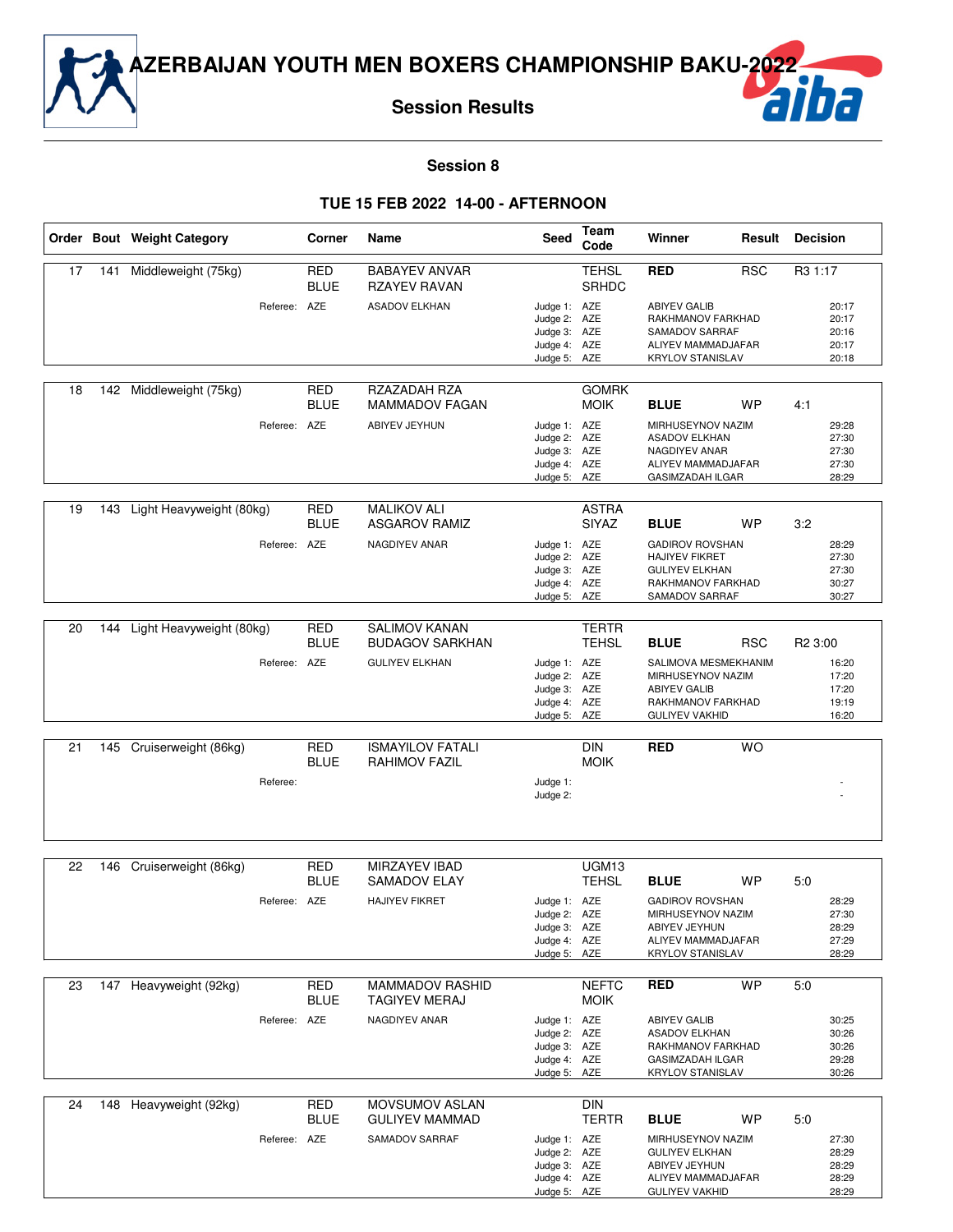

#### **Session 8**

#### **TUE 15 FEB 2022 14-00 - AFTERNOON**

|    |     | Order Bout Weight Category | Corner                    | Name                                      | Seed                                                                         | Team<br>Code                 | Winner                                                                                                     | Result     | <b>Decision</b>                           |
|----|-----|----------------------------|---------------------------|-------------------------------------------|------------------------------------------------------------------------------|------------------------------|------------------------------------------------------------------------------------------------------------|------------|-------------------------------------------|
| 25 | 149 | Super Heavyweight (92+kg)  | <b>RED</b><br><b>BLUE</b> | <b>ISMAYILOV FARID</b><br>ALIBEYLI NURLAN |                                                                              | <b>GARPA</b><br><b>SHRVN</b> | <b>RED</b>                                                                                                 | <b>ABD</b> | R <sub>1</sub> 0:47                       |
|    |     | Referee:                   | AZE                       | ALIYEV MAMMADJAFAR                        | Judge 1: AZE<br>Judge 2: AZE<br>Judge 3: AZE<br>Judge 4: AZE<br>Judge 5: AZE |                              | YAGNALIYEV RAMIZ<br>NAGDIYEV ANAR<br><b>HAJIYEV FIKRET</b><br>ABIYEV JEYHUN<br><b>ABIYEV GALIB</b>         |            |                                           |
| 26 | 150 | Super Heavyweight (92+kg)  | <b>RED</b><br><b>BLUE</b> | ALIZADAH SABUHI<br><b>HEYDAROV AGIL</b>   |                                                                              | TEHSL<br><b>MOIK</b>         | <b>RED</b>                                                                                                 | <b>WP</b>  | 5:0                                       |
|    |     | Referee:                   | AZE                       | <b>ASADOV ELKHAN</b>                      | Judge 1: AZE<br>Judge 2: AZE<br>Judge 3: AZE<br>Judge 4: AZE<br>Judge 5: AZE |                              | ALIYEV MAMMADJAFAR<br>ABIYEV GALIB<br>MIRHUSEYNOV NAZIM<br><b>KRYLOV STANISLAV</b><br>SALIMOVA MESMEKHANIM |            | 29:27<br>30:26<br>29:27<br>29:28<br>29:27 |

**LEGEND**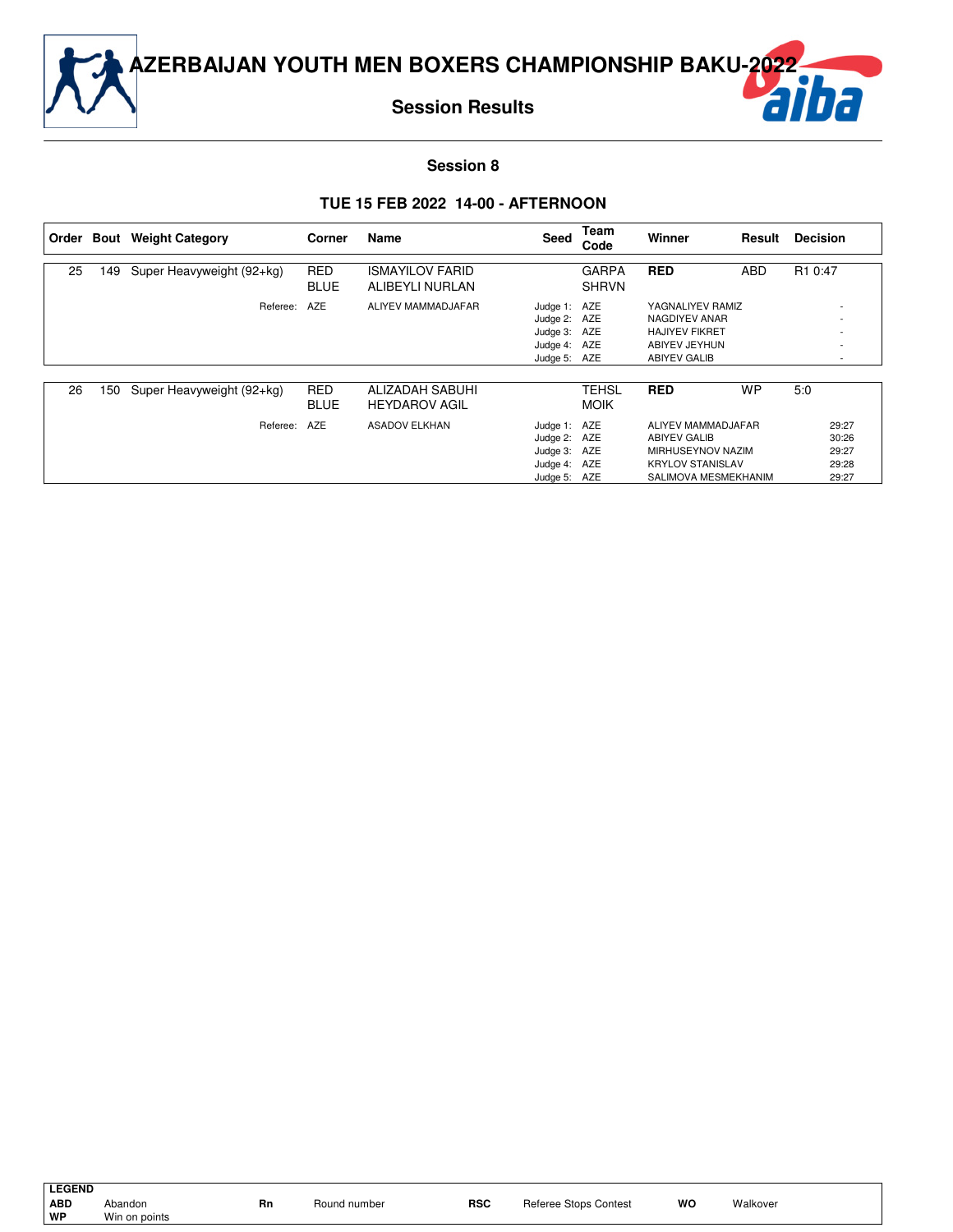

**Session Results**



#### **Session 9**

#### **WED 16 FEB 2022 14-00 - AFTERNOON**

|                |     | Order Bout Weight Category  | Corner                    | Name                                          | <b>Seed</b>                                                                  | Team<br>Code                 | Winner                                                                                                         | Result     | <b>Decision</b>                           |
|----------------|-----|-----------------------------|---------------------------|-----------------------------------------------|------------------------------------------------------------------------------|------------------------------|----------------------------------------------------------------------------------------------------------------|------------|-------------------------------------------|
| 1              | 151 | Minimumweight (46-48kg)     | RED<br><b>BLUE</b>        | <b>BABAYEV KANAN</b><br>SARIYEV TURAL         |                                                                              | <b>TEHSL</b><br><b>NEFTC</b> | <b>RED</b>                                                                                                     | <b>WP</b>  | 4:1                                       |
|                |     | Referee: AZE                |                           | ABIYEV JEYHUN                                 | Judge 1: AZE<br>Judge 2: AZE<br>Judge 3: AZE<br>Judge 4: AZE<br>Judge 5: AZE |                              | MIRHUSEYNOV NAZIM<br><b>ABIYEV GALIB</b><br><b>ASADOV ELKHAN</b><br>RAKHMANOV FARKHAD<br><b>HAJIYEV FIKRET</b> |            | 30:27<br>30:27<br>29:28<br>28:29<br>29:28 |
| $\overline{c}$ |     | 152 Flyweight (51kg)        | RED<br><b>BLUE</b>        | <b>BABAYEV ELGUN</b><br>MAMMADZADAH AMIN      |                                                                              | <b>TEHSL</b><br><b>TEHSL</b> | <b>BLUE</b>                                                                                                    | <b>WP</b>  | 5:0                                       |
|                |     | Referee: AZE                |                           | <b>HAJIYEV FIKRET</b>                         | Judge 1: AZE<br>Judge 2: AZE<br>Judge 3: AZE<br>Judge 4: AZE<br>Judge 5: AZE |                              | MIRHUSEYNOV NAZIM<br><b>GADIROV ROVSHAN</b><br>ALIYEV MAMMADJAFAR<br>RAKHMANOV FARKHAD<br>ABIYEV JEYHUN        |            | 27:30<br>27:30<br>27:30<br>27:30<br>27:30 |
| 3              | 153 | Bantamweight (54kg)         | <b>RED</b><br><b>BLUE</b> | <b>BABAYEV KAMIL</b><br><b>MAMMADOV MATIN</b> |                                                                              | <b>TEHSL</b><br><b>DIN</b>   | <b>RED</b>                                                                                                     | <b>WP</b>  | 5:0                                       |
|                |     | Referee: AZE                |                           | <b>ASADOV ELKHAN</b>                          | Judge 1: AZE<br>Judge 2: AZE<br>Judge 3: AZE<br>Judge 4: AZE<br>Judge 5: AZE |                              | MIRHUSEYNOV NAZIM<br><b>HAJIYEV FIKRET</b><br><b>ABIYEV GALIB</b><br><b>GADIROV ROVSHAN</b><br>ABIYEV JEYHUN   |            | 29:28<br>29:28<br>29:28<br>29:28<br>28:27 |
|                |     |                             |                           |                                               |                                                                              |                              |                                                                                                                |            |                                           |
| 4              | 154 | Featherweight (57kg)        | <b>RED</b><br><b>BLUE</b> | <b>BAYRAMOV ARIF</b><br><b>MALIKOV NADIR</b>  |                                                                              | <b>TEHSL</b><br><b>TEHSL</b> | <b>RED</b>                                                                                                     | <b>WP</b>  | 5:0                                       |
|                |     | Referee: AZE                |                           | <b>GADIROV ROVSHAN</b>                        | Judge 1: AZE<br>Judge 2: AZE<br>Judge 3: AZE<br>Judge 4: AZE<br>Judge 5: AZE |                              | MIRHUSEYNOV NAZIM<br><b>HAJIYEV FIKRET</b><br><b>ASADOV ELKHAN</b><br>RAKHMANOV FARKHAD<br>ABIYEV JEYHUN       |            | 30:27<br>30:27<br>30:27<br>30:27<br>29:28 |
|                |     |                             |                           |                                               |                                                                              |                              |                                                                                                                |            |                                           |
| 5              | 155 | Lightweight (60kg)          | <b>RED</b><br><b>BLUE</b> | <b>GULIYEV ASLAN</b><br><b>TAGIZADAH TAJI</b> |                                                                              | <b>NEFTC</b><br><b>TEHSL</b> | <b>RED</b>                                                                                                     | <b>WP</b>  | 4:1                                       |
|                |     | Referee: AZE                |                           | <b>GULIYEV ELKHAN</b>                         | Judge 1: AZE<br>Judge 2: AZE<br>Judge 3: AZE<br>Judge 4: AZE<br>Judge 5: AZE |                              | <b>KRYLOV STANISLAV</b><br><b>ASADOV ELKHAN</b><br><b>ABIYEV GALIB</b><br>RAKHMANOV FARKHAD<br>SAMADOV SARRAF  |            | 28:29<br>29:28<br>29:28<br>29:28<br>30:27 |
| 6              | 156 | Light Welterweight (63.5kg) | RED                       | <b>ALIYEV TAMERLAN</b>                        |                                                                              | METE                         |                                                                                                                |            |                                           |
|                |     |                             | <b>BLUE</b>               | <b>GAKHRAMANOV ZAUR</b>                       |                                                                              | <b>LNKRN</b>                 | <b>BLUE</b>                                                                                                    | <b>ABD</b> | R1 2:28                                   |
|                |     | Referee: AZE                |                           | SAMADOV SARRAF                                | Judge 1: AZE<br>Judge 2: AZE<br>Judge 3: AZE<br>Judge 4: AZE<br>Judge 5: AZE |                              | NAGDIYEV ANAR<br><b>GASIMZADAH ILGAR</b><br><b>GULIYEV ELKHAN</b><br>RAKHMANOV FARKHAD<br>ABIYEV JEYHUN        |            |                                           |
| 7              |     | 157 Welterweight (67kg)     | <b>RED</b><br><b>BLUE</b> | <b>ABDULLAYEV SAID</b><br>SHAKHBAZOV SHAMSI   |                                                                              | <b>NEFTC</b><br><b>MOIK</b>  | <b>RED</b>                                                                                                     | <b>WP</b>  | 5:0                                       |
|                |     | Referee: AZE                |                           | NAGDIYEV ANAR                                 | Judge 1: AZE<br>Judge 2: AZE<br>Judge 3: AZE<br>Judge 4: AZE<br>Judge 5: AZE |                              | <b>ASADOV ELKHAN</b><br><b>GASIMZADAH ILGAR</b><br><b>GULIYEV ELKHAN</b><br>MIRHUSEYNOV NAZIM<br>ABIYEV JEYHUN |            | 30:27<br>29:28<br>30:27<br>29:28<br>29:27 |
| 8              | 158 | Light Middleweight (71kg)   | RED<br><b>BLUE</b>        | KHOLOSTENKO DANIEL<br><b>KHATAMOV SANAN</b>   |                                                                              | <b>TEHSL</b><br><b>TEHSL</b> | <b>RED</b>                                                                                                     | <b>WP</b>  | 3:2                                       |
|                |     | Referee: AZE                |                           | <b>HAJIYEV FIKRET</b>                         | Judge 1: AZE<br>Judge 2: AZE<br>Judge 3: AZE<br>Judge 4: AZE<br>Judge 5: AZE |                              | RAKHMANOV FARKHAD<br>NAGDIYEV ANAR<br><b>GADIROV ROVSHAN</b><br><b>ABIYEV GALIB</b><br>SAMADOV SARRAF          |            | 30:27<br>28:29<br>28:29<br>29:28<br>30:27 |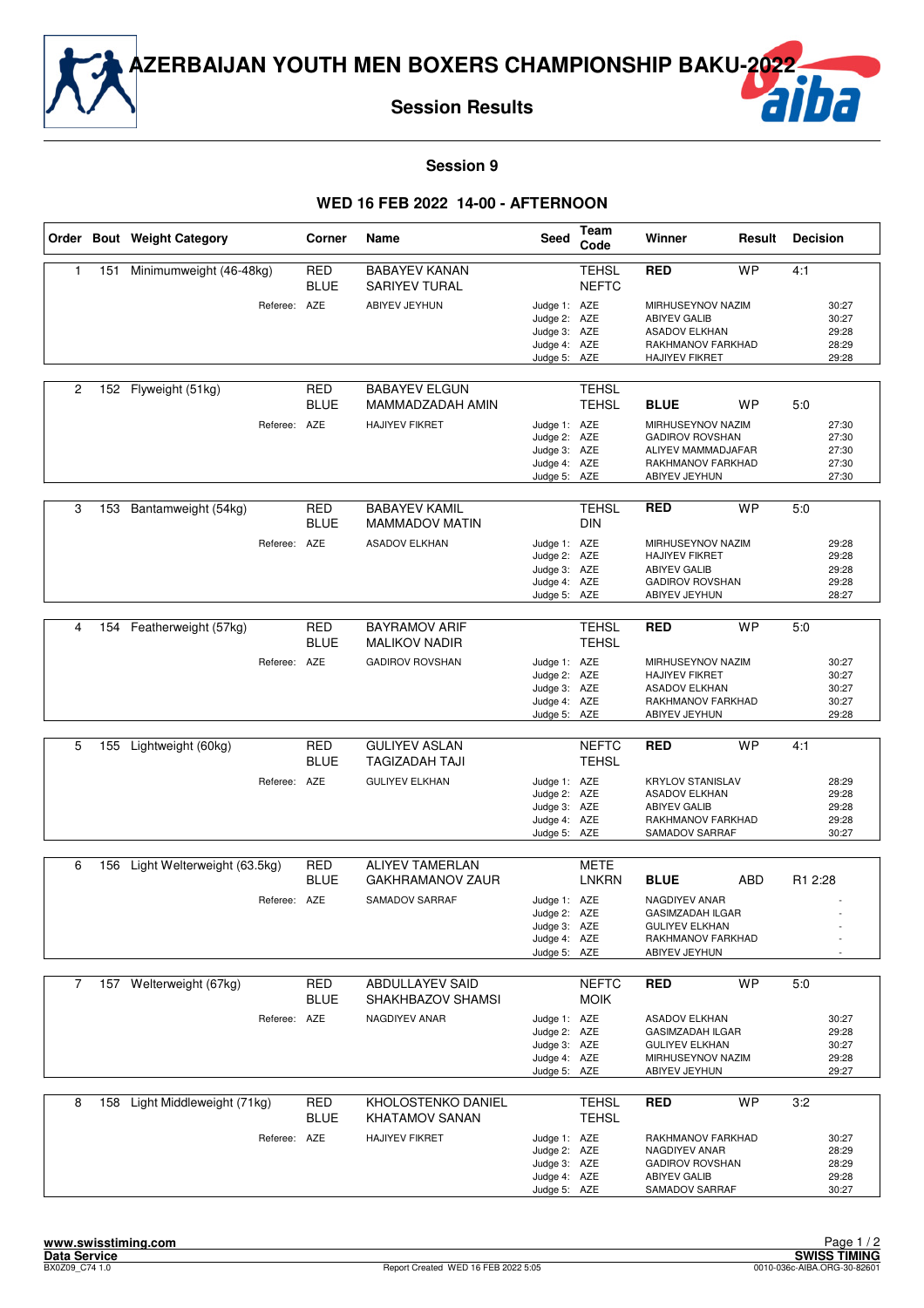

**Session Results**

#### **Session 9**

#### **WED 16 FEB 2022 14-00 - AFTERNOON**

|    |     | Order Bout Weight Category | Corner                    | Name                                             | Seed                                                                         | <b>Team</b><br>Code          | Winner                                                                                                           | Result     | <b>Decision</b>                           |
|----|-----|----------------------------|---------------------------|--------------------------------------------------|------------------------------------------------------------------------------|------------------------------|------------------------------------------------------------------------------------------------------------------|------------|-------------------------------------------|
| 9  | 159 | Middleweight (75kg)        | <b>RED</b><br><b>BLUE</b> | <b>BABAYEV ANVAR</b><br><b>MAMMADOV FAGAN</b>    |                                                                              | <b>TEHSL</b><br><b>MOIK</b>  | <b>RED</b>                                                                                                       | <b>WP</b>  | 5:0                                       |
|    |     | Referee: AZE               |                           | <b>GULIYEV ELKHAN</b>                            | Judge 1: AZE<br>Judge 2: AZE<br>Judge 3: AZE<br>Judge 4: AZE<br>Judge 5: AZE |                              | ABIYEV JEYHUN<br>NAGDIYEV ANAR<br><b>ASADOV ELKHAN</b><br>MIRHUSEYNOV NAZIM<br><b>HAJIYEV FIKRET</b>             |            | 29:28<br>30:27<br>29:28<br>29:28<br>29:28 |
| 10 | 160 | Light Heavyweight (80kg)   | <b>RED</b><br><b>BLUE</b> | <b>ASGAROV RAMIZ</b><br><b>BUDAGOV SARKHAN</b>   |                                                                              | <b>SIYAZ</b><br><b>TEHSL</b> | <b>BLUE</b>                                                                                                      | <b>WP</b>  | 5:0                                       |
|    |     | Referee:                   | AZE                       | SAMADOV SARRAF                                   | Judge 1: AZE<br>Judge 2: AZE<br>Judge 3: AZE<br>Judge 4: AZE<br>Judge 5: AZE |                              | YAGNALIYEV RAMIZ<br>NAGDIYEV ANAR<br><b>ASADOV ELKHAN</b><br>RAKHMANOV FARKHAD<br><b>GULIYEV ELKHAN</b>          |            | 27:29<br>27:29<br>27:29<br>25:29<br>25:30 |
| 11 | 161 | Cruiserweight (86kg)       | <b>RED</b><br><b>BLUE</b> | <b>ISMAYILOV FATALI</b><br><b>SAMADOV ELAY</b>   |                                                                              | <b>DIN</b><br><b>TEHSL</b>   | <b>RED</b>                                                                                                       | KO         | R1 2:43                                   |
|    |     | Referee: AZE               |                           | MIRHUSEYNOV NAZIM                                | Judge 1: AZE<br>Judge 2: AZE<br>Judge 3: AZE<br>Judge 4: AZE<br>Judge 5: AZE |                              | <b>HAJIYEV FIKRET</b><br>ABIYEV JEYHUN<br><b>ASADOV ELKHAN</b><br>RAKHMANOV FARKHAD<br><b>ABIYEV GALIB</b>       |            |                                           |
| 12 |     | 162 Heavyweight (92kg)     | <b>RED</b><br><b>BLUE</b> | <b>MAMMADOV RASHID</b><br><b>GULIYEV MAMMAD</b>  |                                                                              | <b>NEFTC</b><br><b>TERTR</b> | <b>BLUE</b>                                                                                                      | <b>WP</b>  | 5:0                                       |
|    |     | Referee: AZE               |                           | NAGDIYEV ANAR                                    | Judge 1: AZE<br>Judge 2: AZE<br>Judge 3: AZE<br>Judge 4: AZE<br>Judge 5: AZE |                              | SAMADOV SARRAF<br><b>GASIMZADAH ILGAR</b><br><b>GULIYEV ELKHAN</b><br>MIRHUSEYNOV NAZIM<br><b>ASADOV ELKHAN</b>  |            | 28:29<br>27:30<br>27:30<br>27:30<br>28:29 |
| 13 | 163 | Super Heavyweight (92+kg)  | <b>RED</b><br><b>BLUE</b> | <b>ISMAYILOV FARID</b><br><b>ALIZADAH SABUHI</b> |                                                                              | KAR P<br><b>TEHSL</b>        | <b>BLUE</b>                                                                                                      | <b>RSC</b> | R3 1:40                                   |
|    |     | Referee:                   | AZE                       | <b>HAJIYEV FIKRET</b>                            | Judge 1: AZE<br>Judge 2: AZE<br>Judge 3: AZE<br>Judge 4: AZE<br>Judge 5: AZE |                              | YAGNALIYEV RAMIZ<br>MIRHUSEYNOV NAZIM<br><b>NAGDIYEV ANAR</b><br><b>GASIMZADAH ILGAR</b><br><b>ASADOV ELKHAN</b> |            | 17:20<br>18:20<br>18:20<br>18:20<br>18:20 |

| <b>LEGEND</b> |                     |    |          |    |              |            |                       |
|---------------|---------------------|----|----------|----|--------------|------------|-----------------------|
| <b>ABD</b>    | Abandon             | KO | Knockout | Rn | Round number | <b>RSC</b> | Referee Stops Contest |
| WP            | Win on points       |    |          |    |              |            |                       |
|               |                     |    |          |    |              |            |                       |
|               | www.swisstiming.com |    |          |    |              |            | Page 2/2              |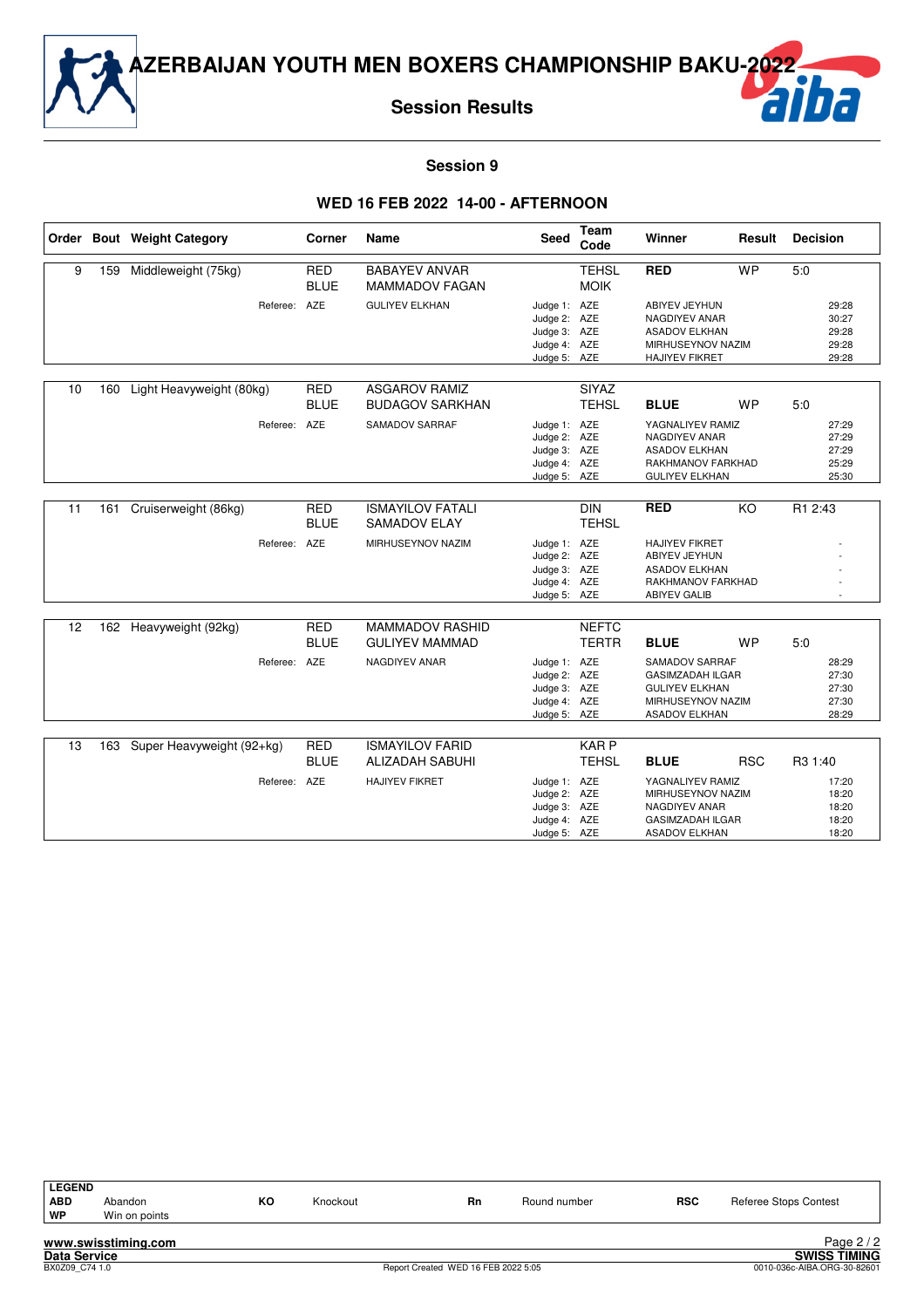**Finals Results**



#### WED 16 FEB 2022 START TIME: 14-00 - AFTERNOON

|                |     | <b>Bout</b> Weight Category     | Medal                        | Name                                                       | <b>Seed</b> | Team<br>Code                 | Winner      | Result    | <b>Decision</b> |
|----------------|-----|---------------------------------|------------------------------|------------------------------------------------------------|-------------|------------------------------|-------------|-----------|-----------------|
| 1              | 151 | Minimumweight (46-48kg)         | <b>GOLD</b><br><b>SILVER</b> | <b>BABAYEV KANAN</b><br><b>SARIYEV TURAL</b>               |             | <b>TEHSL</b><br><b>NEFTC</b> | <b>RED</b>  | <b>WP</b> | 4:1             |
|                |     |                                 |                              | <b>BRONZE GULIYEV TOFIG</b><br><b>BRONZE GASIMOV ILKIN</b> |             | <b>GBLK</b><br><b>FHN</b>    |             |           |                 |
| $\overline{c}$ |     | 152 Flyweight (51kg)            | <b>GOLD</b><br>SILVER        | MAMMADZADAH AMIN<br><b>BABAYEV ELGUN</b>                   |             | <b>TEHSL</b><br><b>TEHSL</b> | <b>BLUE</b> | <b>WP</b> | 5:0             |
|                |     |                                 |                              | BRONZE TAGIZADAH NIHAT<br>BRONZE ABDULLAYEV ELSAVAR        |             | QZLAL<br><b>NFTCL</b>        |             |           |                 |
| 3              |     | 153 Bantamweight (54kg)         | <b>GOLD</b><br><b>SILVER</b> | <b>BABAYEV KAMIL</b><br><b>MAMMADOV MATIN</b>              |             | <b>TEHSL</b><br><b>DIN</b>   | <b>RED</b>  | <b>WP</b> | 5:0             |
|                |     |                                 |                              | BRONZE SULEYMANOV MAHIR<br>BRONZE ALIYEV IBRAHIM           |             | <b>TEHSL</b><br><b>ROIL</b>  |             |           |                 |
| 4              |     | 154 Featherweight (57kg)        | <b>GOLD</b>                  | <b>BAYRAMOV ARIF</b>                                       |             | <b>TEHSL</b>                 | <b>RED</b>  | <b>WP</b> | 5:0             |
|                |     |                                 | <b>SILVER</b>                | <b>MALIKOV NADIR</b>                                       |             | <b>TEHSL</b>                 |             |           |                 |
|                |     |                                 |                              | BRONZE BAYRAMOV SEYIDALI<br>BRONZE AGAYEV ALI              |             | UGM <sub>13</sub><br>UGM7    |             |           |                 |
| 5              |     | 155 Lightweight (60kg)          | GOLD<br><b>SILVER</b>        | <b>GULIYEV ASLAN</b><br><b>TAGIZADAH TAJI</b>              |             | <b>NEFTC</b><br><b>TEHSL</b> | <b>RED</b>  | <b>WP</b> | 4:1             |
|                |     |                                 |                              | BRONZE GASIMLY RAVAN<br>BRONZE HASANOV TURAL               |             | <b>DIN</b><br><b>ABSHN</b>   |             |           |                 |
| 6              |     | 156 Light Welterweight (63.5kg) | <b>GOLD</b><br>SILVER        | <b>GAKHRAMANOV ZAUR</b><br><b>ALIYEV TAMERLAN</b>          |             | <b>LNKRN</b><br><b>METE</b>  | <b>BLUE</b> | ABD       | R1 2:28         |
|                |     |                                 |                              | BRONZE GASIMOV GASIM<br>BRONZE GULBALAYEV ELSAVAR          |             | <b>NEFTC</b><br><b>SIYAZ</b> |             |           |                 |
|                |     |                                 |                              |                                                            |             |                              |             |           |                 |
| 7              |     | 157 Welterweight (67kg)         | <b>GOLD</b><br><b>SILVER</b> | <b>ABDULLAYEV SAID</b><br>SHAKHBAZOV SHAMSI                |             | <b>NEFTC</b><br><b>MOIK</b>  | <b>RED</b>  | <b>WP</b> | 5:0             |
|                |     |                                 |                              | BRONZE GASIMOGLU TALEH<br>BRONZE GULIYEV GULU              |             | $Z-1$<br><b>TEHSL</b>        |             |           |                 |
| 8              |     | 158 Light Middleweight (71kg)   | <b>GOLD</b><br>SILVER        | KHOLOSTENKO DANIEL<br><b>KHATAMOV SANAN</b>                |             | <b>TEHSL</b><br><b>TEHSL</b> | <b>RED</b>  | <b>WP</b> | 3:2             |
|                |     |                                 |                              | BRONZE KHALILOV MURAD<br>BRONZE KHASANOV LATIF             |             | <b>GENJA</b><br><b>SRHDC</b> |             |           |                 |
| 9              |     | 159 Middleweight (75kg)         | GOLD<br><b>SILVER</b>        | <b>BABAYEV ANVAR</b><br><b>MAMMADOV FAGAN</b>              |             | <b>TEHSL</b><br><b>MOIK</b>  | <b>RED</b>  | <b>WP</b> | 5:0             |
|                |     |                                 |                              | BRONZE RZAYEV RAVAN<br>BRONZE RZAZADAH RZA                 |             | SRHDC<br><b>GOMRK</b>        |             |           |                 |
|                |     |                                 |                              |                                                            |             |                              |             |           |                 |
| 10             |     | 160 Light Heavyweight (80kg)    | GOLD<br><b>SILVER</b>        | <b>BUDAGOV SARKHAN</b><br><b>ASGAROV RAMIZ</b>             |             | <b>TEHSL</b><br><b>SIYAZ</b> | <b>BLUE</b> | <b>WP</b> | 5:0             |
|                |     |                                 |                              | BRONZE SALIMOV KANAN<br>BRONZE MALIKOV ALI                 |             | <b>TERTR</b><br><b>ASTRA</b> |             |           |                 |
| 11             |     | 161 Cruiserweight (86kg)        | GOLD<br><b>SILVER</b>        | <b>ISMAYILOV FATALI</b><br>SAMADOV ELAY                    |             | DIN<br><b>TEHSL</b>          | <b>RED</b>  | KO        | R1 2:43         |
|                |     |                                 |                              | BRONZE RAHIMOV FAZIL<br>BRONZE MIRZAYEV IBAD               |             | <b>MOIK</b><br>UGM13         |             |           |                 |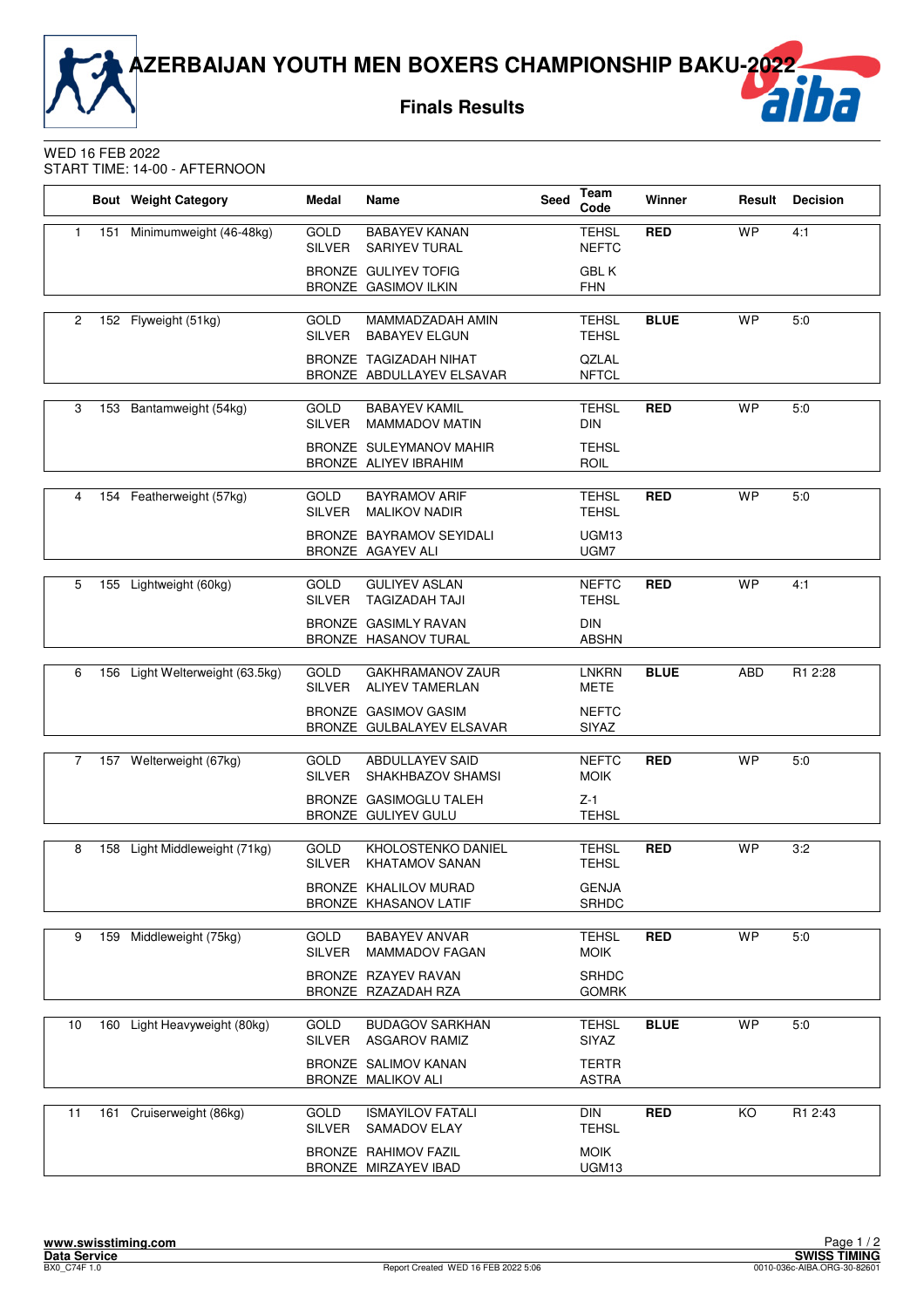**Finals Results**



#### WED 16 FEB 2022 START TIME: 14-00 - AFTERNOON

|                 | <b>Bout</b> | <b>Weight Category</b>    | Medal                        | <b>Name</b>                                     | Seed | Team<br>Code                 | Winner      | Result     | <b>Decision</b>     |
|-----------------|-------------|---------------------------|------------------------------|-------------------------------------------------|------|------------------------------|-------------|------------|---------------------|
| 12 <sup>°</sup> | 162         | Heavyweight (92kg)        | <b>GOLD</b><br><b>SILVER</b> | <b>GULIYEV MAMMAD</b><br><b>MAMMADOV RASHID</b> |      | <b>TERTR</b><br><b>NEFTC</b> | <b>BLUE</b> | <b>WP</b>  | 5:0                 |
|                 |             |                           |                              | BRONZE MOVSUMOV ASLAN<br>BRONZE TAGIYEV MERAJ   |      | <b>DIN</b><br><b>MOIK</b>    |             |            |                     |
|                 |             |                           |                              |                                                 |      |                              |             |            |                     |
| 13              | 163         | Super Heavyweight (92+kg) | GOLD<br><b>SILVER</b>        | ALIZADAH SABUHI<br><b>ISMAYILOV FARID</b>       |      | <b>TEHSL</b><br><b>KARP</b>  | <b>BLUE</b> | <b>RSC</b> | R <sub>3</sub> 1:40 |
|                 |             |                           |                              | BRONZE HEYDAROV AGIL<br>BRONZE ALIBEYLI NURLAN  |      | <b>MOIK</b><br><b>SHRVN</b>  |             |            |                     |

| LEGEND |                       |              |                                |             |                         |            |                 |                      |
|--------|-----------------------|--------------|--------------------------------|-------------|-------------------------|------------|-----------------|----------------------|
|        | Preferred winner      | ABD          | Abandon                        | <b>BDSQ</b> | Double Disqualification | <b>DKO</b> | Double Knockout |                      |
| ∣ DSQ  | Disqualification      | ĸо           | Knockout                       | <b>NC</b>   | No Contest              | Rn         | Round number    |                      |
| RSC    | Referee Stops Contest | <b>RSC-I</b> | Referee Stops Contest - Injury | WO          | Walkover                | WP         | Win on points   |                      |
|        | .                     |              |                                |             |                         |            |                 | $\sim$ $\sim$ $\sim$ |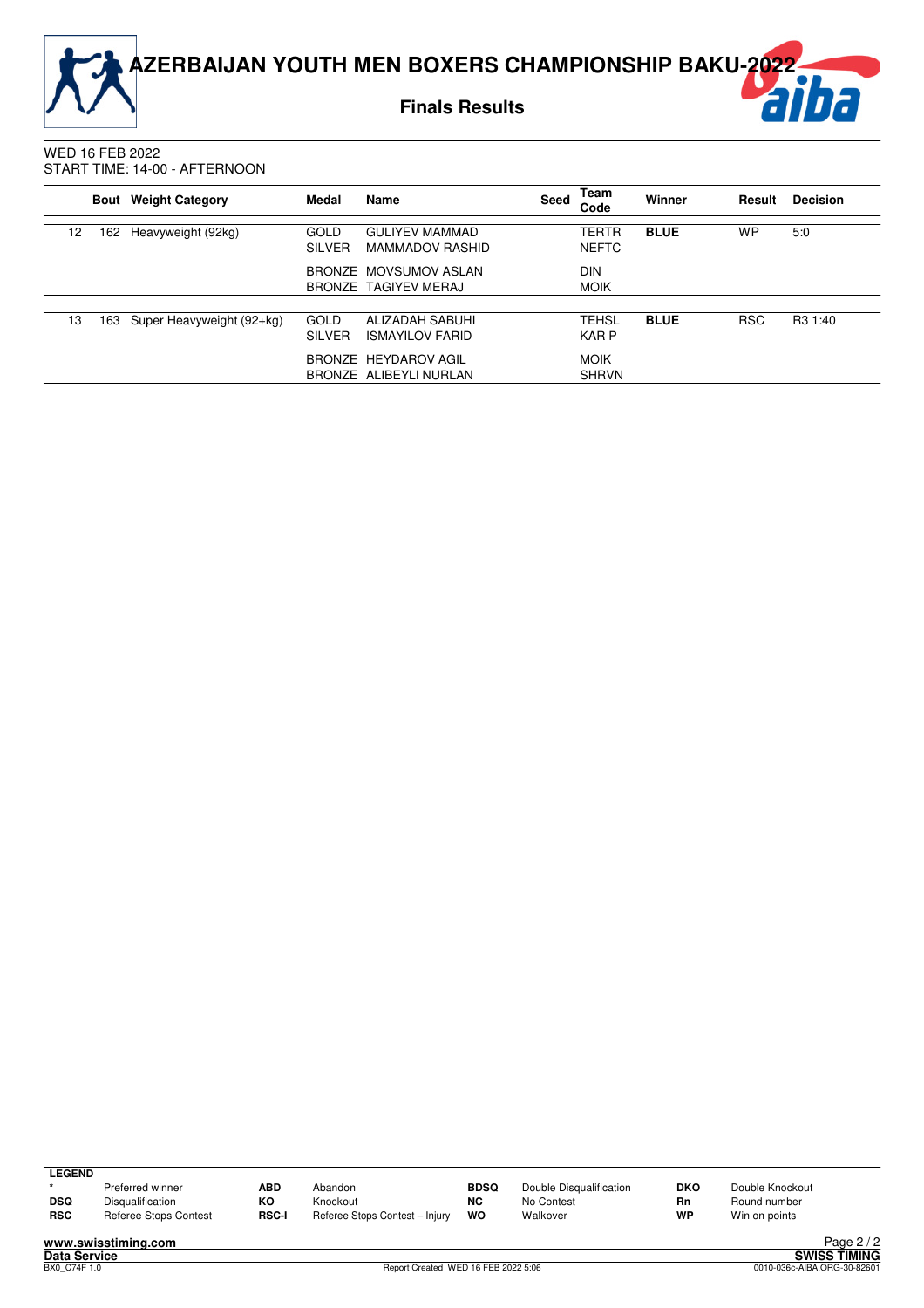

**Minimumweight (46-48 kg)**

**Draw Sheet**



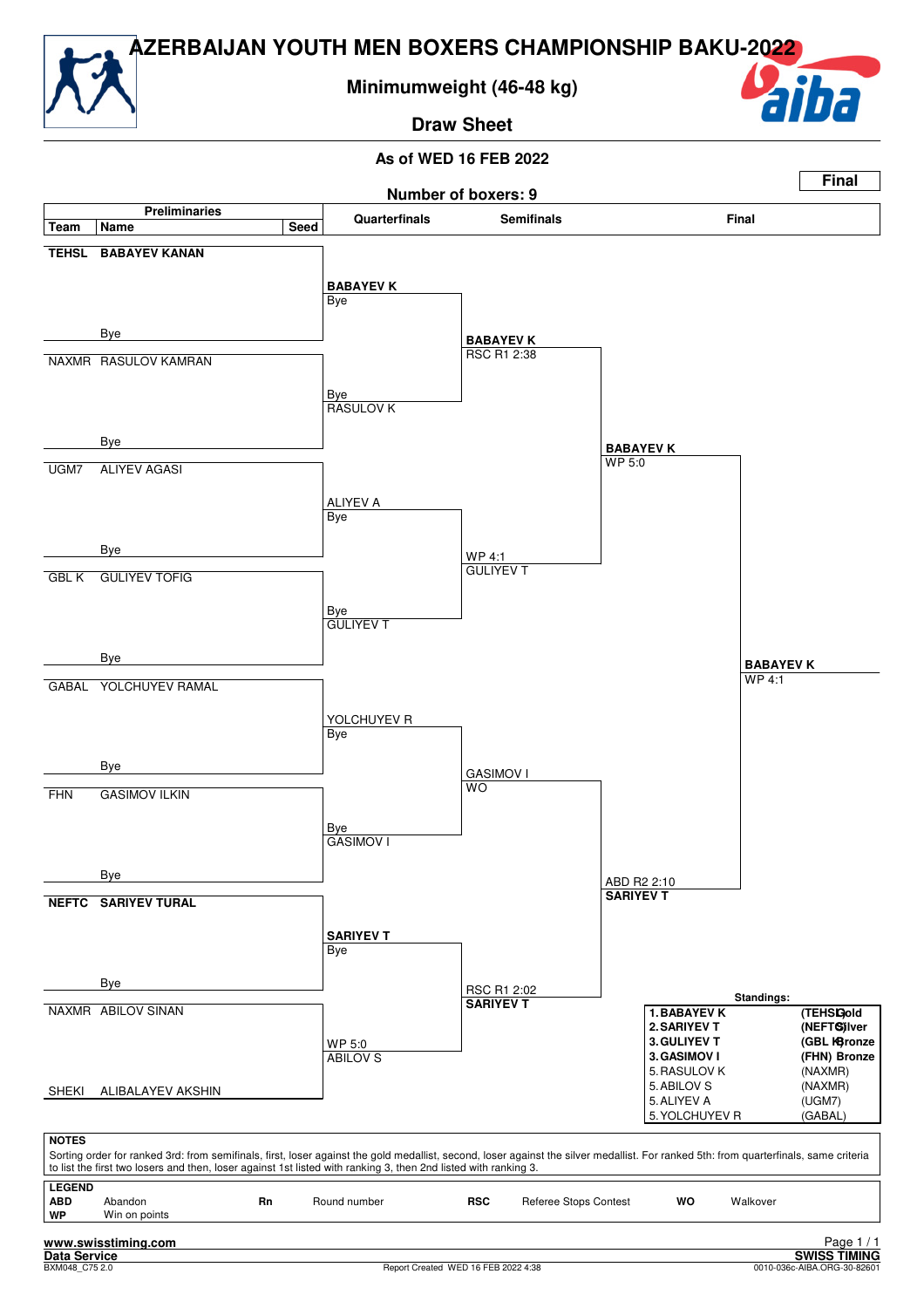

**Flyweight (51 kg)**

### **Draw Sheet**



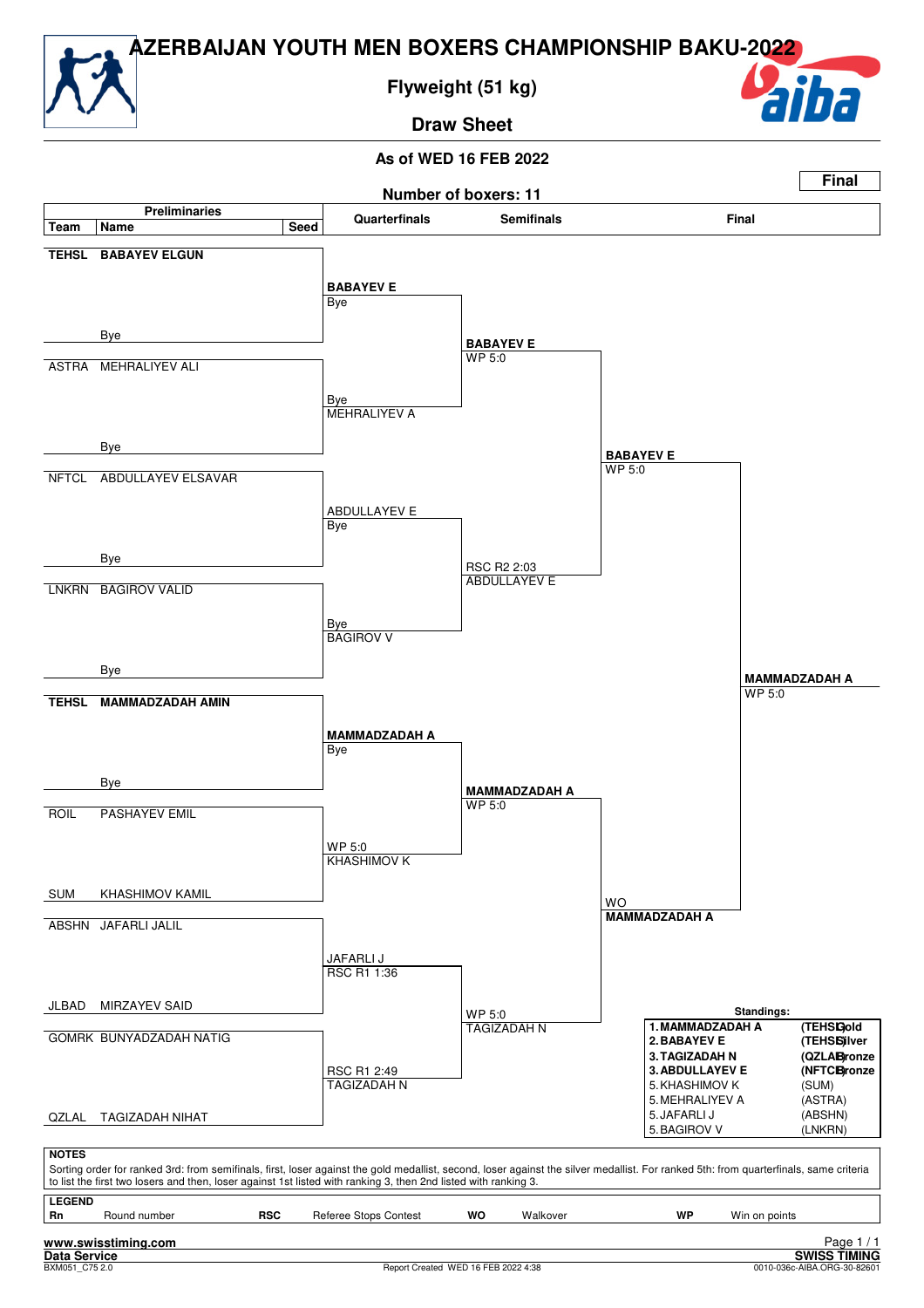

**Bantamweight (54 kg)**

**Draw Sheet**



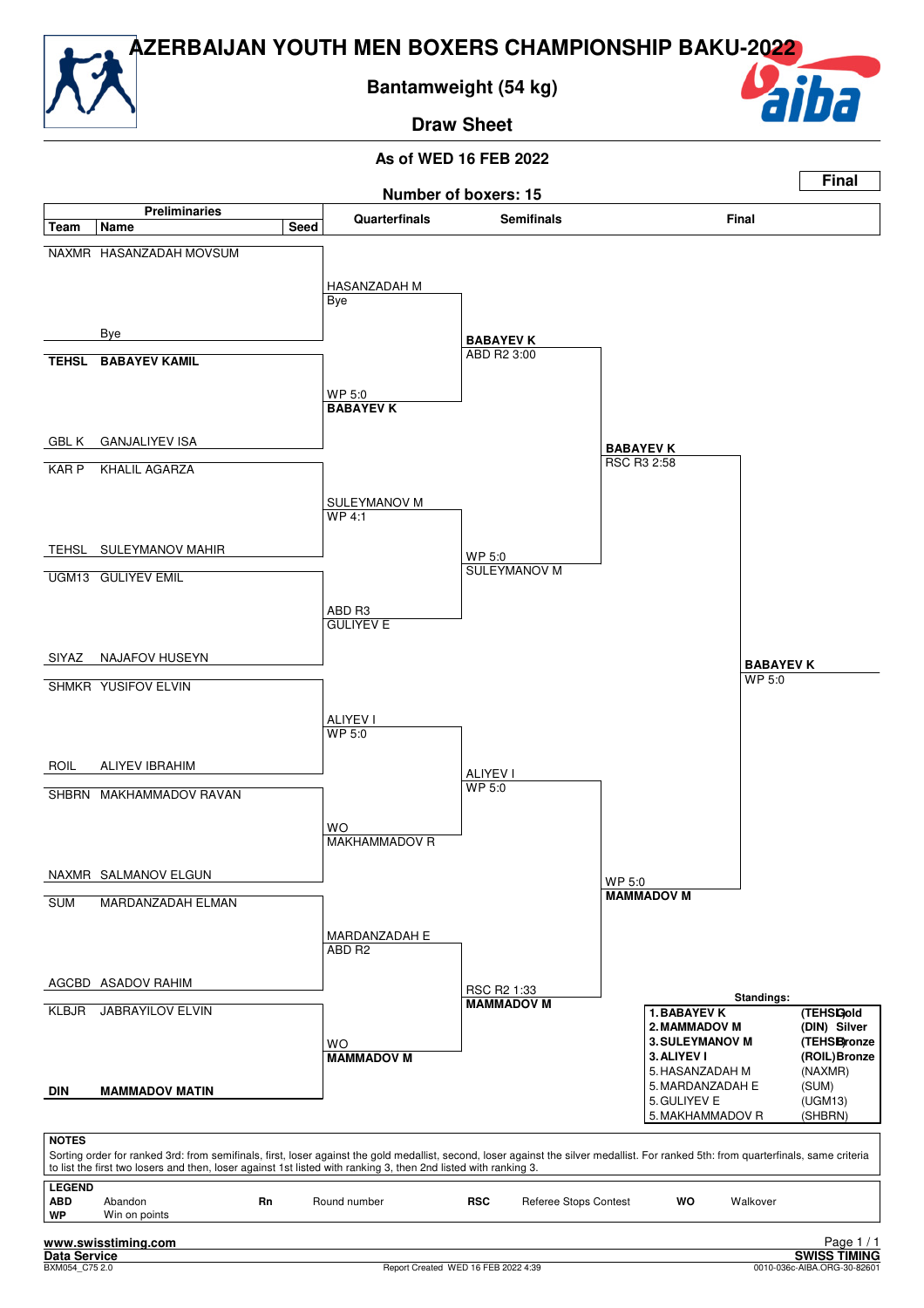

**Featherweight (57 kg)**

**Draw Sheet**



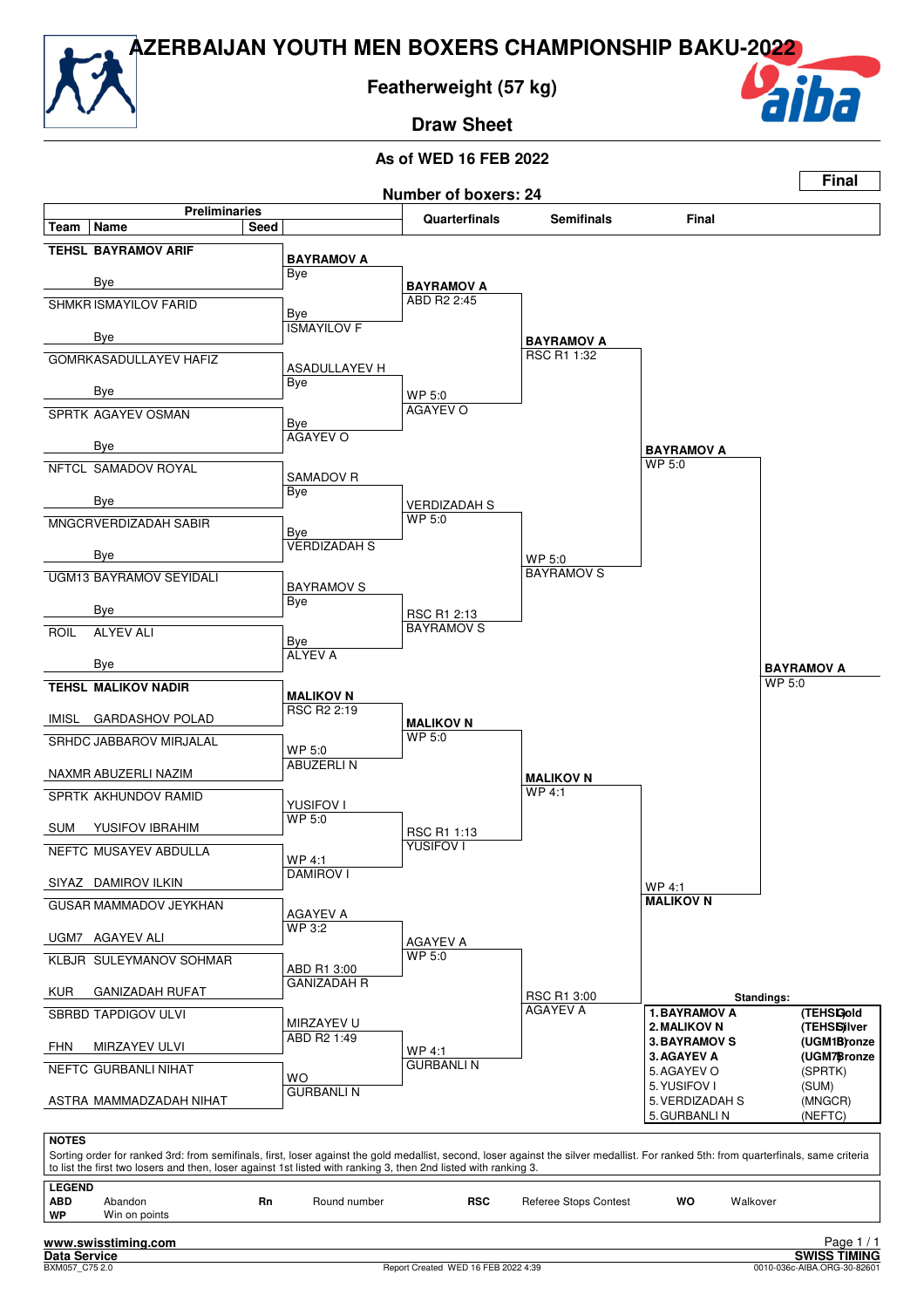

**Lightweight (60 kg)**

**Draw Sheet**



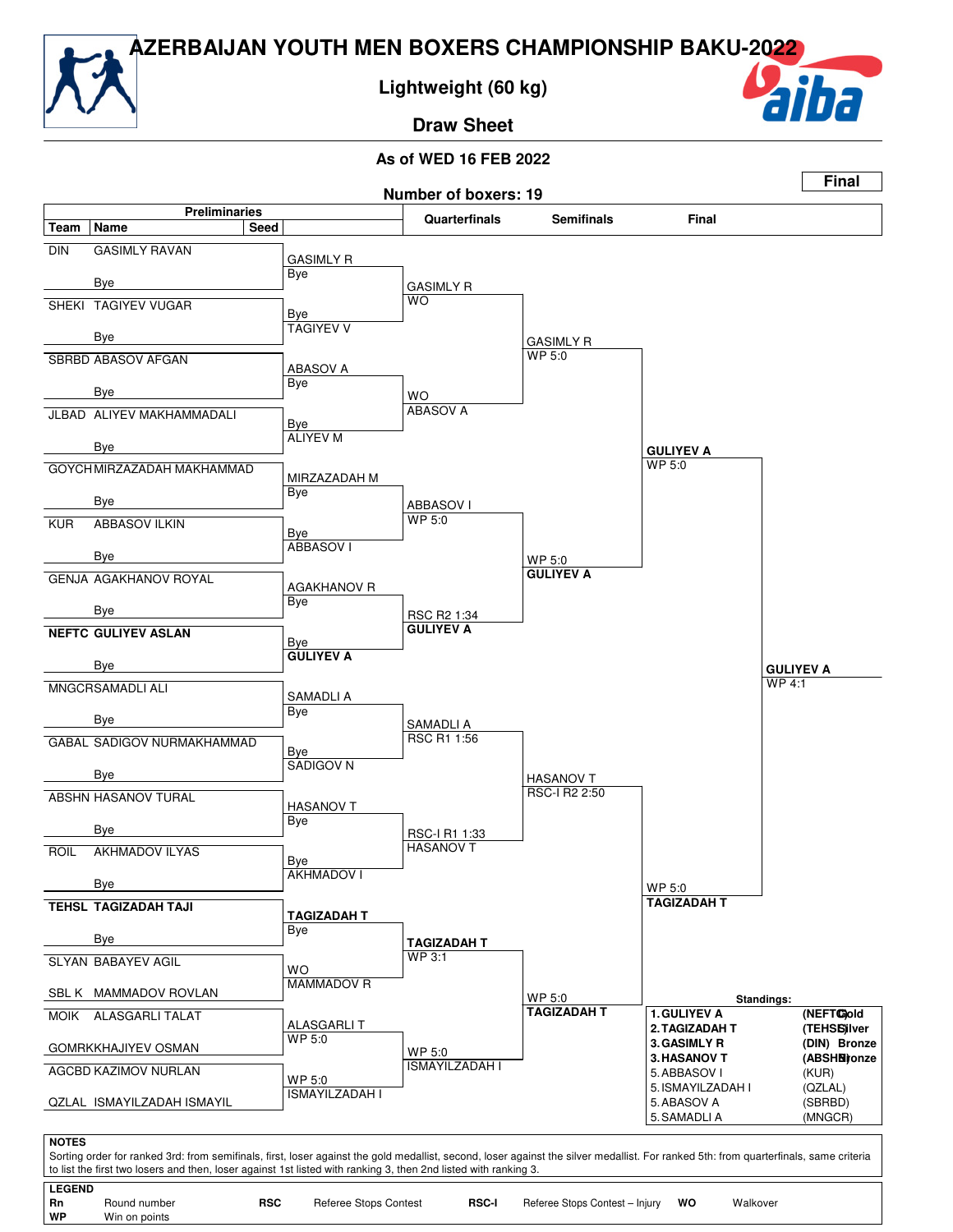

**Draw Sheet**

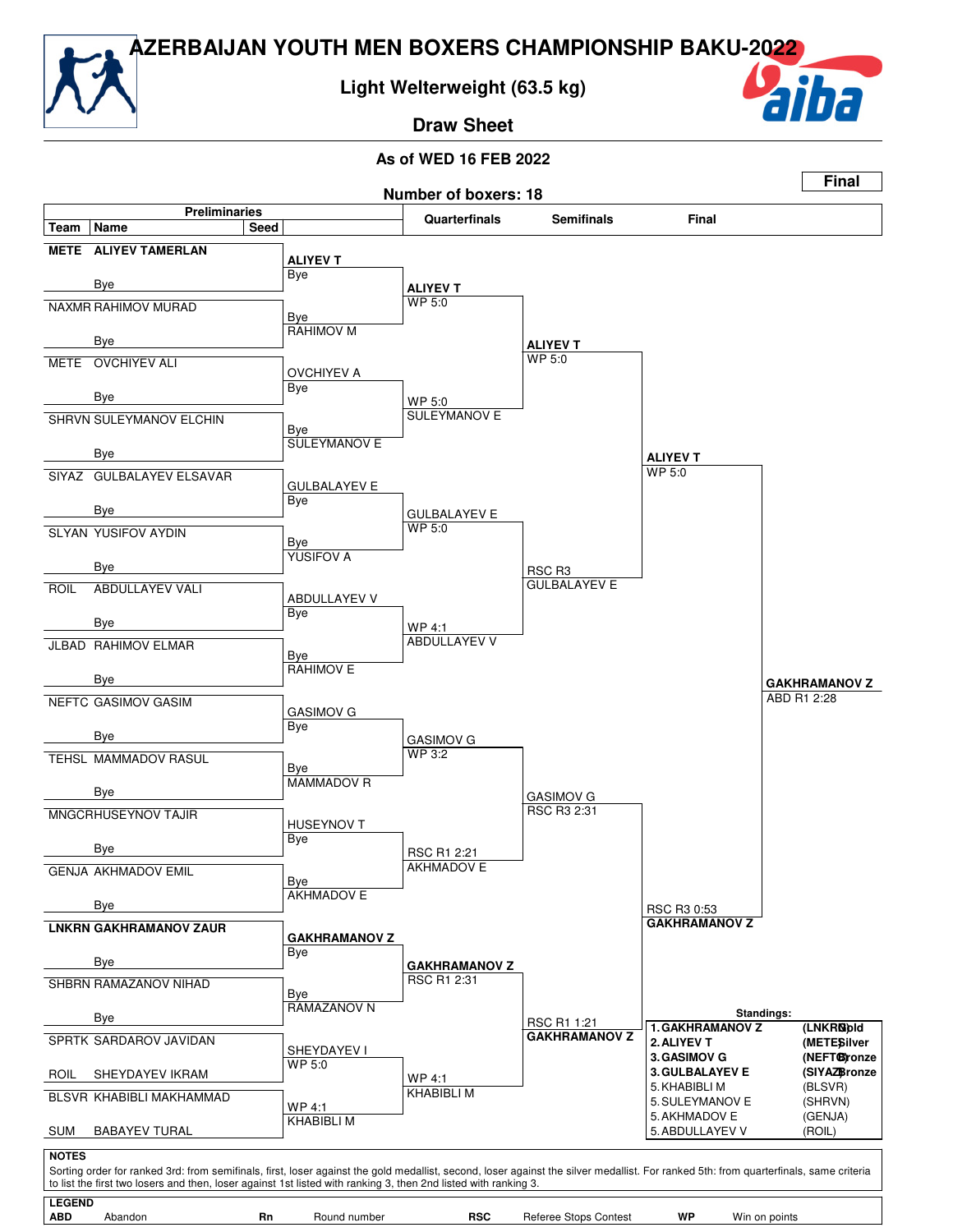

**Welterweight (67 kg)**

**Draw Sheet**



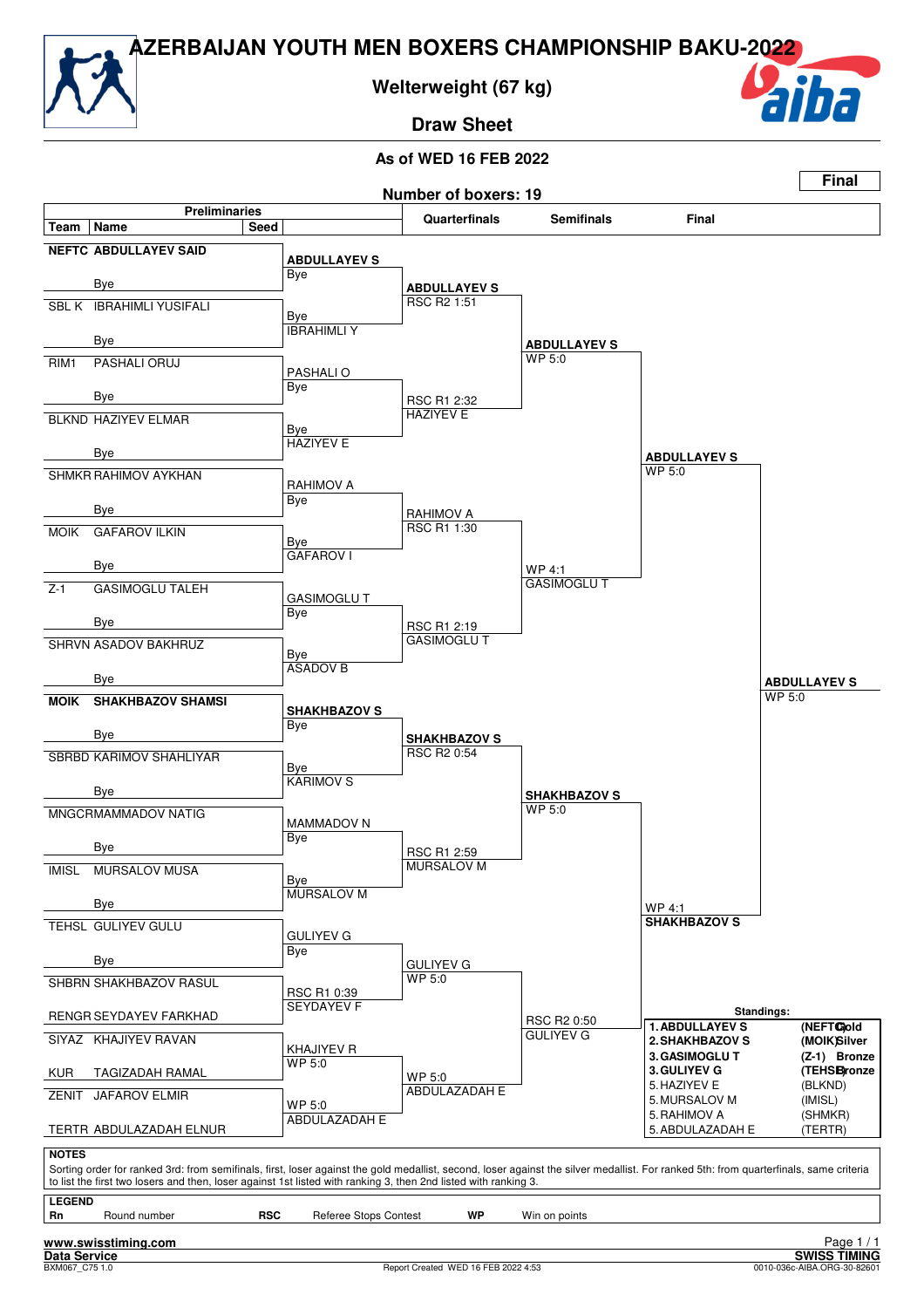### **Light Middleweight (71 kg)**

**Draw Sheet**

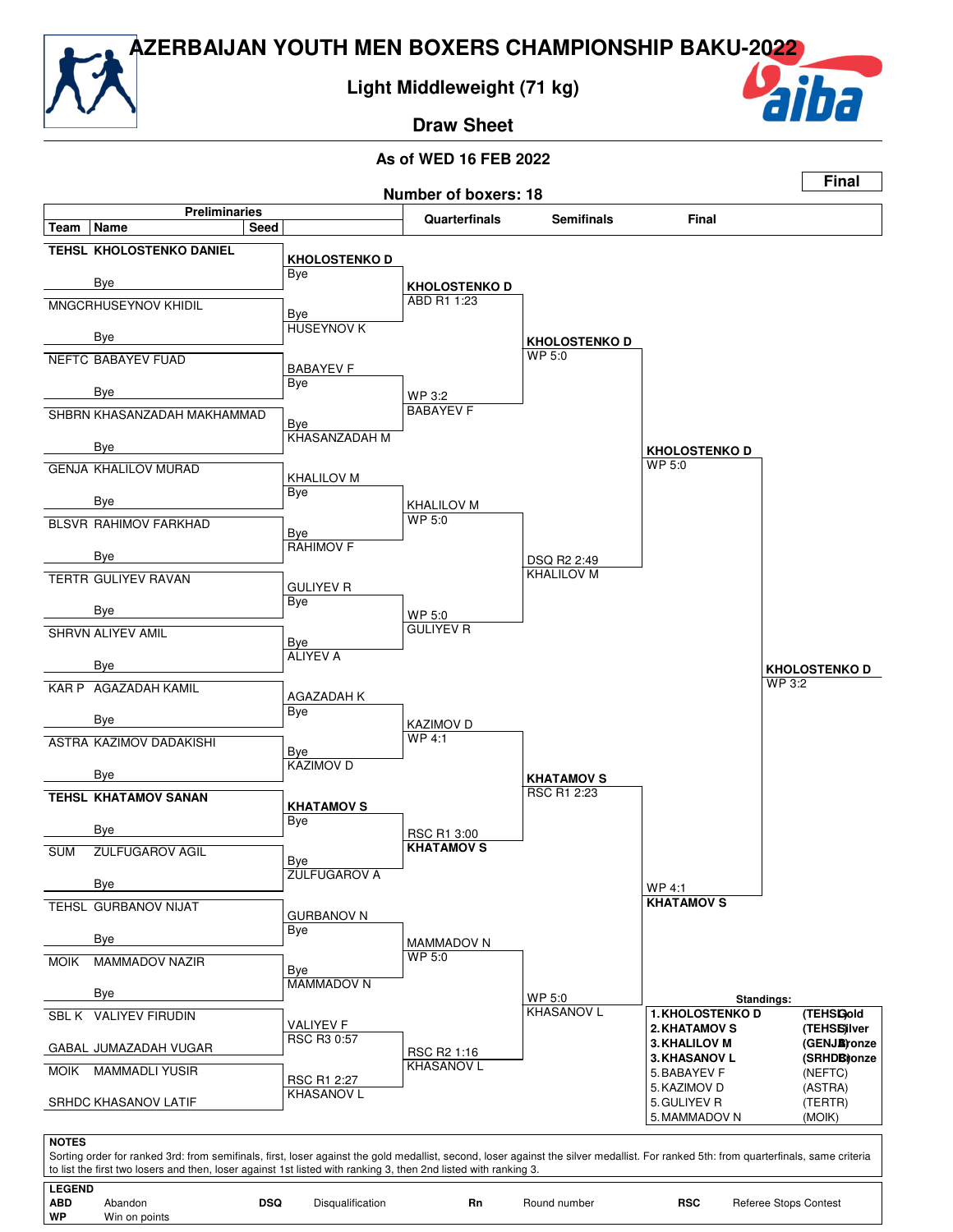**Middleweight (75 kg)**

**Draw Sheet**

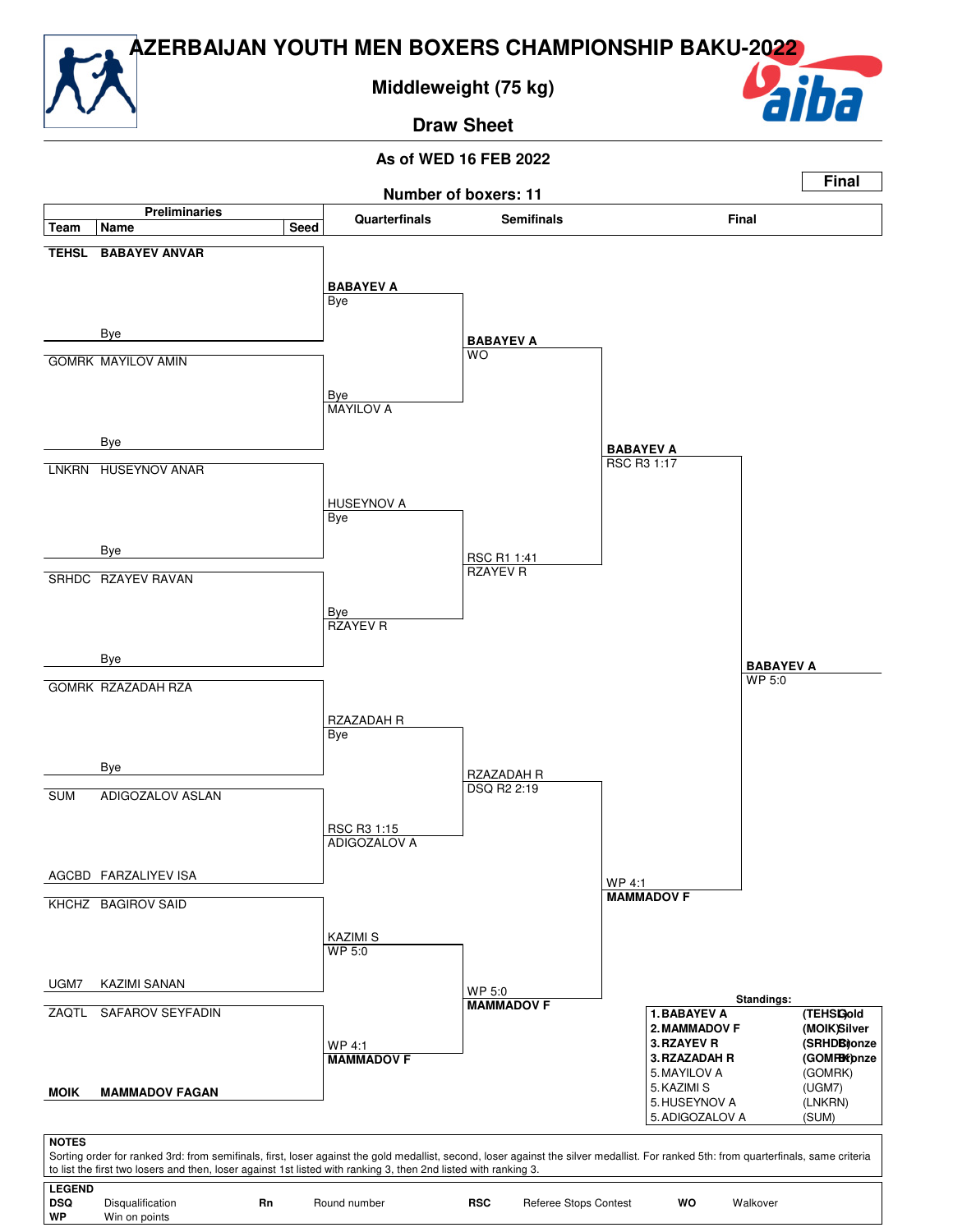

**Light Heavyweight (80 kg)**

**Draw Sheet**



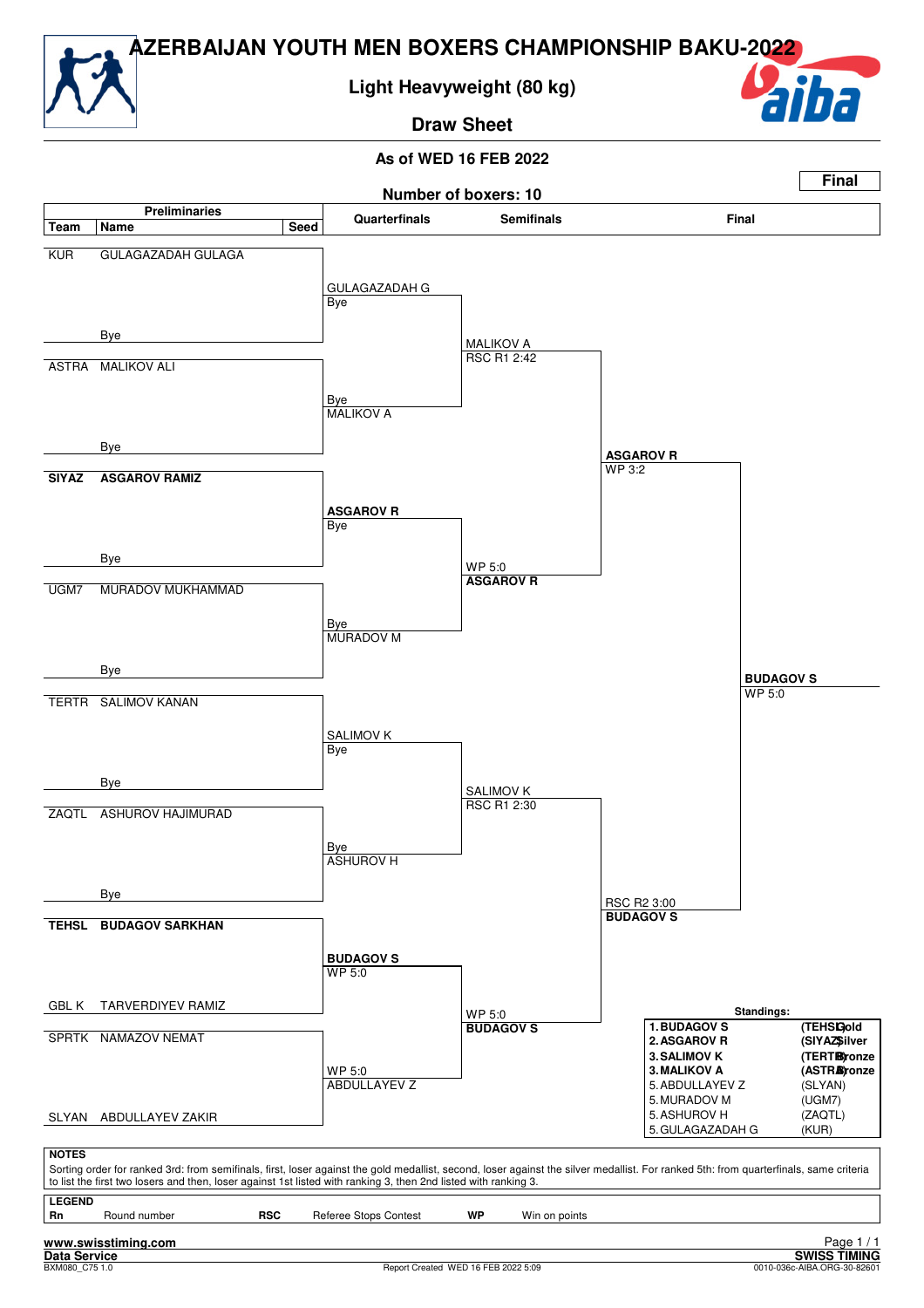### **Cruiserweight (86 kg)**

**Draw Sheet**

#### **As of WED 16 FEB 2022**



Sorting order for ranked 3rd: from semifinals, first, loser against the gold medallist, second, loser against the silver medallist. For ranked 5th: from quarterfinals, same criteria to list the first two losers and then, loser against 1st listed with ranking 3, then 2nd listed with ranking 3.

| <b>LEGEND</b> |               |    |              |     |                       |    |          |
|---------------|---------------|----|--------------|-----|-----------------------|----|----------|
| KO            | Knockout      | Rn | Round number | RSC | Referee Stops Contest | wo | Walkover |
| ∣ WP          | Win on points |    |              |     |                       |    |          |

**NOTES**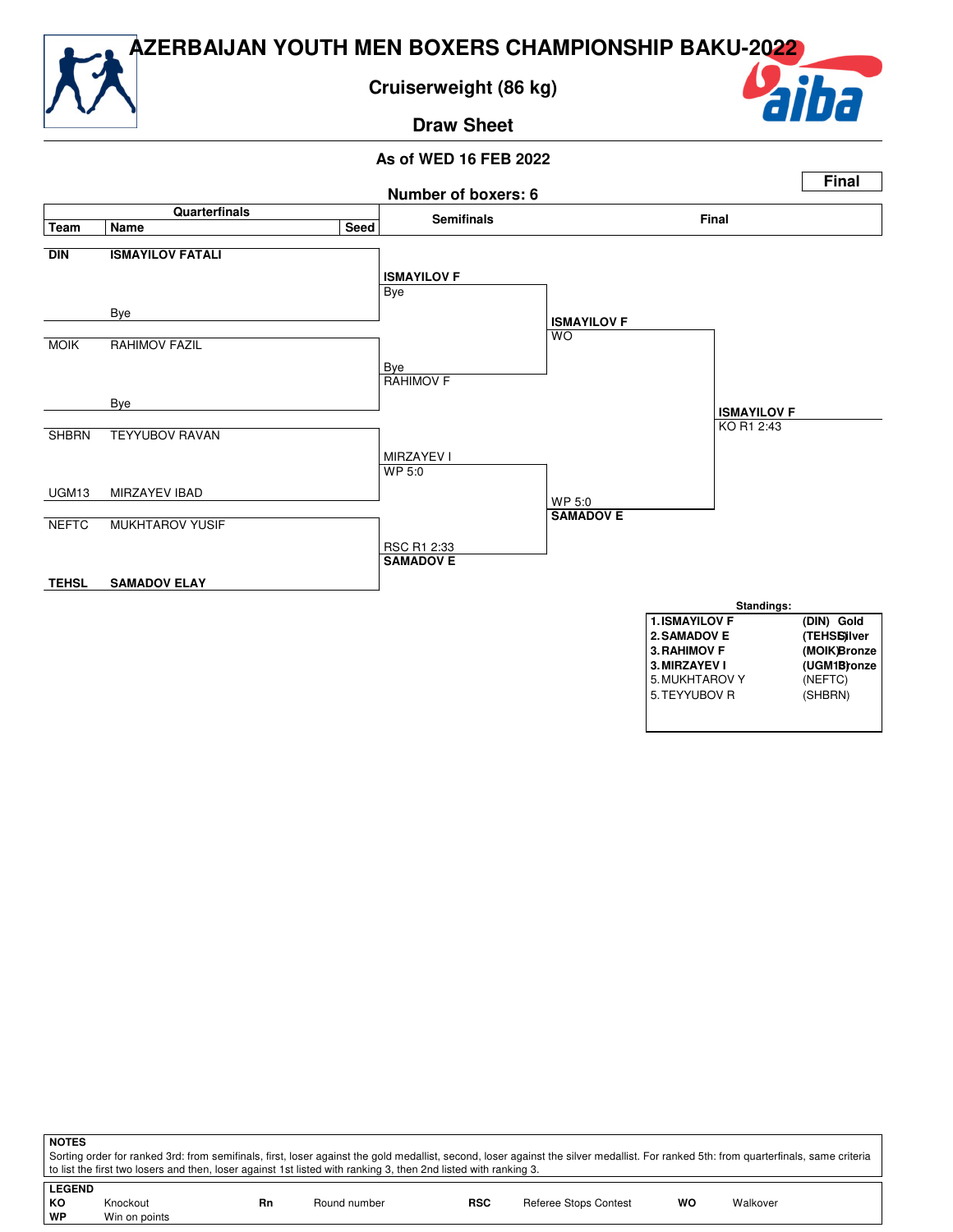

**Heavyweight (92 kg)**

### **Draw Sheet**





| <b>NOTES</b>  |                                                                                                                                                                                       |            |                       |    |               |  |  |  |  |  |  |
|---------------|---------------------------------------------------------------------------------------------------------------------------------------------------------------------------------------|------------|-----------------------|----|---------------|--|--|--|--|--|--|
|               | Sorting order for ranked 3rd: from semifinals, first, loser against the gold medallist, second, loser against the silver medallist. For ranked 5th: from quarterfinals, same criteria |            |                       |    |               |  |  |  |  |  |  |
|               | to list the first two losers and then, loser against 1st listed with ranking 3, then 2nd listed with ranking 3.                                                                       |            |                       |    |               |  |  |  |  |  |  |
| <b>LEGEND</b> |                                                                                                                                                                                       |            |                       |    |               |  |  |  |  |  |  |
| Rn            | Round number                                                                                                                                                                          | <b>RSC</b> | Referee Stops Contest | WP | Win on points |  |  |  |  |  |  |
|               |                                                                                                                                                                                       |            |                       |    |               |  |  |  |  |  |  |
|               |                                                                                                                                                                                       |            |                       |    |               |  |  |  |  |  |  |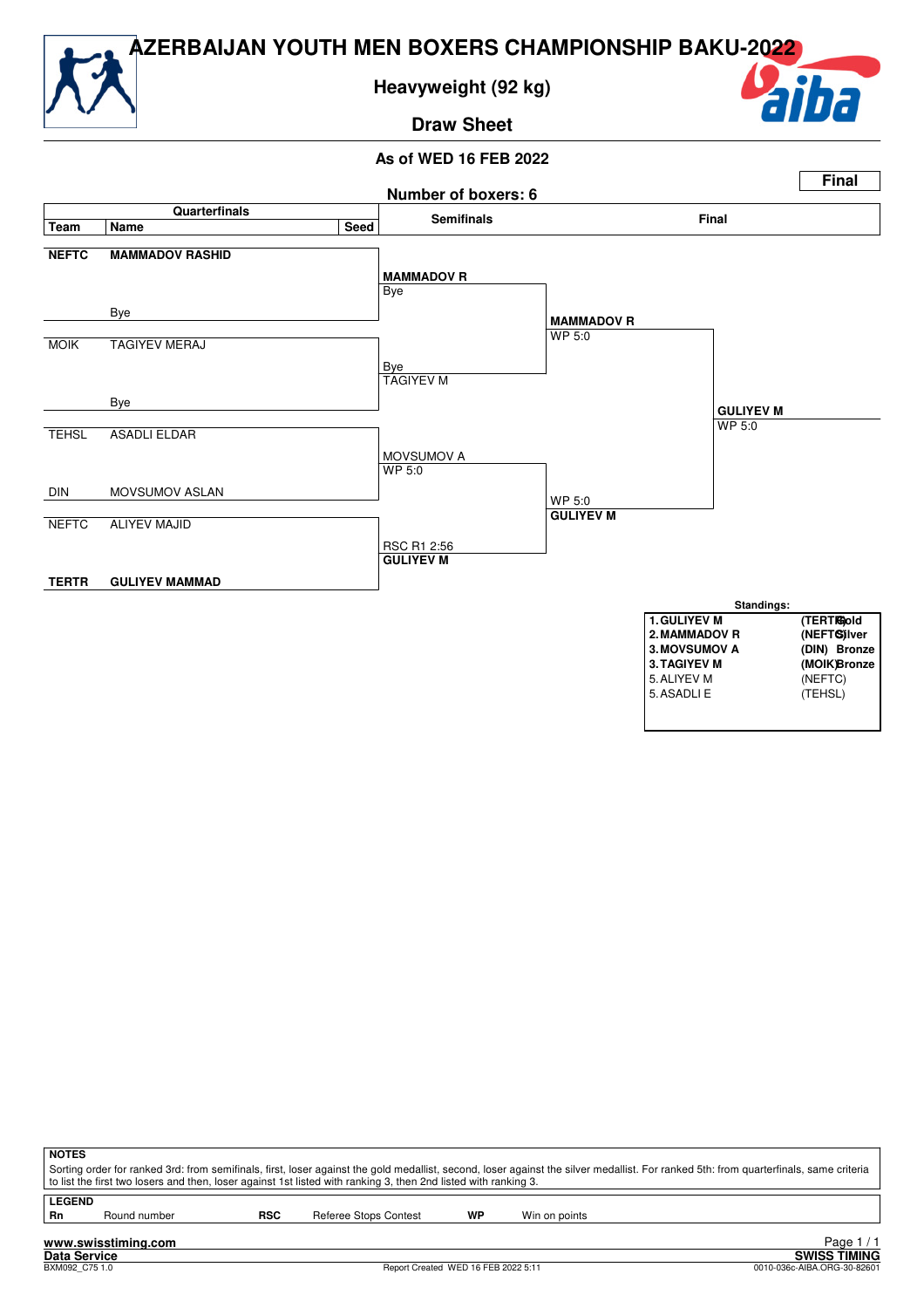

**Draw Sheet**

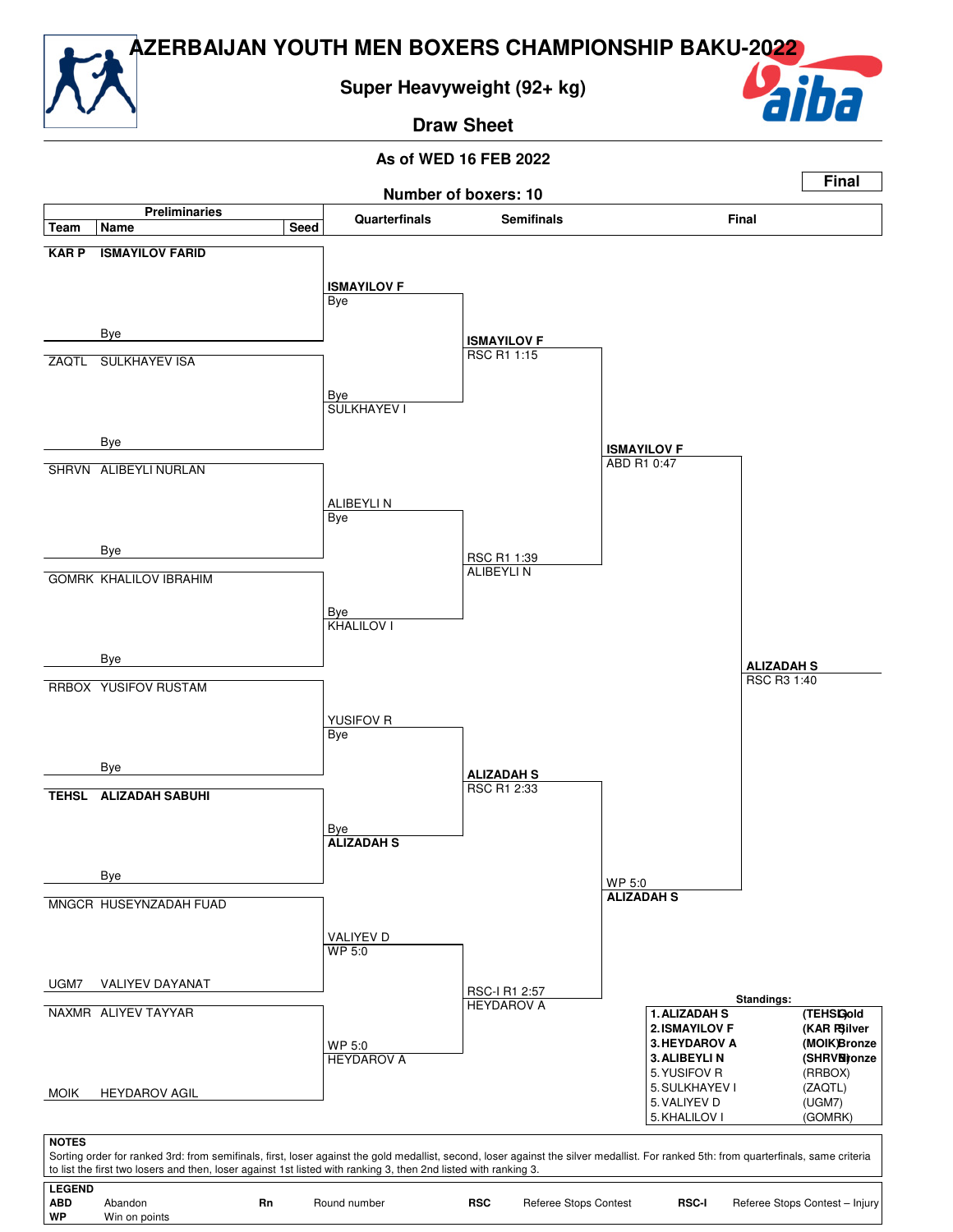

**Ranking by Team**

|                 | Team         |                         |                           | <b>Victories</b> |               |                         |                         | <b>Bouts</b>        |               | <b>Points</b>       |                |                         |                  |                         |
|-----------------|--------------|-------------------------|---------------------------|------------------|---------------|-------------------------|-------------------------|---------------------|---------------|---------------------|----------------|-------------------------|------------------|-------------------------|
| Rank            | Code         | <b>Boxers</b>           | <b>Prelims</b>            | Semi<br>finals   | <b>Finals</b> | Lost                    | <b>Bouts</b>            | per<br><b>Boxer</b> | <b>Points</b> | per<br><b>Boxer</b> | G              | s                       | в                | <b>Total</b>            |
| 1               | <b>TEHSL</b> | 18                      | 25                        | 13               | 8             | 10                      | 56                      | 3.1                 | 75            | 4.2                 | 8              | 5                       | 2                | 15                      |
| $\overline{2}$  | <b>NEFTC</b> | 10                      | 10                        | 4                | $\mathbf 2$   | 8                       | 24                      | 2.4                 | 24            | 2.4                 | $\overline{c}$ | $\overline{\mathbf{c}}$ | $\mathbf{1}$     | $\mathbf 5$             |
| 3               | <b>DIN</b>   | $\overline{\mathbf{4}}$ | 5                         | 2                | $\mathbf{1}$  | 3                       | 11                      | 2.8                 | 12            | 3.0                 | $\mathbf{1}$   | $\mathbf{1}$            | $\boldsymbol{2}$ | $\overline{\mathbf{4}}$ |
| $\vert 4 \vert$ | <b>MOIK</b>  | 9                       | 8                         | 2                |               | 9                       | 19                      | 2.1                 | 12            | 1.3                 |                | $\overline{c}$          | 3                | 5                       |
| 5               | <b>TERTR</b> | 4                       | 5                         | $\mathbf{1}$     | 1             | 3                       | 10                      | 2.5                 | 10            | 2.5                 | 1              |                         | $\mathbf{1}$     | $\overline{c}$          |
|                 | 6   LNKRN    | 3                       | $\boldsymbol{2}$          | $\mathbf{1}$     | $\mathbf{1}$  | $\boldsymbol{2}$        | 6                       | 2.0                 | 7             | 2.3                 | $\mathbf{1}$   |                         |                  | $\mathbf{1}$            |
| $\overline{7}$  | SIYAZ        | 5                       | 5                         | $\mathbf{1}$     |               | 5                       | 11                      | 2.2                 | 7             | 1.4                 |                | $\mathbf{1}$            | $\mathbf{1}$     | $\mathbf 2$             |
| 8               | UGM7         | 5                       | 5                         |                  |               | 5                       | 10                      | 2.0                 | 5             | 1.0                 |                |                         | $\mathbf{1}$     | $\mathbf{1}$            |
| 9               | SUM          | 6                       | 5                         |                  |               | 6                       | 11                      | 1.8                 | 5             | 0.8                 |                |                         |                  |                         |
|                 | $10$ METE    | $\mathbf 2$             | $\overline{c}$            | $\mathbf{1}$     |               | $\boldsymbol{2}$        | 5                       | 2.5                 | 4             | 2.0                 |                | $\mathbf{1}$            |                  | $\mathbf{1}$            |
| 11              | SRHDC        | 3                       | $\overline{4}$            |                  |               | 3                       | $\overline{7}$          | 2.3                 | 4             | 1.3                 |                |                         | $\boldsymbol{2}$ | $\boldsymbol{2}$        |
| 11 <sup>1</sup> | UGM13        | 3                       | 4                         |                  |               | 3                       | $\overline{7}$          | 2.3                 | 4             | 1.3                 |                |                         | $\boldsymbol{2}$ | $\mathbf{c}$            |
| 13 <sup>1</sup> | QZLAL        | $\mathbf 2$             | 4                         |                  |               | $\overline{c}$          | 6                       | 3.0                 | 4             | 2.0                 |                |                         | $\mathbf{1}$     | $\mathbf{1}$            |
|                 | 13   ROIL    | 6                       | $\overline{\mathbf{4}}$   |                  |               | 6                       | 10                      | 1.7                 | 4             | 0.7                 |                |                         | $\mathbf{1}$     | $\mathbf{1}$            |
| 15              | KAR P        | 3                       | 1                         | $\mathbf{1}$     |               | 3                       | 5                       | 1.7                 | 3             | 1.0                 |                | $\mathbf{1}$            |                  | $\mathbf{1}$            |
|                 | 16 ABSHN     | $\overline{\mathbf{c}}$ | 3                         |                  |               | $\mathbf 2$             | 5                       | 2.5                 | 3             | 1.5                 |                |                         | $\mathbf{1}$     | 1                       |
|                 | 16 GENJA     | 3                       | $\ensuremath{\mathsf{3}}$ |                  |               | 3                       | 6                       | 2.0                 | 3             | 1.0                 |                |                         | $\mathbf{1}$     | $\mathbf{1}$            |
|                 | 18 ASTRA     | 4                       | $\overline{c}$            |                  |               | $\overline{\mathbf{4}}$ | 6                       | 1.5                 | 2             | 0.5                 |                |                         | $\mathbf{1}$     | $\mathbf{1}$            |
|                 | $18$ FHN     | $\overline{c}$          | $\overline{c}$            |                  |               | $\overline{c}$          | 4                       | 2.0                 | $\mathbf 2$   | 1.0                 |                |                         | $\mathbf{1}$     | $\mathbf{1}$            |
| 18              | <b>SHRVN</b> | 4                       | $\overline{c}$            |                  |               | 4                       | 6                       | 1.5                 | $\mathbf 2$   | 0.5                 |                |                         | $\mathbf{1}$     | 1                       |
| 18              | $ Z-1 $      | $\mathbf{1}$            | $\overline{c}$            |                  |               | $\mathbf{1}$            | 3                       | 3.0                 | 2             | 2.0                 |                |                         | $\mathbf{1}$     | $\mathbf{1}$            |
| 22              | <b>BLSVR</b> | $\boldsymbol{2}$        | $\boldsymbol{2}$          |                  |               | $\boldsymbol{2}$        | 4                       | 2.0                 | 2             | 1.0                 |                |                         |                  |                         |
| 22              | <b>KUR</b>   | 4                       | $\overline{\mathbf{c}}$   |                  |               | $\overline{\mathbf{4}}$ | 6                       | 1.5                 | 2             | 0.5                 |                |                         |                  |                         |
| 22              | <b>MNGCR</b> | 6                       | $\overline{\mathbf{c}}$   |                  |               | 6                       | 8                       | 1.3                 | 2             | 0.3                 |                |                         |                  |                         |
| 22              | <b>NAXMR</b> | $\overline{7}$          | 2                         |                  |               | $\overline{7}$          | 9                       | 1.3                 | 2             | 0.3                 |                |                         |                  |                         |
| 22              | SBL K        | 3                       | $\overline{\mathbf{c}}$   |                  |               | 3                       | 5                       | 1.7                 | 2             | 0.7                 |                |                         |                  |                         |
| 27              | <b>GBLK</b>  | 3                       | 1                         |                  |               | 3                       | 4                       | 1.3                 | 1             | 0.3                 |                |                         | $\mathbf{1}$     | $\mathbf{1}$            |
| 27              | <b>GOMRK</b> | 6                       | 1                         |                  |               | 6                       | 7                       | 1.2                 | 1             | 0.2                 |                |                         | $\mathbf{1}$     | 1                       |
| 27              | <b>NFTCL</b> | $\overline{c}$          | 1                         |                  |               | $\overline{\mathbf{c}}$ | 3                       | 1.5                 | 1             | 0.5                 |                |                         | $\mathbf{1}$     | 1                       |
| 30              | <b>BLKND</b> | $\mathbf{1}$            | 1                         |                  |               | $\mathbf{1}$            | $\overline{c}$          | 2.0                 | 1             | 1.0                 |                |                         |                  |                         |
| 30              | <b>IMISL</b> | $\boldsymbol{2}$        | 1                         |                  |               | $\boldsymbol{2}$        | 3                       | 1.5                 | 1             | 0.5                 |                |                         |                  |                         |
| 30              | <b>RENGR</b> | $\mathbf{1}$            | 1                         |                  |               | 1                       | $\overline{\mathbf{c}}$ | 2.0                 | 1             | 1.0                 |                |                         |                  |                         |
| 30              | <b>SBRBD</b> | 3                       | $\mathbf{1}$              |                  |               | 3                       | $\overline{\mathbf{4}}$ | 1.3                 | 1             | 0.3                 |                |                         |                  |                         |
| 30              | <b>SHBRN</b> | $\overline{5}$          | $\mathbf{1}$              |                  |               | 5                       | 6                       | 1.2                 | 1             | 0.2                 |                |                         |                  |                         |
| 30              | <b>SHMKR</b> | 3                       | 1                         |                  |               | 3                       | 4                       | 1.3                 | 1             | 0.3                 |                |                         |                  |                         |
|                 | 30   SLYAN   | 3                       | 1                         |                  |               | 3                       | 4                       | 1.3                 | 1.            | 0.3                 |                |                         |                  |                         |
|                 | 30   SPRTK   | 4                       | $\mathbf{1}$              |                  |               | 4                       | 5                       | 1.3                 | 1.            | 0.3                 |                |                         |                  |                         |
|                 | 38   AGCBD   | 3                       |                           |                  |               | 3                       | 3                       | 1.0                 |               |                     |                |                         |                  |                         |
|                 | 38   GABAL   | 3                       |                           |                  |               | 3                       | 3                       | 1.0                 |               |                     |                |                         |                  |                         |
|                 | 38 GOYCH     | $\mathbf{1}$            |                           |                  |               | $\mathbf{1}$            | $\mathbf{1}$            | 1.0                 |               |                     |                |                         |                  |                         |
|                 | 38 GUSAR     | $\mathbf{1}$            |                           |                  |               | $\mathbf{1}$            | $\mathbf{1}$            | 1.0                 |               |                     |                |                         |                  |                         |
|                 | 38 JLBAD     | 3                       |                           |                  |               | 3                       | 3                       | 1.0                 |               |                     |                |                         |                  |                         |
|                 | 38   KHCHZ   | $\mathbf{1}$            |                           |                  |               | $\mathbf{1}$            | $\mathbf{1}$            | 1.0                 |               |                     |                |                         |                  |                         |
|                 | 38   KLBJR   | $\overline{\mathbf{c}}$ |                           |                  |               | $\overline{c}$          | $\overline{c}$          | 1.0                 |               |                     |                |                         |                  |                         |
|                 | 38   RIM1    | $\mathbf{1}$            |                           |                  |               | $\mathbf{1}$            | $\mathbf{1}$            | 1.0                 |               |                     |                |                         |                  |                         |
|                 | 38   RRBOX   | $\mathbf{1}$            |                           |                  |               | 1                       | 1                       | 1.0                 |               |                     |                |                         |                  |                         |
|                 | 38   SHEKI   | $\overline{\mathbf{c}}$ |                           |                  |               | 2                       | 2                       | 1.0                 |               |                     |                |                         |                  |                         |
|                 | 38 ZAQTL     | 3                       |                           |                  |               | 3                       | 3                       | 1.0                 |               |                     |                |                         |                  |                         |
|                 | 38 ZENIT     | $\mathbf{1}$            |                           |                  |               | $\mathbf{1}$            | $\mathbf{1}$            | 1.0                 |               |                     |                |                         |                  |                         |

| в             | Bronze | Gold | Prelim. | eliminaries<br>Pre | Silver |
|---------------|--------|------|---------|--------------------|--------|
| <b>LEGEND</b> |        |      |         |                    |        |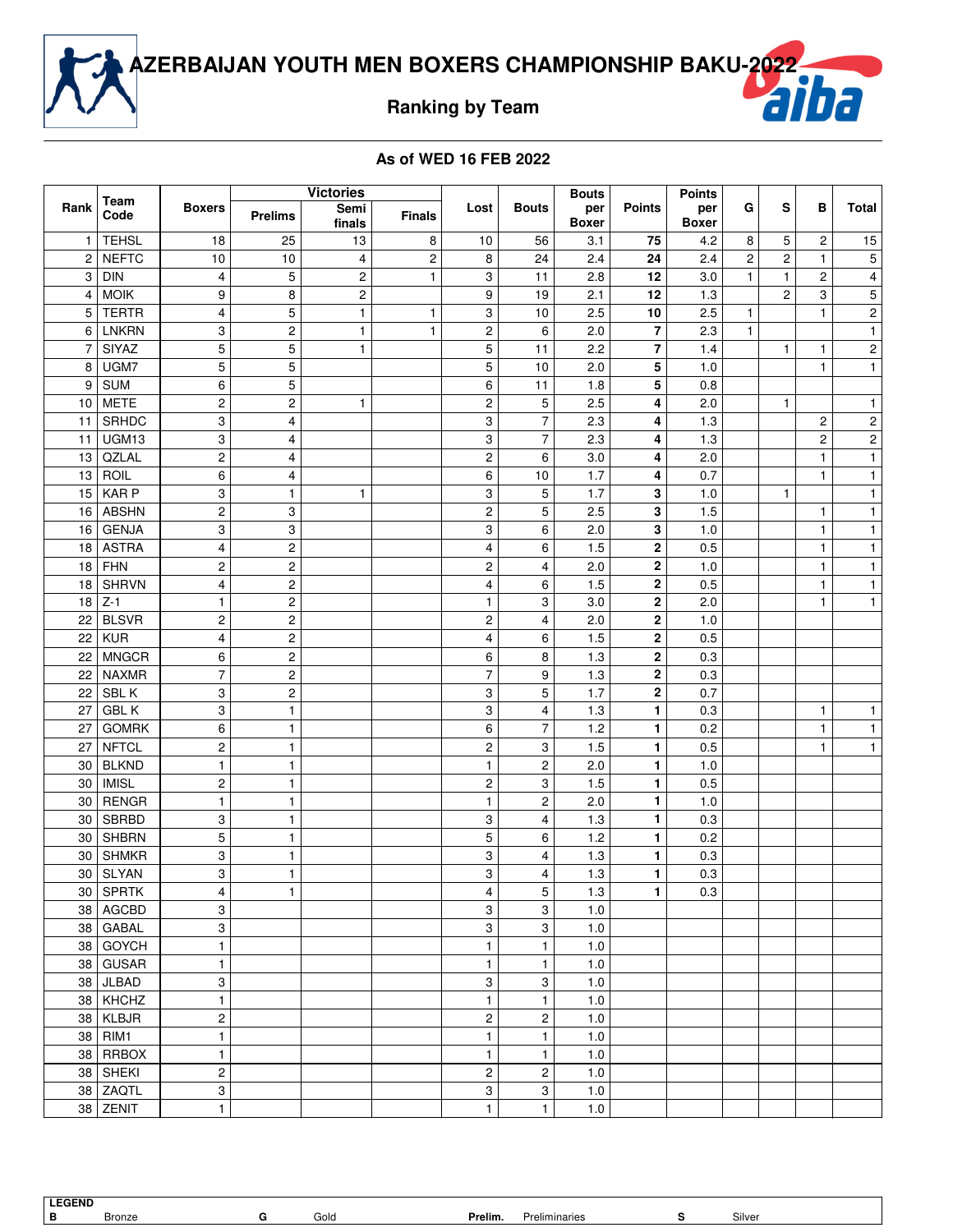

**Tournament Statistics**

| Weight<br>Category | <b>WP</b>      | <b>RSC</b>     | <b>RSC-I</b>   | KO             | <b>ABD</b>   | <b>WO</b>      | <b>NC</b> | <b>DSQ</b>       | <b>BDSQ</b> | <b>DKO</b> |
|--------------------|----------------|----------------|----------------|----------------|--------------|----------------|-----------|------------------|-------------|------------|
| 46-48kg            | $\overline{4}$ | $\overline{c}$ |                |                | $\mathbf{1}$ | $\mathbf{1}$   |           |                  |             |            |
|                    | 50.00%         | 25.00%         |                |                | 12.50%       | 12.50%         |           |                  |             |            |
|                    | 6              | 3              |                |                |              | $\mathbf{1}$   |           |                  |             |            |
| 51kg               | 60.00%         | 30.00%         |                |                |              | 10.00%         |           |                  |             |            |
|                    | $\overline{7}$ | $\overline{c}$ |                |                | 3            | $\overline{c}$ |           |                  |             |            |
| 54kg               | 50.00%         | 14.29%         |                |                | 21.43%       | 14.29%         |           |                  |             |            |
|                    | 11             | $\overline{2}$ | $\overline{c}$ |                |              | 3              |           |                  |             |            |
| 60kg               | 61.11%         | 11.11%         | 11.11%         |                |              | 16.67%         |           |                  |             |            |
|                    | 10             | 6              |                |                | $\mathbf{1}$ |                |           |                  |             |            |
| 63.5kg             | 58.82%         | 35.29%         |                |                | 5.88%        |                |           |                  |             |            |
| 67kg               | 10             | 8              |                |                |              |                |           |                  |             |            |
|                    | 55.56%         | 44.44%         |                |                |              |                |           |                  |             |            |
|                    | 10             | 5              |                |                | $\mathbf{1}$ |                |           | $\mathbf{1}$     |             |            |
| 71kg               | 58.82%         | 29.41%         |                |                | 5.88%        |                |           | 5.88%            |             |            |
|                    | 5              | 3              |                |                |              | $\mathbf{1}$   |           | $\mathbf{1}$     |             |            |
| 75kg               | 50.00%         | 30.00%         |                |                |              | 10.00%         |           | 10.00%           |             |            |
|                    | 6              | 3              |                |                |              |                |           |                  |             |            |
| 80kg               | 66.67%         | 33.33%         |                |                |              |                |           |                  |             |            |
|                    | $\overline{2}$ | $\mathbf{1}$   |                | $\mathbf{1}$   |              | $\mathbf{1}$   |           |                  |             |            |
| 86kg               | 40.00%         | 20.00%         |                | 20.00%         |              | 20.00%         |           |                  |             |            |
|                    | $\overline{4}$ | $\mathbf{1}$   |                |                |              |                |           |                  |             |            |
| 92kg               | 80.00%         | 20.00%         |                |                |              |                |           |                  |             |            |
|                    | 3              | $\overline{4}$ | $\mathbf{1}$   |                | $\mathbf{1}$ |                |           |                  |             |            |
| $92+kg$            | 33.33%         | 44.44%         | 11.11%         |                | 11.11%       |                |           |                  |             |            |
|                    | 92             | 45             | 3              | $\blacksquare$ | 10           | 10             |           | $\boldsymbol{2}$ |             |            |
| <b>TOTAL</b>       | 56.44%         | 27.61%         | 1.84%          | 0.61%          | 6.13%        | 6.13%          |           | 1.23%            |             |            |